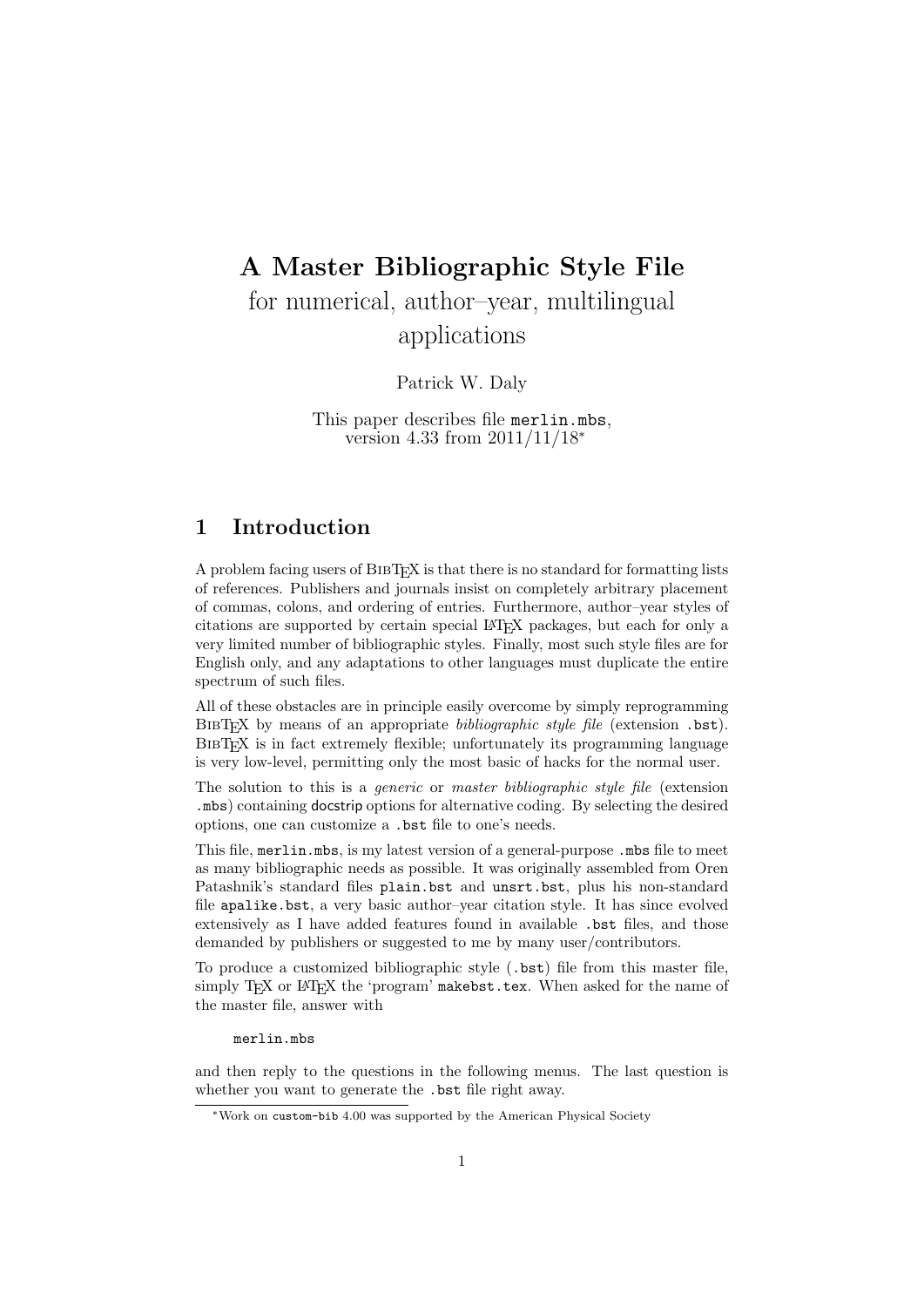More details on this process and on the options available are to be found in the rest of this article.

# 2 History of this File

Since the first release of this generic file, in November 1993, under the name genbst.mbs, I have received innumerable suggestions for additions, most of which I have tried to include. Often this has resulted in reorganizing the coding, and adding new functions. The resulting .bst files are now quite different from those of Patashnik, although the underlying ideas are the same.

A second version was released shortly afterwards that paralleled the first one except that it included support for languages other than English. That file was named babel.mbs, following the babel system of Johannes Braams. Although I always viewed it as version 2 of genbst.mbs, all additions to the one were also included in the other. This of course was tedious and prone to error. I looked forward to the day when babel.mbs would become the only supported version. The reason I was reluctant to do that before was that the overhead per language was fairly high, and I dreaded to think how large the file would become when 20 or 30 languages were added.

I then found a way to put the language definitions into separate files, one per language. This means that new languages do not burden the basic file, and that users need only keep those support files that might interest him or her. New ones may also be made up locally by hacking an existing language definition file. (The file english.mbs is supplied only for this purpose.)

For this reason, merlin.mbs was released as version 3 of genbst.mbs and babel.mbs. In spite of the new name, it should be regarded as their direct successor. Needless to say, this means that the earlier two .mbs files will no longer be maintained.

To include language support, all explicit English words like editor and chapter have been replaced by functions whose definitions may be altered in the resulting .bst file (less desirable method) or which may be redefined by an external language definition file (preferred method). Alternatively, one can select the pseudo-language named babel which inserts LAT<sub>EX</sub> commands for the explicit words, the definitions of which must be contained in a file called babelbst.tex. Only the languages English and babel are included internally to merlin.mbs; all others are contained in external language definition files.

Another new feature is the possibility of including a file containing prestored shorthand designations for certain journal names. Such a file is provided for physics journals, but others could be made up using this one as a model. See Section 5.

To take advantage of these external files, one must use makebst version 3; merlin.mbs may still be used with earlier versions, but without the external files.

Version 4 arose out of a project by David Carlisle who created a variant of merlin.mbs for REVT<sub>EX</sub> and the American Physical Society with the help of Mark Doyle of the APS. The main purpose was to add extra fields (see page 47)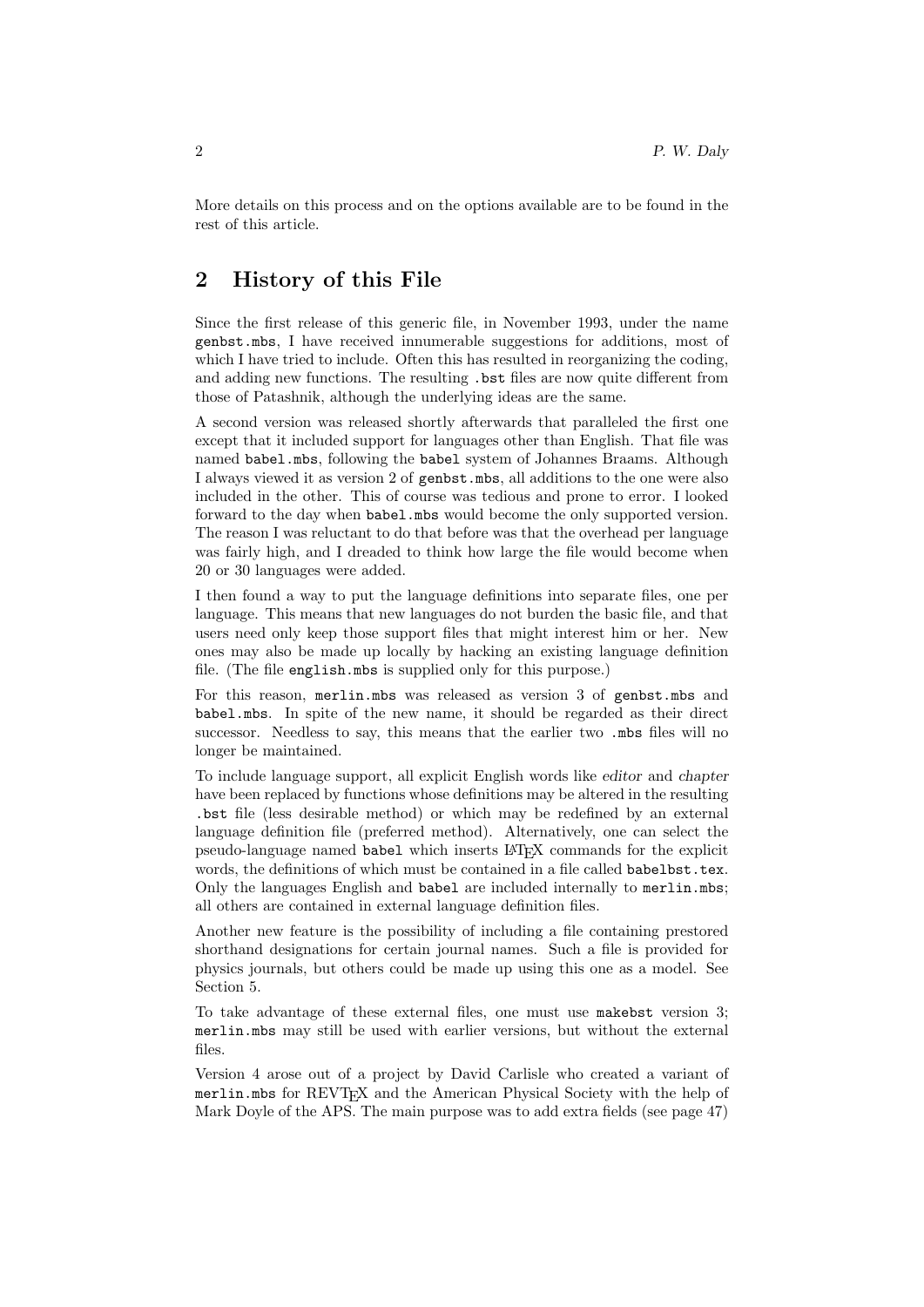that were needed. Subsequently Arthur Ogawa revised the code considerably, making it more rational, fixing some bugs and adding some extra features.

I was then asked to incorporate all these changes into the official version of merlin.mbs. This required much debugging, since the Ogawa's rationalization upset several of the delicate interplays between various options. The result is version 4.0, the work on which has been supported by the American Physical Society.

Version 4.0 contains the REVT<sub>EX</sub> extra fields and the Carlisle-Doyle-Ogawa rewrites. An additional feature that derived from Carlisle's work on REVT<sub>F</sub>X is the tagging of the text entries in the bibliography. This means the volume number is given as \bibinfo{volume}{5}. Normally only the number 5 is printed, but another program could use this to reconstruct the original database entries.

Arthur Ogawa also added some features to makebst to provide a more verbose protocol. As a result, version 4 of merlin.mbs can only be used with version 4 of makebst. Older versions of merlin.mbs will still function with the newer makebst. Also, .dbj files created with older versions should still produce the same results with merlin.mbs 4.

This file is now named after the legendary magician in the hope that it can produce wonders by incanting the right magic formulas. However, one should bear in mind that even Merlin was not omnipotent. It would be too much to hope that all bibliographic wishes will be fulfilled quickly and easily, but we shall try as best we can. Watch the wizardry at work!

# 3 About Master Bibliographic Style Files

For details about how master bibliography style files are to be constructed, see the documentation on makebst. Here only a rough overview is given.

### 3.1 The docstrip Program

The docstrip program, written by Frank Mittelbach, is now a fundamental part of the LAT<sub>EX</sub> 2<sub> $\epsilon$ </sub> installation. Its original purpose is to remove comment lines from documented files, but has the secondary function of selecting alternative lines of coding.

A master BibTEX bibliographic style file is one that, when processed by docstrip with selected options, produces a regular BIBTFX .bst file with the desired features.

In this sense, docstrip functions something like a C preprocessor. In fact, Oren Patashnik's original .bst files were all produced from a single source file by means of the preprocessor. The advantage of docstrip is that it is portable to all installations with TEX.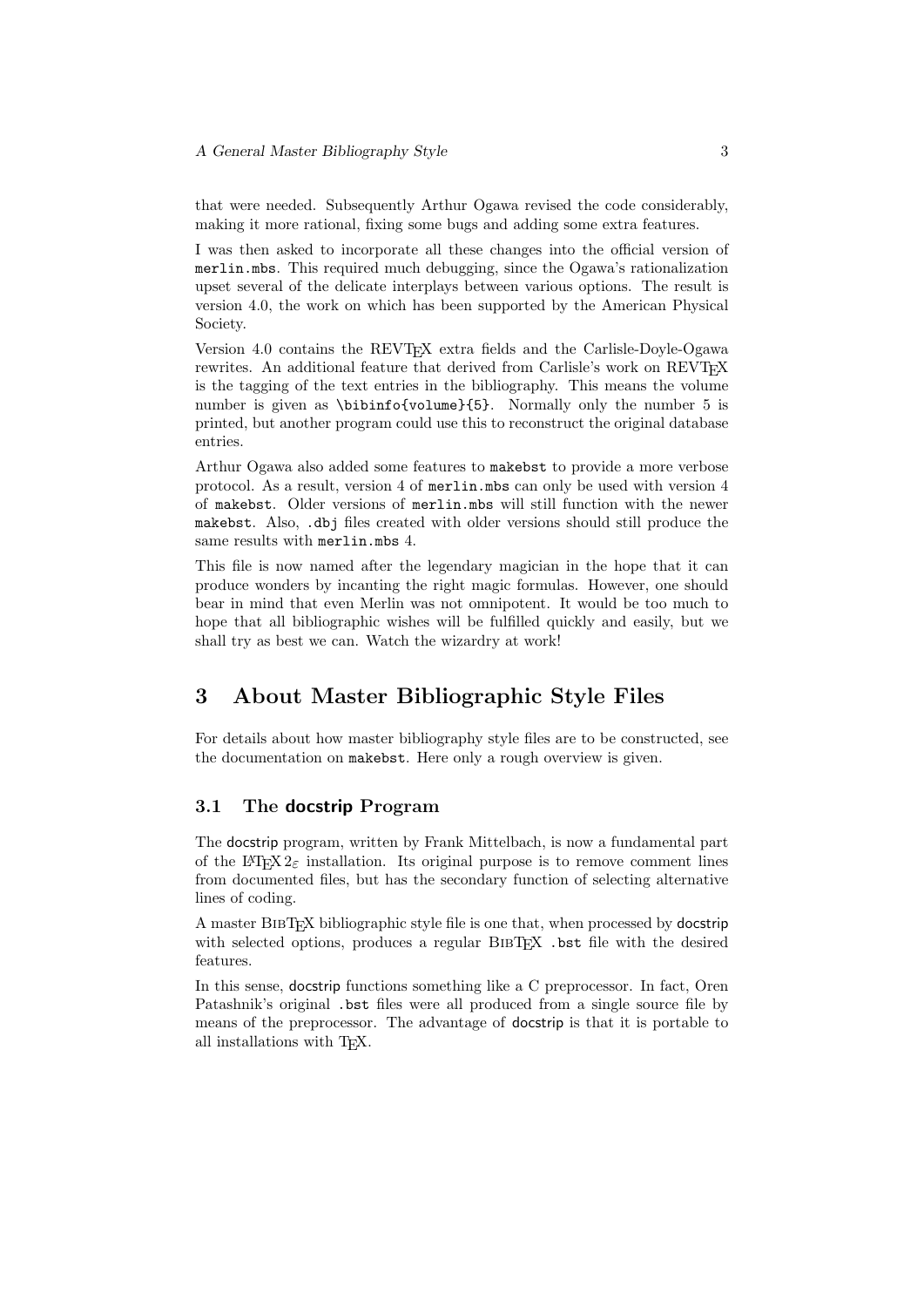### 3.2 The docstrip Batch Job

The docstrip program can be run either interactively, where the user must answer questions via the keyboard, or by means of a batch job where all the inputs are prepared in a file beforehand. For producing a BibTEX style file from a master file, the batch job method is the only feasible one, simply because of the large number of options available. (There is another reason for employing a batch job: the interactive method adds an \endinput command at the end, something that BIBT<sub>EX</sub> will protest about.)

The batch job files in general do not have any particular extension but I use .dbj for docstrip batch job. These files are useful because they document the options used to produce the .bst file, and they may be edited to experiment with alternative options.

### 3.3 The makebst Program

It is possible to make up a batch job file by hand using the option information listed in Section 9, but my accompanying program makebst simplifies the task considerably. It reads menu information in the master file itself in order to present the user with an interactive list of choices, translating the answers into appropriate options that are then written to a batch job file.

To run it, simply process makebst.tex with T<sub>EX</sub> or L<sup>AT</sup>EX, and answer the questions. The first of these is whether you want some instructions or not, and the second is the name of the .mbs that you want to use. The next query is about the name of the desired .bst file (which will also be the root name of the batch job). After that, all further questions come from menu information in the master file.

At the very end, makebst asks if it should run the batch job for you. Isn't that a fine service?

# 4 Multilingual Adaptation

The original .bst files from Oren Patashnik contain explicit English words that are output into the final text. Since LAT<sub>EX</sub> is increasingly being used for other languages, and since the official version since December 1991 also uses macros in place of explicit words, it seems appropriate for BIBT<sub>EX</sub> to follow suit.

In this master bibliographic style file merlin.mbs, all explicit words have been replaced by functions: e.g., the word editor has become the function bbl.editor. Depending on the language option chosen, this function is defined to be the text "editor", "Redakteur", or "redacteur", for English, German, and French, respectively.

There is another special 'language' called babel that instead inserts the text "\bbleditor $\{$ '"; the definitions of these L<sup>AT</sup>EX commands must be in a separate file named babelbst.tex that is read in at the start of the bibliography.

Only English and babel are supported directly in merlin.mbs; all other language definitions are contained in separate definition files, e.g., french.mbs,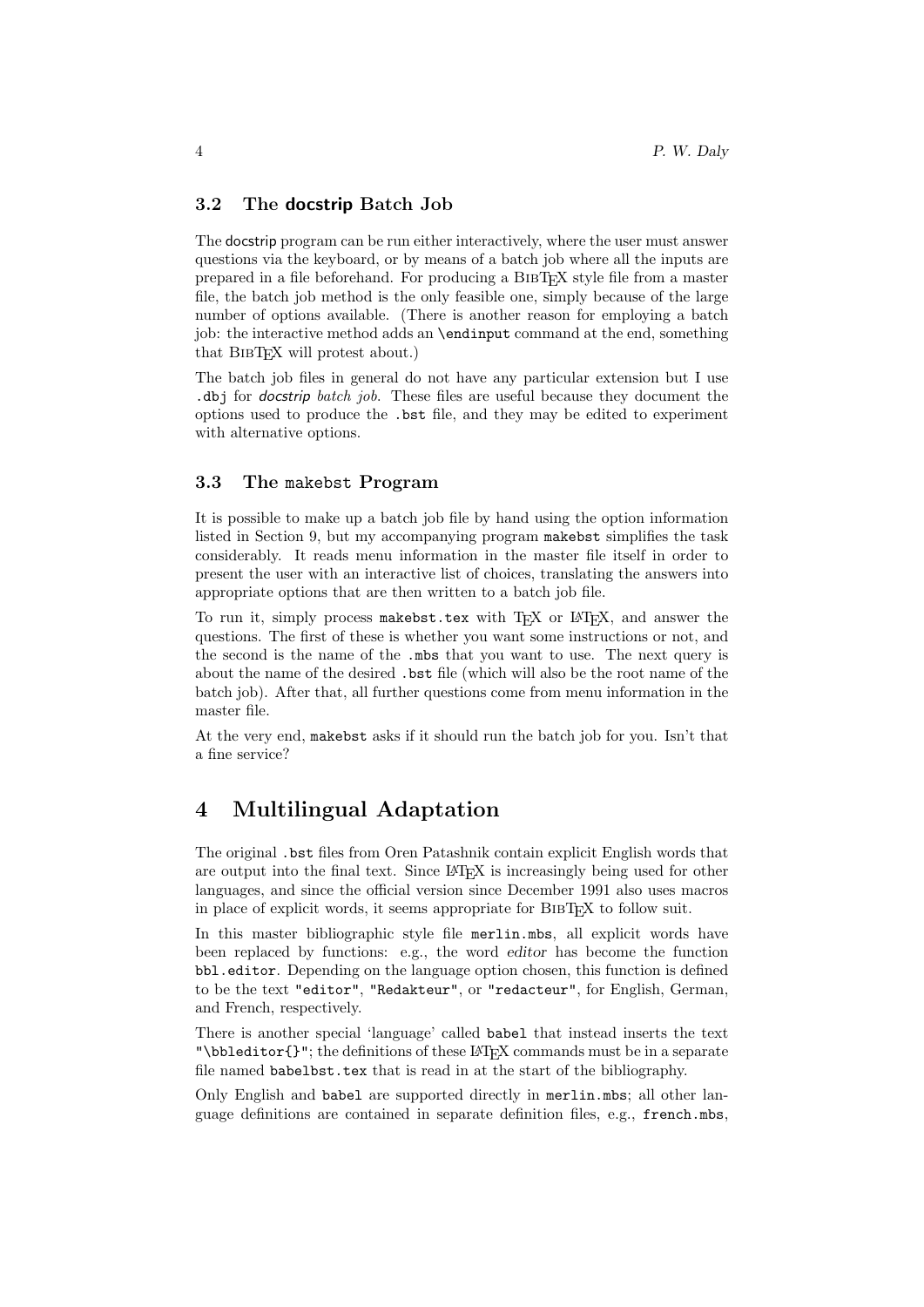#### german.mbs.

The language selection is made during the makebst run, which asks for the name of the language definition file as the first menu item. If either English or babel is wanted, reply with the default, which is merlin.mbs itself; otherwise give the name of the desired language file.

Note: the language definition files can only be used with makebst version 3 or later, and

with an external definition file, the **docstrip** run requires two passes through merlin.mbs, doubling the processing time.

Apart from the language adaptation of the whole bibliography, there is also the possibility of switching languages for individual references, so as to hyphenate the title properly. This is done with the language field and the \setlanguage command.

### 4.1 Adding a New Language Definition File

To create a new language definition file, simply take one of the existing ones, like english.mbs, and replace the explicit English words with their translations. There are, however, a number of points that can complicate this procedure.

- 1. Do not forget to change the documentation in the file, especially version number, date, author.
- 2. There are option menus that need to be translated too. It might also be desirable to add or remove options. In most cases, the options in the language files involve possible abbreviations, like

\mes{^^JABBREVIATE WORD 'PAGES':} \optdef{\*}{}{'Page(s)'}{(no abbreviation)} \optdef{a}{pp}{'Page' abbreviated}{as p. or pp.} \getans

In this example, the option pp appears later in the definition

FUNCTION {bbl.pages} %<!pp>{ "pages" } %<pp>{ "pp." }

This a local option, that only affects the coding in the definition file. It is possible to add more local options.

- 3. However, all options, whether activated by the main file or by the definition file, apply to both. In other words, there really is no such thing as a local option. In the above example, pp is only local because it is never used in merlin.mbs.
- 4. Add the name of the language as an option, with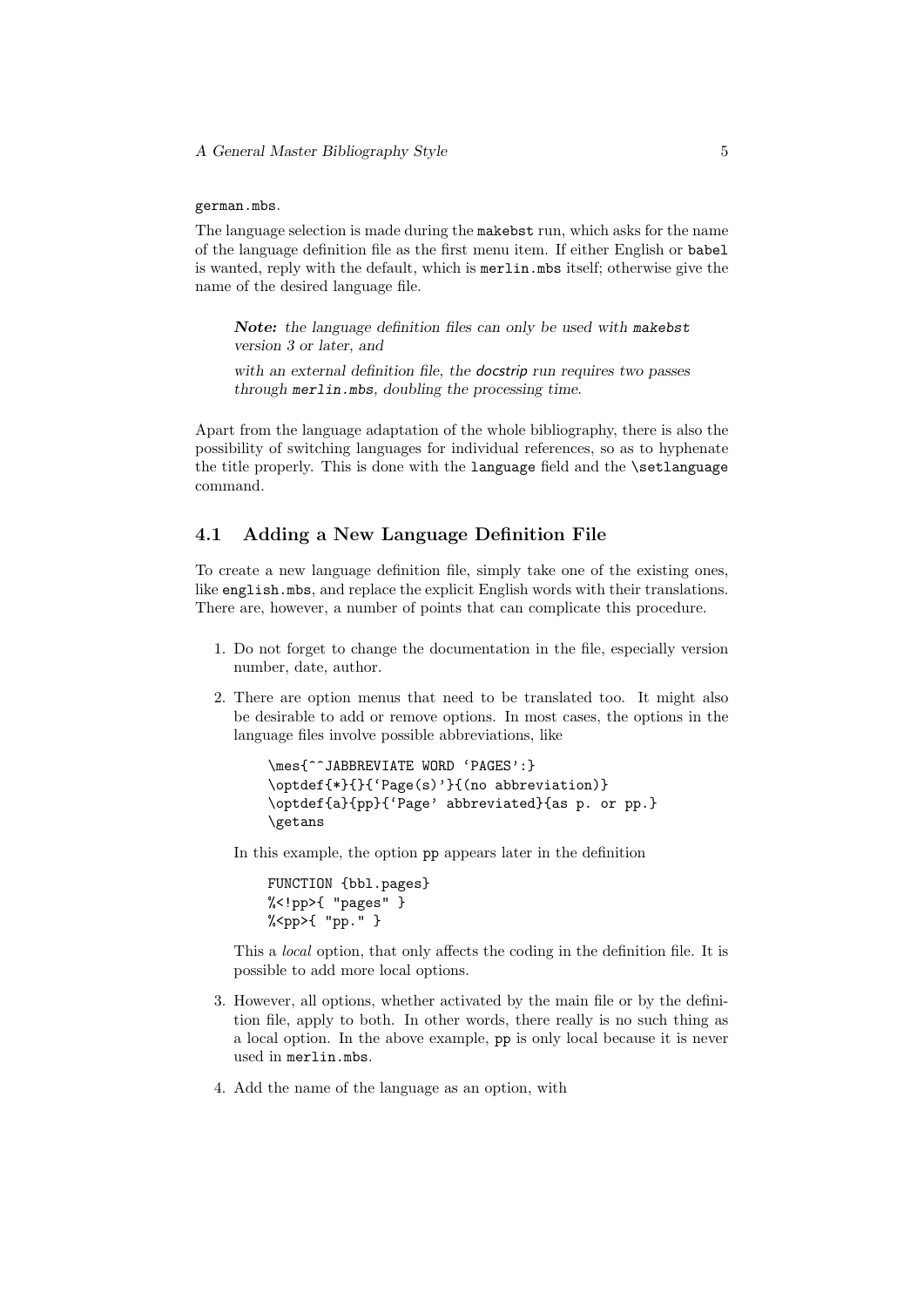```
\mes{^^JOptions for ENGLISH}
\wr{\spsp\spsp english,\pc: English language}
```
(This is how options are added without \optdef and \getans.) The main file just might recognize it in order to take some language-specific action. The least it should do is add a comment at the start of the .bst file stating for which language it is to be used.

- 5. There could be some problems with edition numbers due to language dependent ways of treating ordinal numbers (1st, 2nd, 3rd in English; 1<sup>re</sup>, 2 e , 3<sup>e</sup> in French; 1., 2., 3., in German). Some accommodation already exists for the oddball language English, and further hacking may be needed for others.
- 6. If there should be any need for a double-quote character in the translations (German needs it for umlauts) then there is trouble because the BIBT<sub>EX</sub> strings do not allow it. Instead, use the command \qq, as in the German word  $F\qquadq\{u\}$ nfte for Fünfte (fifth). It is then vital to add the option umlaut with

\wr{\spsp\spsp umlaut,\pc: Activate umlaut command}

Bernd Raichle points out that  $\hat{\ }$  to can be used in place of  $\hat{\ }$  within BIBTFX code. One can thus replace  $F\qquadq\{u\}$ nfte with  $F\$ \b unfte and do away with the umlaut option.

### 4.2 Changing babelbst.tex for a New Language

Alternatively, a new language can be added by modifying the file babelbst.tex and selecting the language babel for the .bst file. If this is the only language to be used, then just change the English words in the definitions.

However, some form of switching would be more desirable. With TEX version 3, there is a \language parameter to control the hyphenation patterns, and this could be used to select the correct language. For example, if language 0 is English and language 1 German, then put the English version of babelbst.tex into englbst.tex and the German version in germbst.tex. Then babelbst.tex could contain:

```
\ifcase\language \input{englbst} \or \input{germbst}
  \else \input{englbst} \fi
```
This is of course installation dependent.

#### 4.3 Extracting the Sample babelbst.tex File

A sample babelbst.tex (for English) is contained in this master file. Extract it with docstrip and the option bblbst. It may be edited (and possibly renamed) for other languages as needed.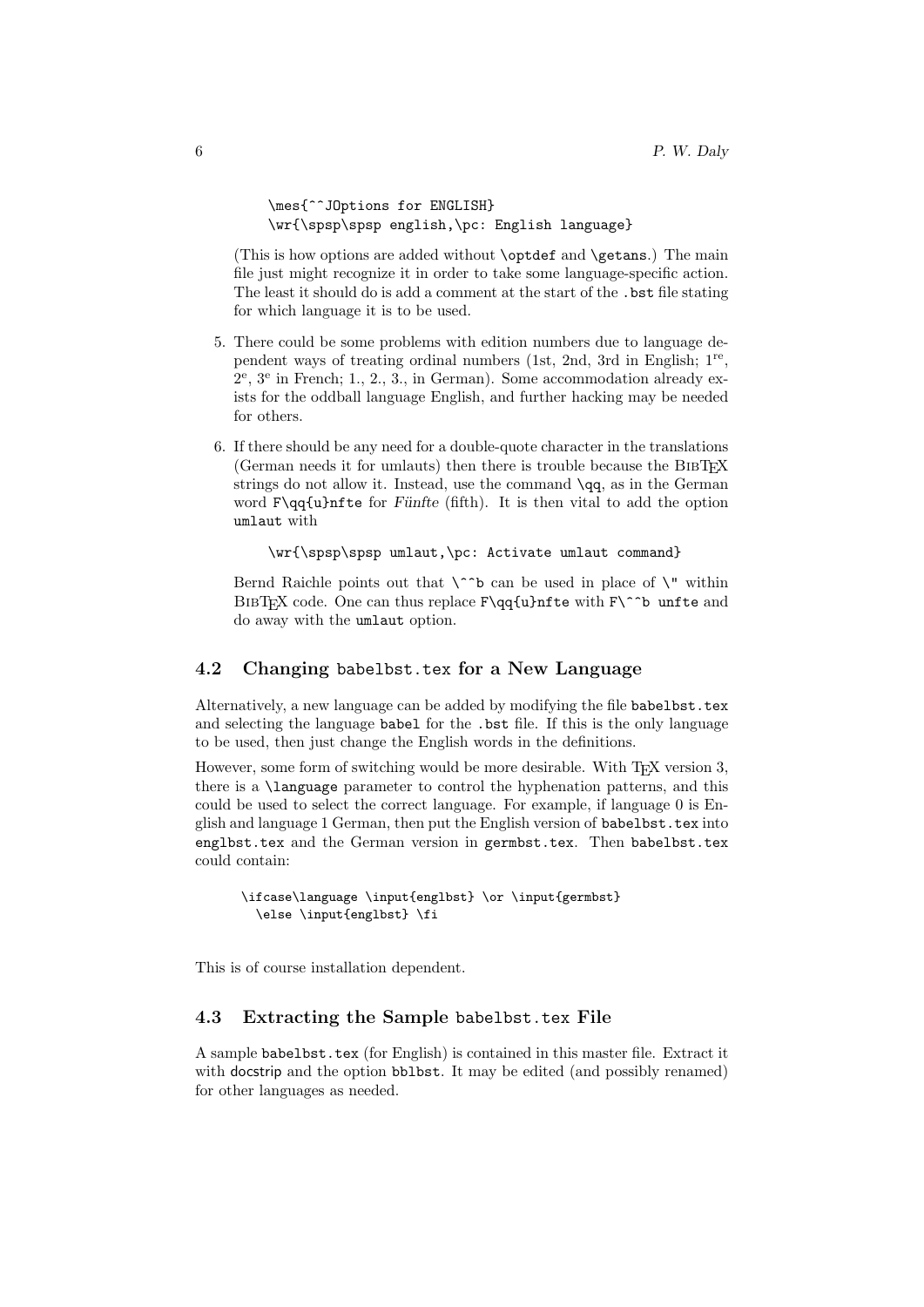#### 4.4 Problem with Edition Numbers

Something to note here is the ordinal numbers for editions. BIBTEX demands that the field edition be given in the database as a word First, Second, etc., or as 1st, 2nd, etc. This is bad policy because it is language dependent. So what I do is to test for the words first through fifth (case independently) and replace them with language-dependent equivalents. If the  $\langle \text{ord}\rangle$  option is selected, these equivalents are ordinal numbers for that language. Any other words cannot be interpreted and must be printed as is.

However, if the edition is given as a number, with or without following letters, then the numbers 1 through 5 are replaced by their words; any higher numbers just have the ordinal ending (th in English) added to them.

These numbers are only used with the word edition or its equivalent in other languages, so the translators need to provide only the one gender, e.g., feminine for both German and French.

### 5 Prestoring Names of Journals

The standard .bst files contain the names of some 20 journals in the field of computing, stored as macros for easy reference within the database .bib files. For example, the Journal of Computer and System Sciences can be referred to as jcss. With the option jabr (for journal abbreviation) this same shorthand produces J. Comput. Syst. Sci..

Some .bst files for physics journals include additional journal names, and it is conceivable that other faculties might wish to prepare their own such lists, with each name present in a full or abbreviated form. Such an external file can now be added with merlin.mbs and makebst version 3.

As a model, I supply a file physjour.mbs with the names of physics journals which I have taken from other . bst files. I also have a file  $geojour$ . mbs with the names of geophysics journals, and a contributed file photjour.mbs containing names of optics journals.

In fact, version 3.5 can even include multiple journal-name files. Thus one can decide whether to include both, one, or none of the above files.

### 6 HTML Output

There is an option html to create a .bst file producing hypertext (HTML) output instead of the regular LAT<sub>EX</sub> code. This is still experimental. The resulting BIBT<sub>EX</sub> output will still be a file with extension .bbl and will contain the L<sup>AT</sup>EX special characters, like  $\iota$ "a for  $\ddot{a}$ . One must go over the output to convert such characters to the HTML equivalents, and to remove curly braces. Only then can it be renamed .html.

Three possible lists are offered:

• a simple paragraph for each entry,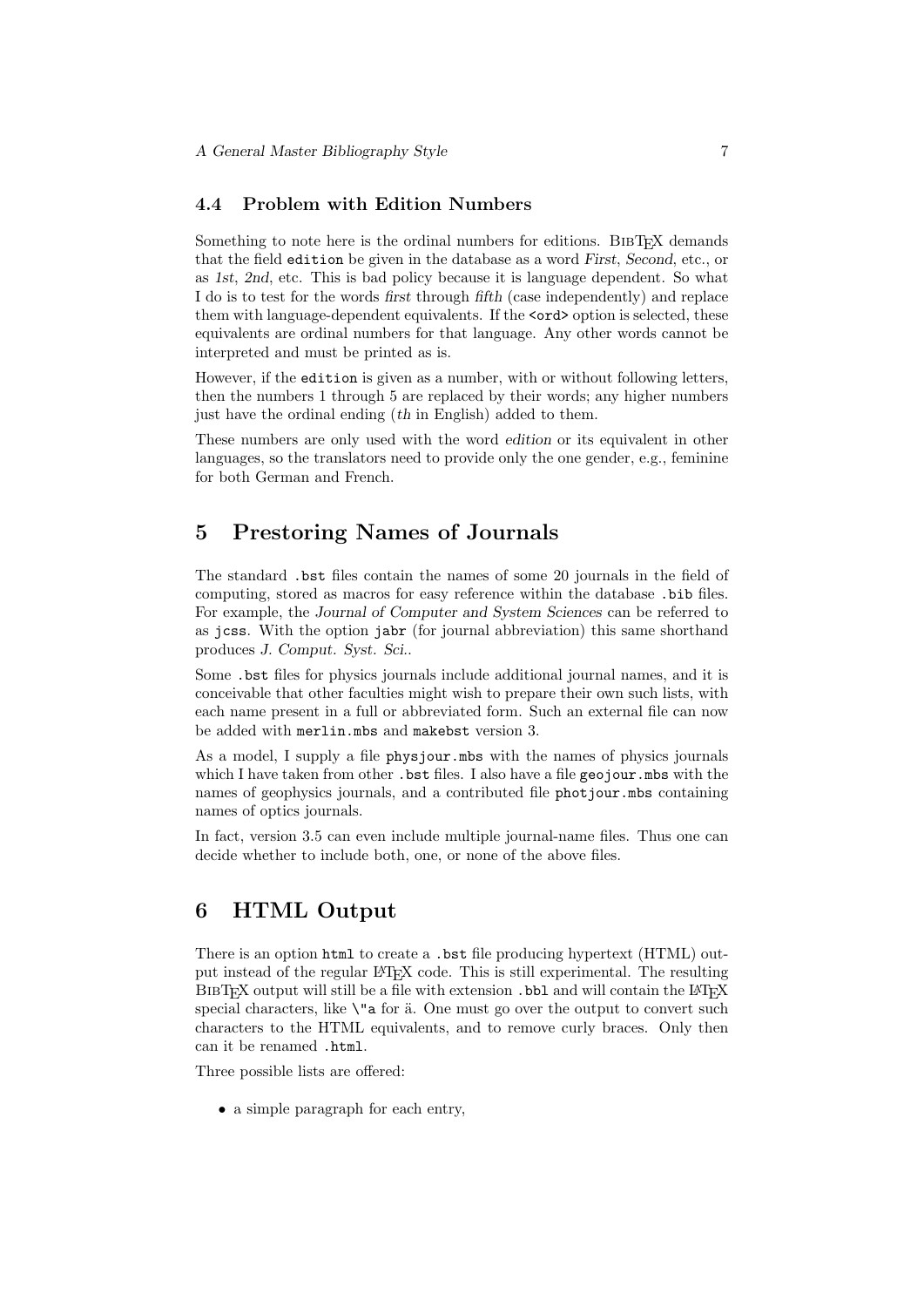- a numbered list,
- a description list with the key as the label.

# 7 Updating Older .dbj Files

If you have existing .dbj files for generating .bst files from the older version genbst.mbs, these may be run with merlin.mbs by simply changing the name of the source .mbs file. For example, where the older .dbj file contains the line

```
\generateFile{mystyle.bst}{f}{\from{genbst.mbs}{%
```
edit the file so that genbst.mbs is replaced by merlin.mbs. The resulting mystyle.bst file will then be an updated version of the older one, containing all the same features.

Version 4 of merlin.mbs can only be used with version 4 of makebst, whereas older versions of merlin.mbs will still function with the newer makebst. Also, .dbj files created with older versions should still produce the same results with merlin.mbs 4, albeit with different coding.

### 8 Acknowledgements

I wish to thank all the people who have taken the trouble to send me suggestions or special requests. Admittedly, it has been out of self-interest on their part, since they had bibliographic needs to be met. And I have often questioned the need for many of their demands. Yet, that is part of the bibliographic jungle that I am trying to eliminate. If I thought that bibliographies were arbitrarily formatted before I started this project, I have more than sufficient confirmation since then. The fault lies not with the poor contributors, but with the publishers who cannot agree on a decent standard.

I want to thank Frank Mittelbach, not only for creating docstrip in the first place, but also for sending me his bibliographic requirements, and for suggesting an improvement to makebst.

David Carlisle has added the REVTEX fields and \bibinfo tagging in a special variant of merlin.mbs; Arthur Ogawa then incorporated them into the main file, and overhauled much of the coding to make it more legible and rational.

I especially wish to thank Mark Doyle and the American Physical Society for supporting the work on custom-bib 4.0.

And finally, all of us must thank Oren Patashnik for providing BIBTEX; without its flexibility and programmability (in spite of the complexity of the language) the master bibliographic styles would not be possible at all.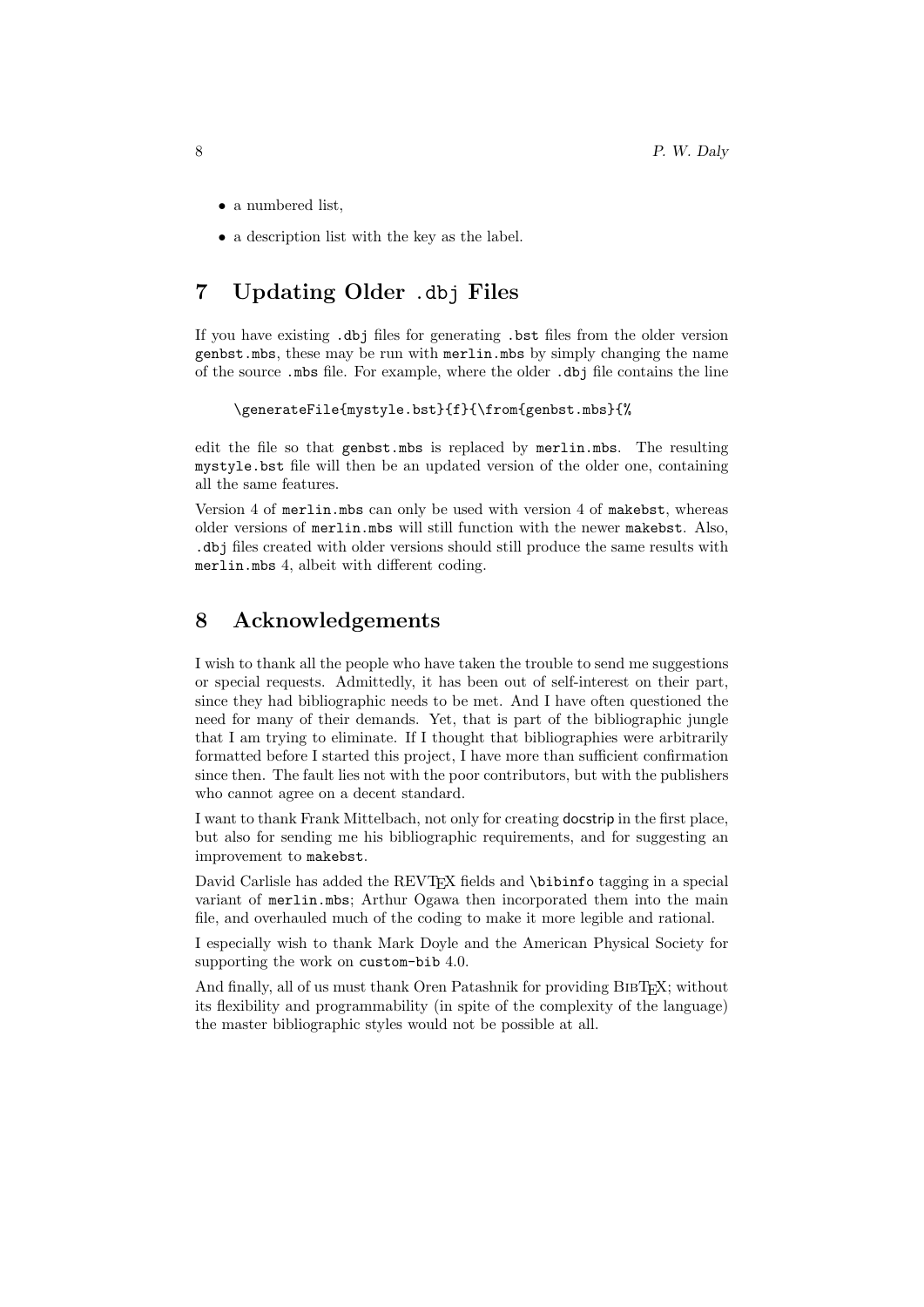# 9 The Options

Here I present a list of all the docstrip options that are available in this file merlin.mbs. The normal user can skip this section since he will probably make use of the menus via makebst. These are described in Section 10. The menus provide much more informative prompts than the heavily abbreviated option names listed here. In other words, the options described in this section are meant for internal (programmer) usage, while the normal interface for the user is the menus.

I have tried to avoid conflicts with mutually exclusive options by always letting one dominate if more than one has been specified. Such options have the same prefix, such as nm-rev and nm-init. If one uses makebst to produce the docstrip batch job, then it is impossible to give mutually exclusive options unless one edits the batch file oneself afterwards. (Anything is possible with computer freaks!)

Most mutually exclusive options have the same prefix before the hyphen.

Citation style: whether or not a numerical or author–year system is to be used.

|          | default is numerical, standard IATFX, as for plain.bst.<br>\bibitem{key}                                                                                                                                                |
|----------|-------------------------------------------------------------------------------------------------------------------------------------------------------------------------------------------------------------------------|
| cite     | special for listing entire databases; the cite key is used as the<br>label so it may be listed.<br>\bibitem[key]{key}                                                                                                   |
| ay       | for author-year style of citations. Various forms of \bibitem<br>are provided under this option, to support different types of<br>IAT <sub>F</sub> X styles for interfacing with the author-year system.                |
| alph     | for alpha.bst style of citations; essentially numerical but an<br>abbreviation of the author names plus year is used as the label.<br>First three letters of single author, or first letters of first three<br>authors. |
| $a$ lf-1 | with alph, uses first three letters of first author's name, regard-<br>less of how many authors.                                                                                                                        |
| alf-f    | with alph, uses first author's whole name.                                                                                                                                                                              |

For numerical style, one can select the HTML option, to output a hypertext file instead of a LATEX one.

|        | normal LAT <sub>F</sub> X output;                   |
|--------|-----------------------------------------------------|
| html   | for HTML output, one reference per paragraph        |
| htlist | (with html) outputs to a numbered list;             |
| htdes  | (with html) outputs description list, with the key. |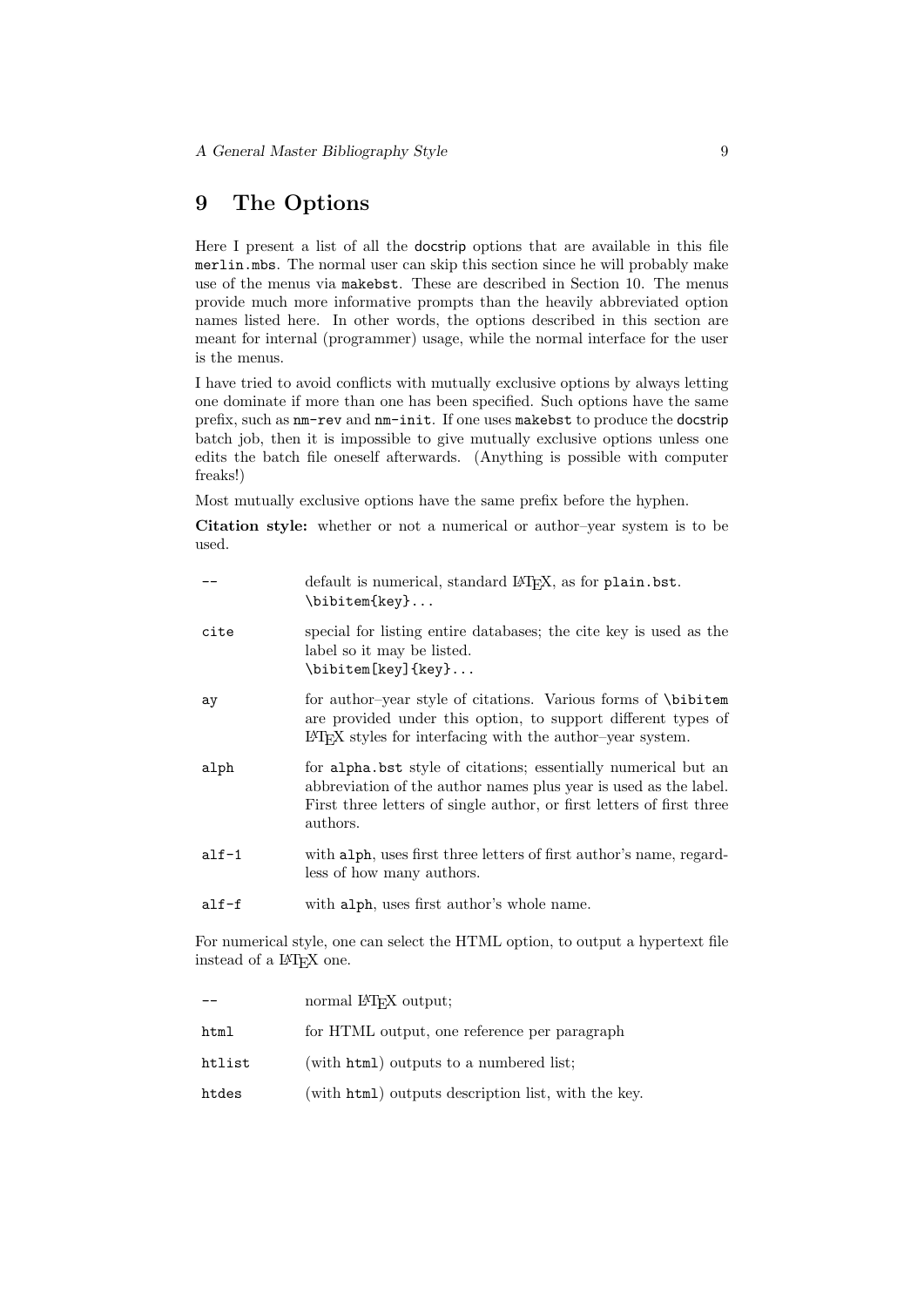If ay has been selected, then the type of author–year interface is selectable. Some of these, like natbib and harvard exist in two versions because of updates in these systems.

|                                                                | default is the system I invented for my natbib.sty.<br>\bibitem[author(year)]{key}                                                        |  |
|----------------------------------------------------------------|-------------------------------------------------------------------------------------------------------------------------------------------|--|
| nat                                                            | for extended format of natbib.sty version 5.3<br>\bibitem[author(year)full author]{key}                                                   |  |
| alk                                                            | for the apalike.sty of Oren Patashnik and related systems<br>\bibitem[author, year]{key}                                                  |  |
| har                                                            | for the Harvard family of styles (with harvard.sty).<br>\harvarditem[short]{long}{year}{key}                                              |  |
| harnm                                                          | for the extended Harvard family, containing some extra com-<br>mands used by $\text{LFT}_F X2_{\varepsilon}$ version 2.0.3 of harvard.sty |  |
| ast                                                            | for astronomy family of styles (with astron.sty).<br>\bibitem[\protect\astroncite{author}{year}]{key}                                     |  |
| cay                                                            | for the Chicago family of styles (with chicago.sty).<br>\bibitem[\protect\citeauthoryear{long}{short}{year}]{key}                         |  |
| nmd                                                            | for the 'named' variant of Chicago (with named.sty).<br>\bibitem[\protect\citeauthoryear{author}{year}]{key}                              |  |
| cn                                                             | for the "author-date" group of styles (with authordate1-4.sty)<br>\bibitem[\protect\citename{author, }year]{key}                          |  |
| <b>Sequence:</b> the order in which the references are listed. |                                                                                                                                           |  |
|                                                                | default is alphabetical by all authors, date, title                                                                                       |  |
| seq-yr                                                         | order by year (ascending), authors, title                                                                                                 |  |
| seq-yrr                                                        | order by year (descending), authors, title                                                                                                |  |
| seq-no                                                         | sequence by citation order                                                                                                                |  |
| seq-lab                                                        | (author-year) by label, date, title (means that Daly precedes<br>Daly and Williams, precedes Daly et al.)                                 |  |
| seq-labc                                                       | (author-year) like seq-lab but the Daly et al.'s come in citation<br>order                                                                |  |

- seq-key (author–year) like seq-lab except that for identical authors and year, the cite keyword is used instead of the title or cite order
- xintls (use with seq- options) to sort on surname only without the initials or first names
- vonx ignore von part of name when ordering (default is to consider von as part of the whole surname)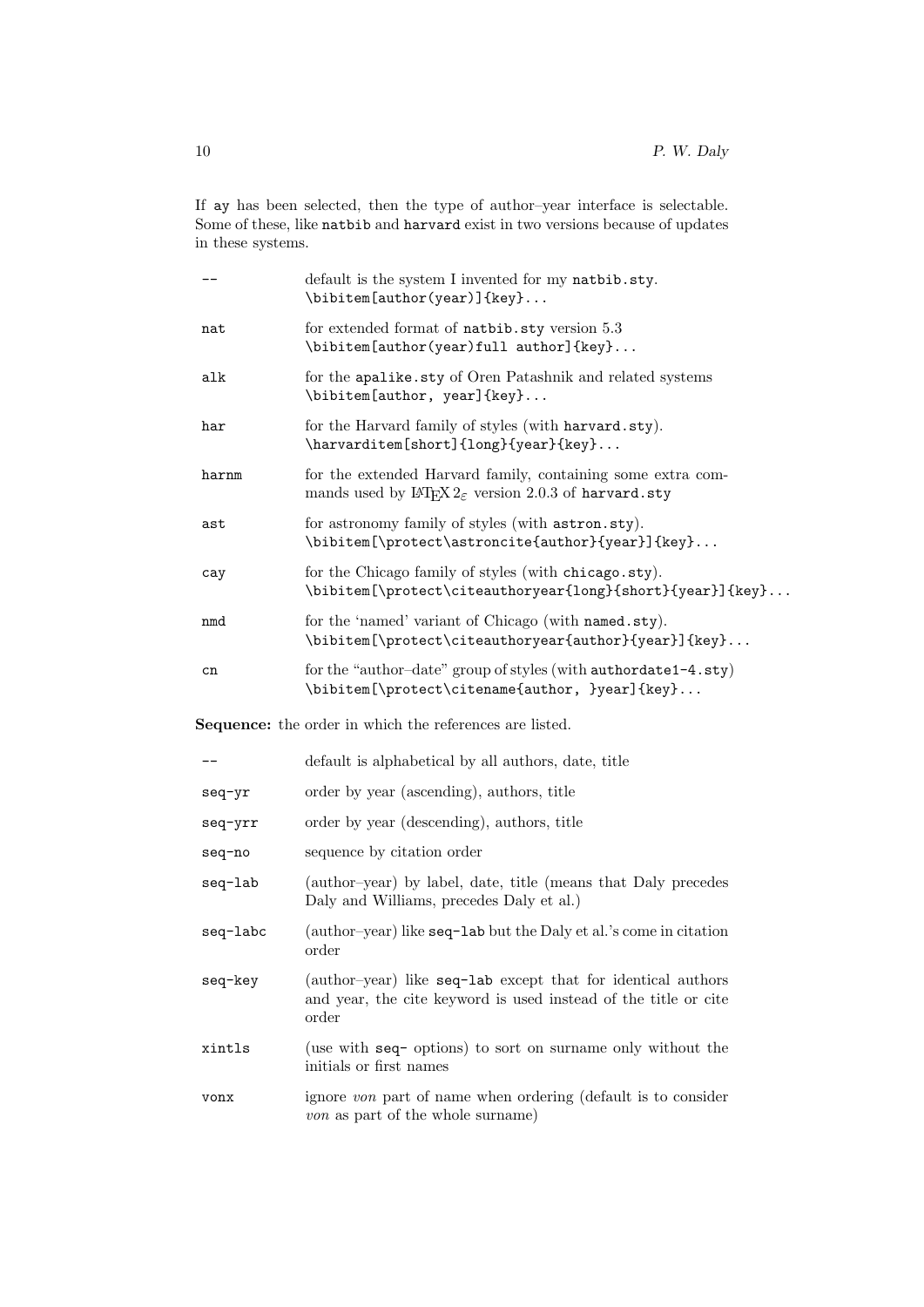Note on the seq-lab option and it variants: it orders the list of references by *label*, which is what the  $\text{cite command}$  prints. The ordering rules are:

- 1. the first author, with name or initials (so P. Daly is different from E. Daly)
- 2. by number of co-authors: single author, double author, multiple authors
- 3. by year
- 4. by co-authors
- 5. by title

Variations are: with seq-key, the last item becomes the BIBT<sub>EX</sub> citation keyword; with seq-labc, the co-author is still used for two-author papers, but not for multiple authors, and the final criterion is the order of citation in the document. These references will have identical labels (First *et al.*, year) and are distinguished by additional letters, which are assigned in the order in which the first citations are made. The list of references conforms to this order.

With **xintls** as well, first names or initials are ignored for sorting, so all Daly's are mixed together.

Language selection: the translations of certain explicit words.

|       | default is English, for and, chapter, editor, etc.;                                                                                   |
|-------|---------------------------------------------------------------------------------------------------------------------------------------|
| babel | replace words with LAT <sub>F</sub> X commands that are defined in the file<br>babelbst.tex;                                          |
| lang  | adds the <b>Language</b> field for switching language for one reference<br>only by means of the <b>\setlanguage</b> command in babel. |
|       | $0.1$ 11 10 10 $0.1$ 11 11 11<br>$\mathbf{r}$ .                                                                                       |

If one of the external language definition files is used, then the name of its language should be in the list of active options. Many other language names are already included as options in this main file simply for the purpose of adding a comment at the start of the .bst file.

The language field is intended to allow the hyphenation patterns to be switched temporarily so that titles can be set in the original language.

Annotation: annotations are added either by means of the annote field, or with a .tex file of the same name as the citation key.

no annotations

annote annotations enabled, with annote field.

Presentations: add a non-standard type to handle talks (presentations). This is similar to the inproceedings but without booktitle and with the presenting author in bold face. This author is specified by the key entry, which is that author's position in the author list  $(1, 2, \ldots)$ . The type of presentation (oral or poster) is specified by the entry type. The date without year is given in month, which must be present.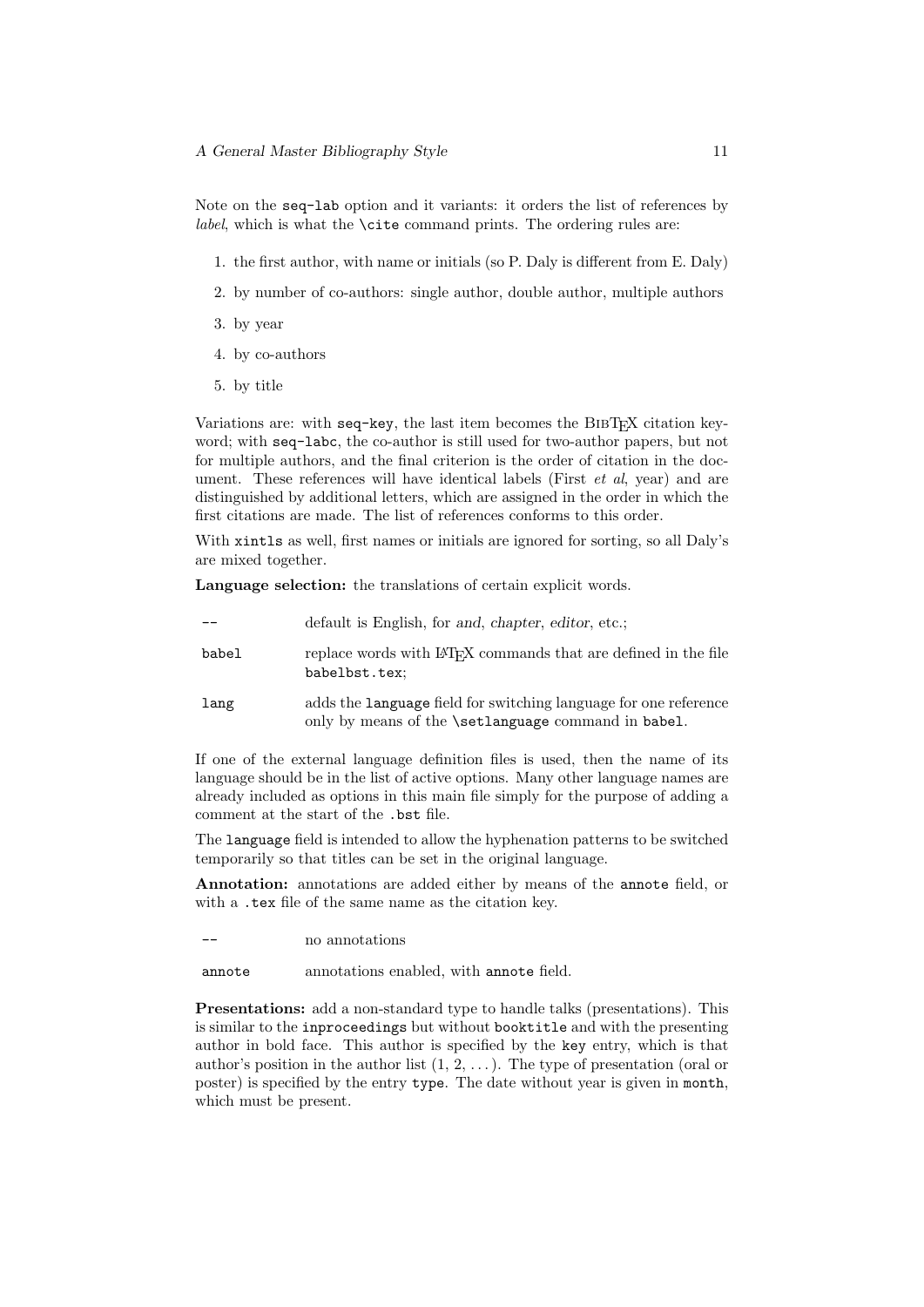|         | no presentations                         |
|---------|------------------------------------------|
| pres    | include a presentation type              |
| pres-bf | (with pres) to put speaker in bold face  |
| pres-it | (with pres) to put speaker in italics    |
| pres-sc | (with pres) to put speaker in small caps |

Without any of the extra font options, the speaker's name is not highlighted.

Missing names: If the author and/or editor is missing, the standard .bst files use the key field in place of the names for purposes of ordering the entries.

For author–year styles, the key field is even inserted in the reference list and in the label in place of the authors. Optionally, one can suppress the year in this case, which causes natbib (version 7) to print only that key text as a code designation for the work.

| $- -$  | year is inserted in the labels when key replaces authors |
|--------|----------------------------------------------------------|
| keyxyr | year is left blank in this case                          |

Names formatting: how initials and surnames are to be combined.

|               | default is full names, given names first                                                                                 |
|---------------|--------------------------------------------------------------------------------------------------------------------------|
| nm-revf       | full names, surname first                                                                                                |
| nm-init       | initials plus surname                                                                                                    |
| nm-rev        | surname plus initials                                                                                                    |
| $nm$ - $rev1$ | surname plus initials (1st name only) then initials plus surname                                                         |
| nm-revv1      | same as $nm$ -rev1 but with full names                                                                                   |
| nm-rv         | as nm-rev, but initials without dots                                                                                     |
| $nm$ - $rvvc$ | as nm-rev, but initials without spaces                                                                                   |
| nm-rvv        | as $nm$ -rev, but initials without spaces or comma                                                                       |
| nm-rvx        | as nm-rev, but initials without dots or spaces                                                                           |
| nm-rvcx       | as $nm-rvx$ , but with comma after surname                                                                               |
| ed-rev        | editors' names in collections are reversed the same as authors'                                                          |
| ed-au         | editors are formatted with same routine as authors; this is an<br>alias for ed-rev, which is kept only for compatibility |
| aunm-semi     | a semi-colon is placed between author names instead of a<br>comma                                                        |
| aunm-sl       | a slash is placed between author names instead of a comma                                                                |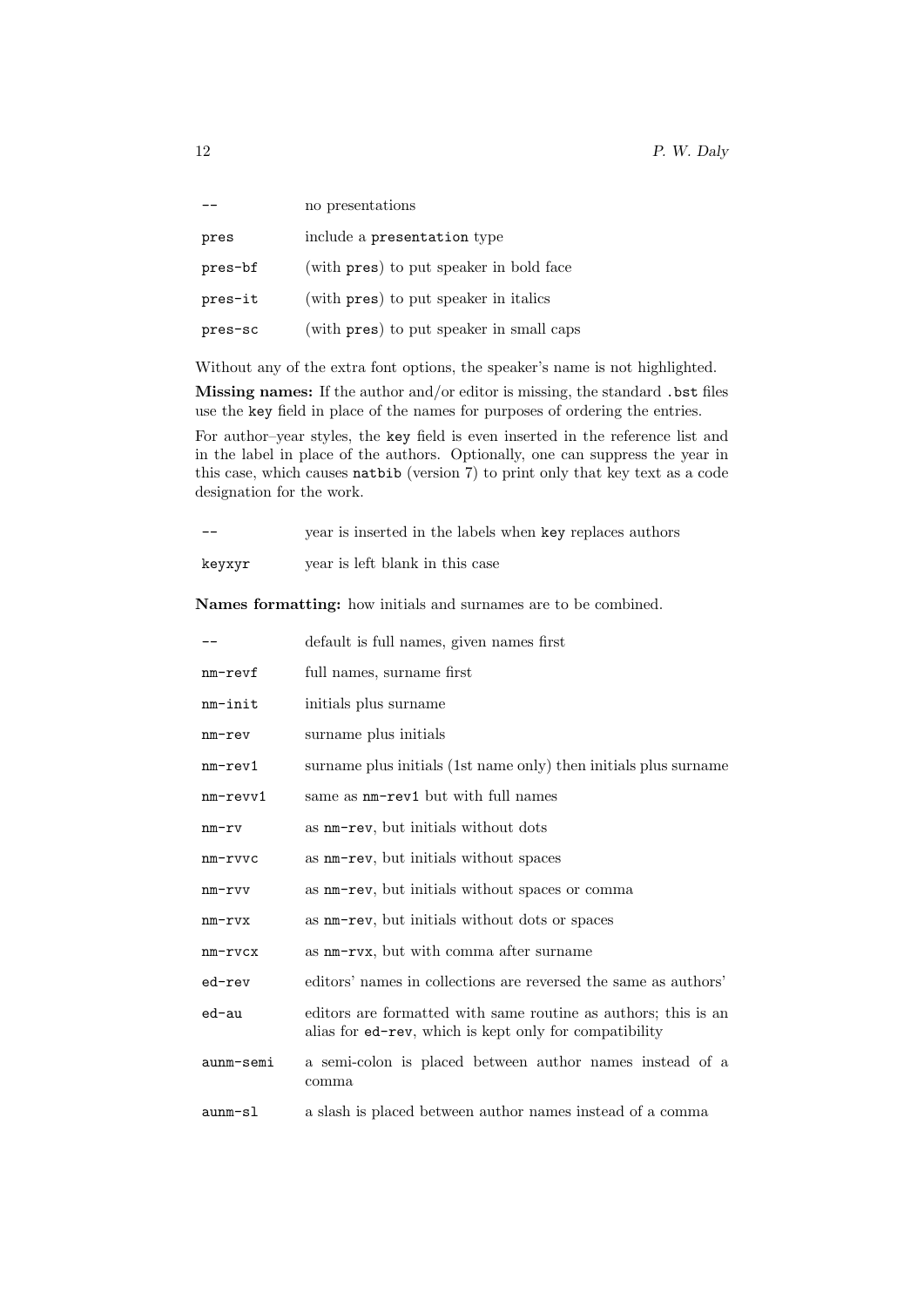| nmdash  | repeated author/editor names replaced by dash                                                      |
|---------|----------------------------------------------------------------------------------------------------|
| $nmd-2$ | with nmdash, uses 2 em dashes                                                                      |
| nmd-3   | with nodash, uses 3 em dashes                                                                      |
| jnrlab  | include the junior part of name in citations (normally appears)<br>only in reference listing)      |
| jnrlst  | with one of the nm-rev type options, puts the junior part last,<br>after the (reversed) first name |

Number of names in bibliography: normally all names listed (in reference list)

| nmlm            | limit number of names                                                                                                                           |
|-----------------|-------------------------------------------------------------------------------------------------------------------------------------------------|
| $x1 \ldots x90$ | (with $nmlm$ ) maximum number of names to appear; for over 9,<br>give the tens and units separately, as $x20, x5$ for 25                        |
| m1m90           | (with nmlm) minimum number before et al. written; no check<br>for consistency is taken; one x and one m number must be given,<br>and $x \leq m$ |

### Number of names in citation: before et al.

The default is to cite one or two names at most, but for three or more, to cite only one name with et al.

| mcite | to change the default                                                        |
|-------|------------------------------------------------------------------------------|
|       | $mct-1$ $mct-6$ (with most example mumber of names preceding et al.          |
|       | $mct-x2mct-x6$ (with most expansion max number of authors without truncating |

The default is equivalent to mct-1 and mct-x2. Names font: in the reference list

|            | default is names in normal typeface                  |
|------------|------------------------------------------------------|
| nmft       | names are in some special font                       |
| nmfted     | editors' names in collections also get special fonts |
| $nmft-sc$  | names in small caps                                  |
| $nmft-it$  | names in <i>italics</i>                              |
| $nmft-bf$  | names in bold                                        |
| $nmft-def$ | names in user defined font \bibnamefont{}.           |
| nmand-rm   | 'and' in normal font, not same as authors'.          |
| $f$ nm-rm  | (with nmft) first names are in regular font          |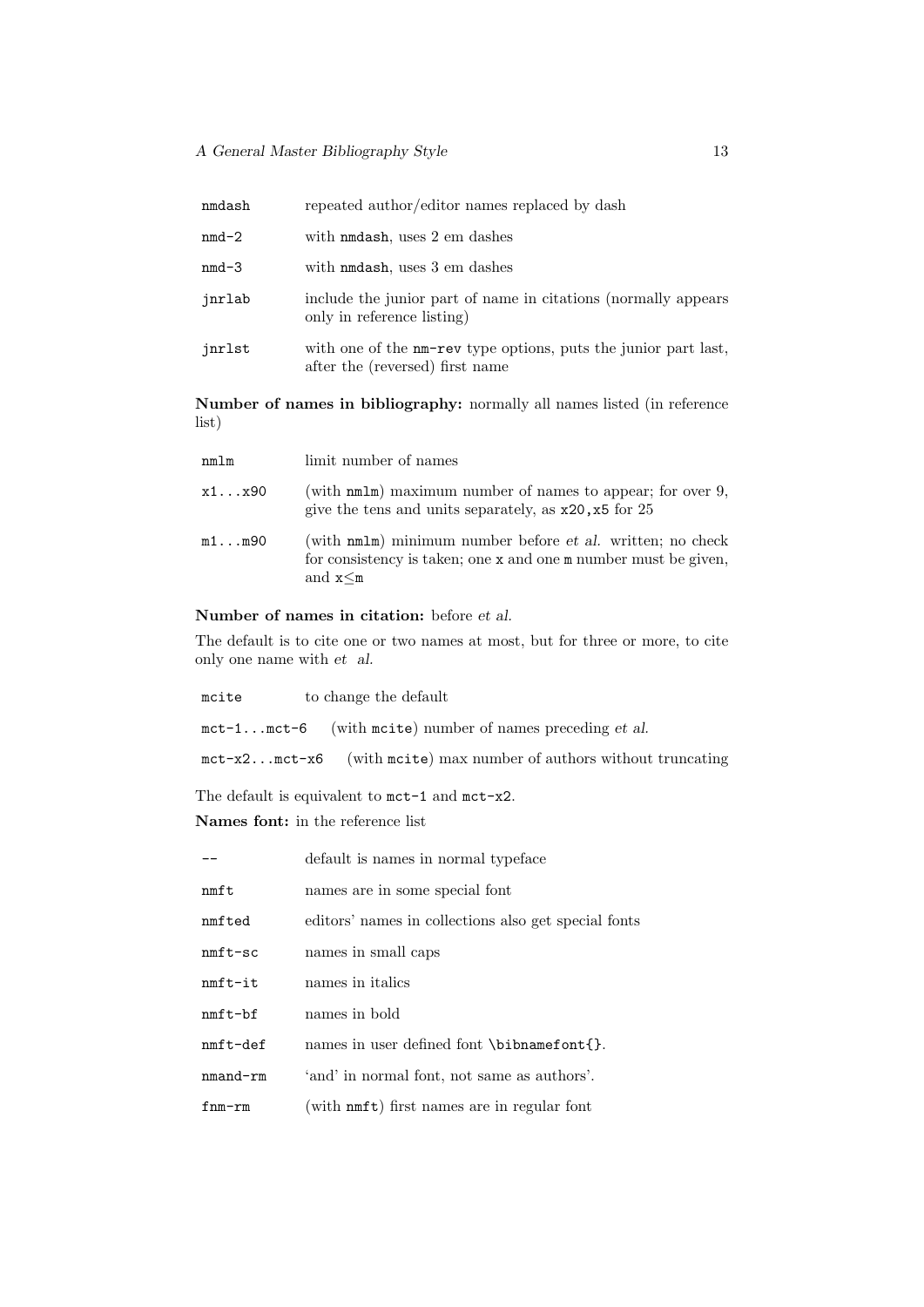| fnm-def                                                                     | (with $nmft$ ) first names are in user defined font $\bibfnamefont\}.$ |  |
|-----------------------------------------------------------------------------|------------------------------------------------------------------------|--|
|                                                                             | first names are in same font as the surnames.                          |  |
|                                                                             | Citation font: what is written by the <i>\cite command</i>             |  |
|                                                                             | default is no special font                                             |  |
| lab-it                                                                      | cited names in italics                                                 |  |
| lab-sc                                                                      | cited names in small caps                                              |  |
| lab-bf                                                                      | cited names in bold face                                               |  |
| lab-def                                                                     | cited names in user defined font \bibnamefont{}.                       |  |
| and-rm                                                                      | word 'and' in cited names in normal font                               |  |
| xlab-it                                                                     | extra label (letter after year) in italics                             |  |
| <b>Block punctuation:</b> between logical sections (not mutually exclusive) |                                                                        |  |
|                                                                             | default is period after each logical section, including end            |  |
| blk-com                                                                     | use commas, except at very end (changes In to in)                      |  |
| blk-tit                                                                     | like blk-com except period follows titles of articles and books        |  |
| blk-tita                                                                    | like blk-com except period follows article title                       |  |
| tit-col                                                                     | with blk-tit or blk-tita, for colon instead of period                  |  |
| com-semi                                                                    | with blk-com, uses semi-colon instead of comma                         |  |
| com-blank                                                                   | with blk-com, uses blanks instead of comma                             |  |
| in-col                                                                      | puts a colon after In or in for edited works                           |  |
| in-it                                                                       | puts word in in italics (may be used with in-col)                      |  |
| in-x                                                                        | suppresses the word in for edited works                                |  |
| fin-bare                                                                    | no punctuation at the very end                                         |  |
| au-col                                                                      | puts a colon after the author/editor block                             |  |
| blknt                                                                       | puts period before note                                                |  |
|                                                                             |                                                                        |  |

Date: if missing

| $- -$   | Missing date replaced by ???? (author-year) |
|---------|---------------------------------------------|
| blkyear | Missing date left blank, even in label.     |

Date: position and enclosure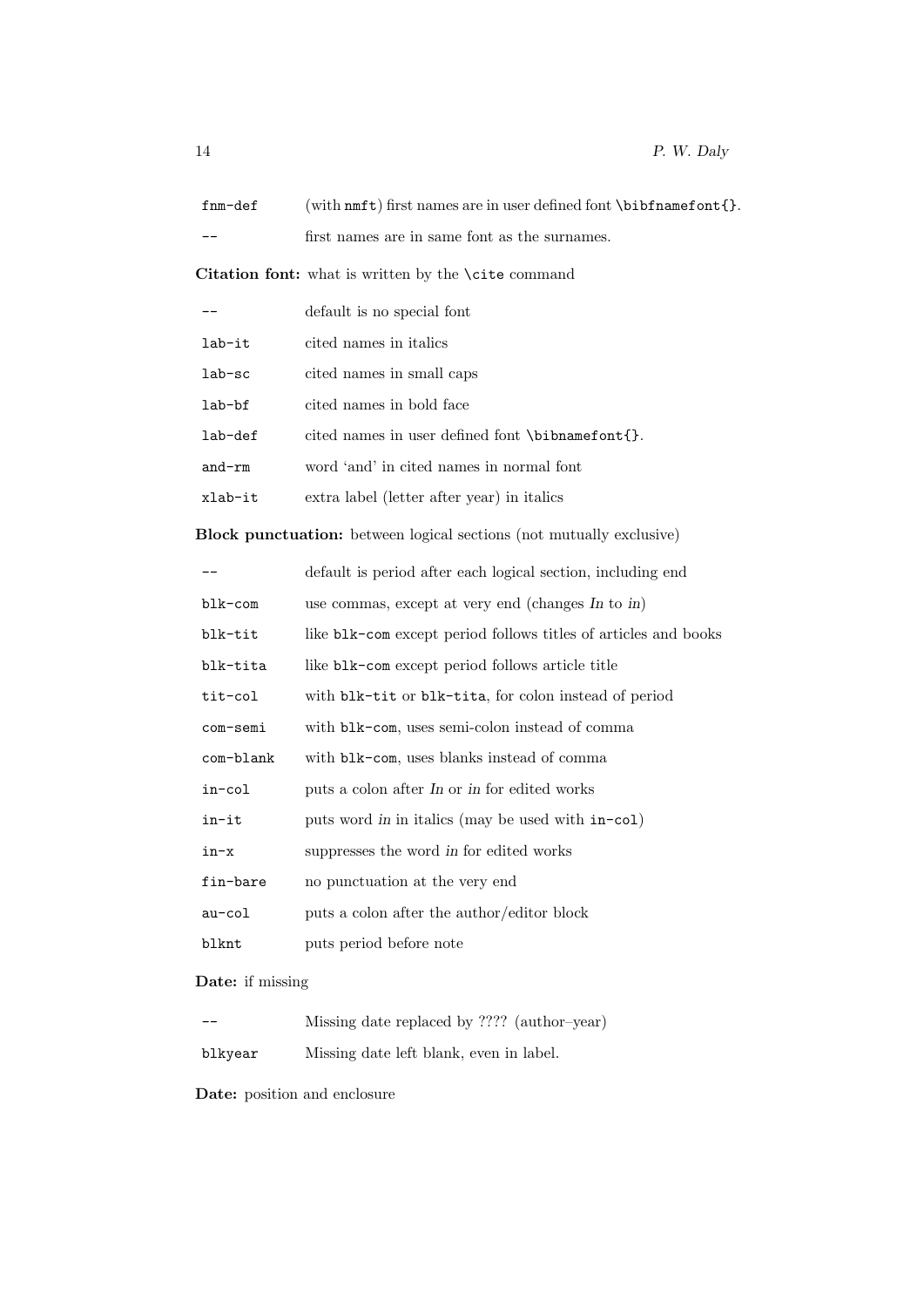|                                                   | default is date at end, before notes; for author-year, date con-<br>sists only of year, no month                      |  |
|---------------------------------------------------|-----------------------------------------------------------------------------------------------------------------------|--|
| dt-jnl                                            | date at end as for default, except for journal articles where it<br>follows the journal name as part of specification |  |
| dt-end                                            | date goes after any notes                                                                                             |  |
| dt-beg                                            | date goes after authors' names                                                                                        |  |
| yr-par                                            | date in parentheses ()                                                                                                |  |
| yr-brk                                            | date in brackets $\parallel$                                                                                          |  |
| yr-com                                            | date preceded by comma and space                                                                                      |  |
| yr-col                                            | date preceded by colon and space                                                                                      |  |
| yr-per                                            | date preceded by period and space                                                                                     |  |
| yr-blk                                            | date preceded by space                                                                                                |  |
| dtrev                                             | date as year month instead of month year                                                                              |  |
| dtbf                                              | date bold face                                                                                                        |  |
| aymth                                             | include month even for author-year                                                                                    |  |
| xmth                                              | suppress month for numerical mode                                                                                     |  |
| yrp-x                                             | suppresses punctuation following month, year when date is just<br>after authors                                       |  |
| yrp-col                                           | adds colon and space after date when just after authors                                                               |  |
| yrp-semi                                          | adds semi-colon and space after date when just after authors                                                          |  |
| yrp-per                                           | adds period and space after date                                                                                      |  |
| yrpp-xsp                                          | removes blank following year punctuation                                                                              |  |
| note-yr                                           | permits text (like "in press") in the year field                                                                      |  |
| Article in journal: style of title, volume, pages |                                                                                                                       |  |
|                                                   | default is: Title. <i>Journal</i> , $vol(num):p1-p2$                                                                  |  |
| injnl                                             | adds word in before journal name, same style as for incollections                                                     |  |
| volp-sp                                           | as above, but with a space, $vol(num)$ : $p1-p2$                                                                      |  |
| volp-semi                                         | semi-colon instead of colon: $vol(num); p1-p2$                                                                        |  |
| volp-com                                          | comma and space instead of colon: $vol(num), p1-p2$                                                                   |  |
| volp-blk                                          | only space instead of colon: $vol(num)$ p1-p2                                                                         |  |

vol-bf volume in bold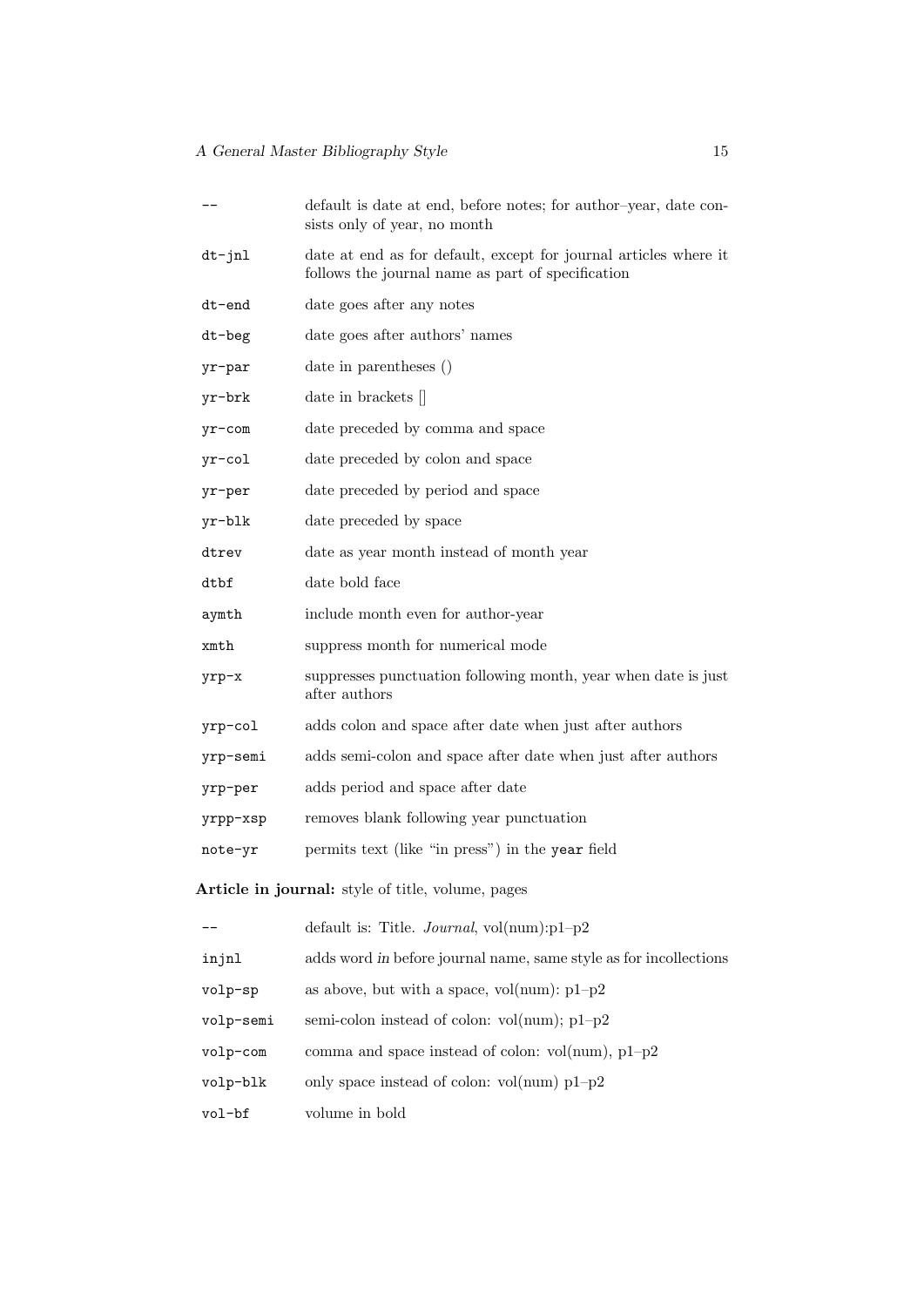| vol-it  | volume in italics                                                                                                                         |
|---------|-------------------------------------------------------------------------------------------------------------------------------------------|
| vol-2bf | volume and number bold                                                                                                                    |
| vnum-x  | no number for journals, only volume                                                                                                       |
| vnum-sp | space between, as vol (num)                                                                                                               |
| vnum-cm | replace $vol(num)$ with $vol$ , num                                                                                                       |
| vnum-nr | replace $vol(num)$ with vol, no. num                                                                                                      |
| vnum-h  | replace vol(num) with vol, $\#num$                                                                                                        |
| vnum-b  | replace vol(num) with vol num                                                                                                             |
| jdt-v   | year in parentheses attached to volume: vol(year) num                                                                                     |
| jdt-vs  | as above, with space: vol (year) num                                                                                                      |
| jdt-p   | year precedes pages: $vol(num)$ , (year) $p1-p2$                                                                                          |
| jdt-pc  | as above, with comma: $vol(num)$ , (year), $p1-p2$                                                                                        |
| jpg-1   | only starting page given                                                                                                                  |
| pgsep-c | page numbers over 10,000 have comma                                                                                                       |
| pgsep-s | page numbers over 10000 have space                                                                                                        |
| pgsep-p | page numbers over 10.000 have period                                                                                                      |
| jwdpg   | include 'page' or 'pp' for articles                                                                                                       |
| jwdvol  | include 'volume' or 'vol' for articles                                                                                                    |
| jnm-x   | no punctuation after journal name                                                                                                         |
| tit-it  | article title in italics                                                                                                                  |
| tit-gg  | article title in quotes                                                                                                                   |
| bt-rm   | booktitle in upright font, not italic (this will be issued with<br>btit-rm normally; separate options allow for more control if<br>wanted |
| bt-qq   | booktitle of incollection and inproceedings in quotes                                                                                     |
| qt-s    | (with tit-qq) single instead of double quotes                                                                                             |
| $qt-g$  | (with tit-qq) guillemets instead of quotes                                                                                                |
| qx      | (with tit-qq) comma outside quotes                                                                                                        |
| jtit-x  | no article title (applies only to journals and collections)                                                                               |
| atit-u  | article title capitalized as in entry, default is sentence capital-<br>ization (first word and words following colons)                    |
| jxper   | abbreviated journal names have periods removed, as 'Phys Rev'                                                                             |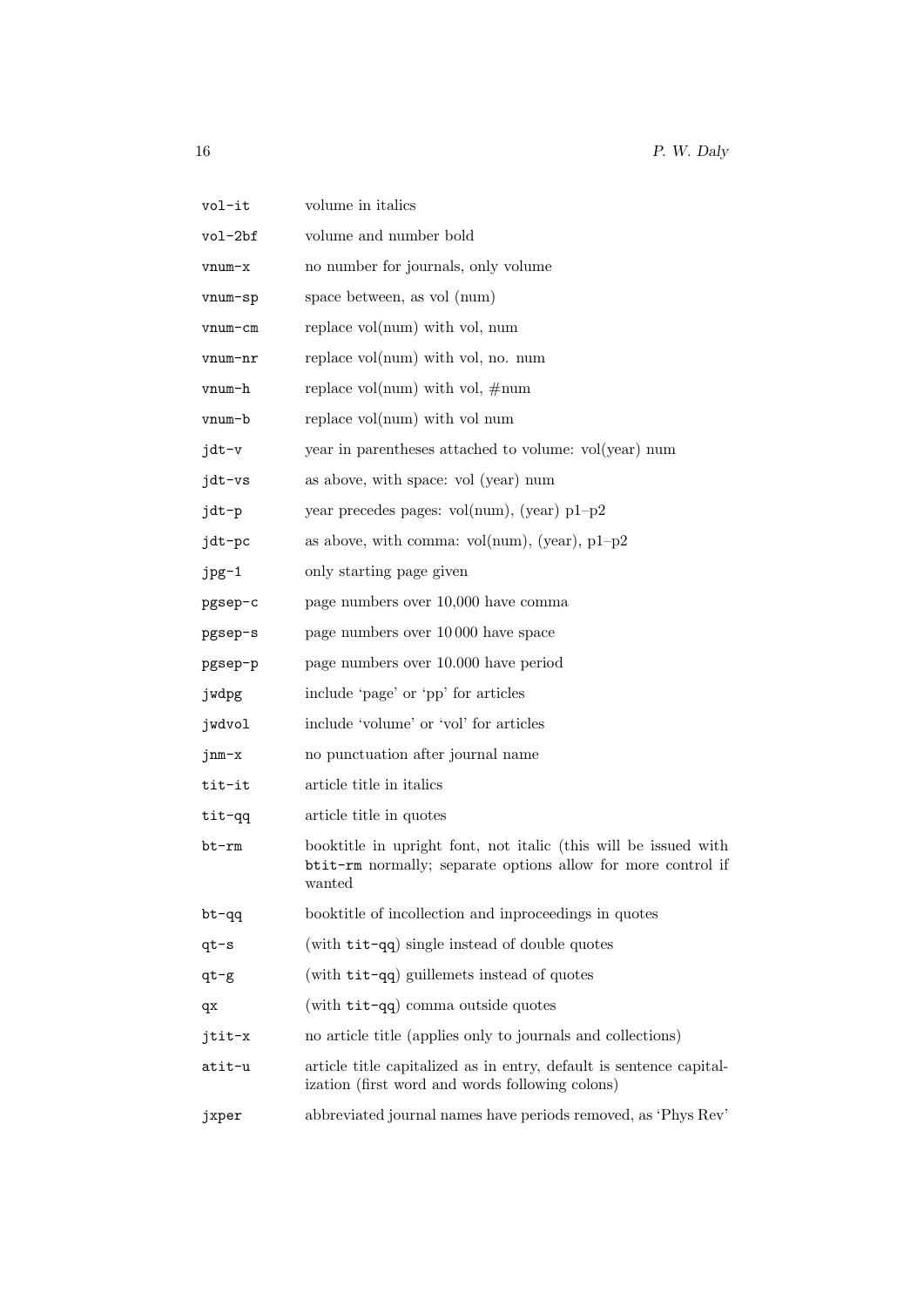jttl-rm name of journal not in italics

pp-last pages appear at end, before any notes

Number and series: for collections and inproceedings

This is a confusing issue. The standard wants to print something like "number 123 in Collected Works", and issues a warning if there is a number without a series. However, for many such works, there is an identification number for the collection, such as ESA SP-123. Giving this as the number without a series results in "number ESA SP-123" and a warning. Setting the series to this code number produces desired results, but is illogical.

Another problem is that this code number should often should appear just before the publisher name, whereas the standard places it elsewhere.

|          | default, number must have series, number is printed                                                                                                 |
|----------|-----------------------------------------------------------------------------------------------------------------------------------------------------|
| num-xser | default behaviour if both number and series present, but if only<br>number is there, it is printed without the word number and<br>without a warning |
| numser   | moves the number/series to just before the publisher/organization                                                                                   |
| ser-vol  | for a book in a series with volume number, appears as "Series-<br><i>Name</i> , vol. 23" rather than "vol. 23 of <i>Series-Name</i> "               |
| ser-ed   | for incollection, inproceedings, the series and volume appear<br>between the booktitle and the editors                                              |

Thesis title: formatted like a book or article

|         | default is like a book title                            |
|---------|---------------------------------------------------------|
| thtit-a | titles of PhD and Master theses formatted like articles |
| thtit-x | no thesis title                                         |

Technical Report title: formatted like book or article

|          | default is like an article title                 |
|----------|--------------------------------------------------|
| trtit-b  | titles of technical reports formatted like books |
| trnum-it | <i>technical report</i> and number italic        |

Books: title font style, pages, and address location

|          | default is italicized                  |
|----------|----------------------------------------|
| btit-rm  | book title plain                       |
| bkpg-par | pages in books places in parentheses   |
| bkpg-x   | pages in books bare without word pages |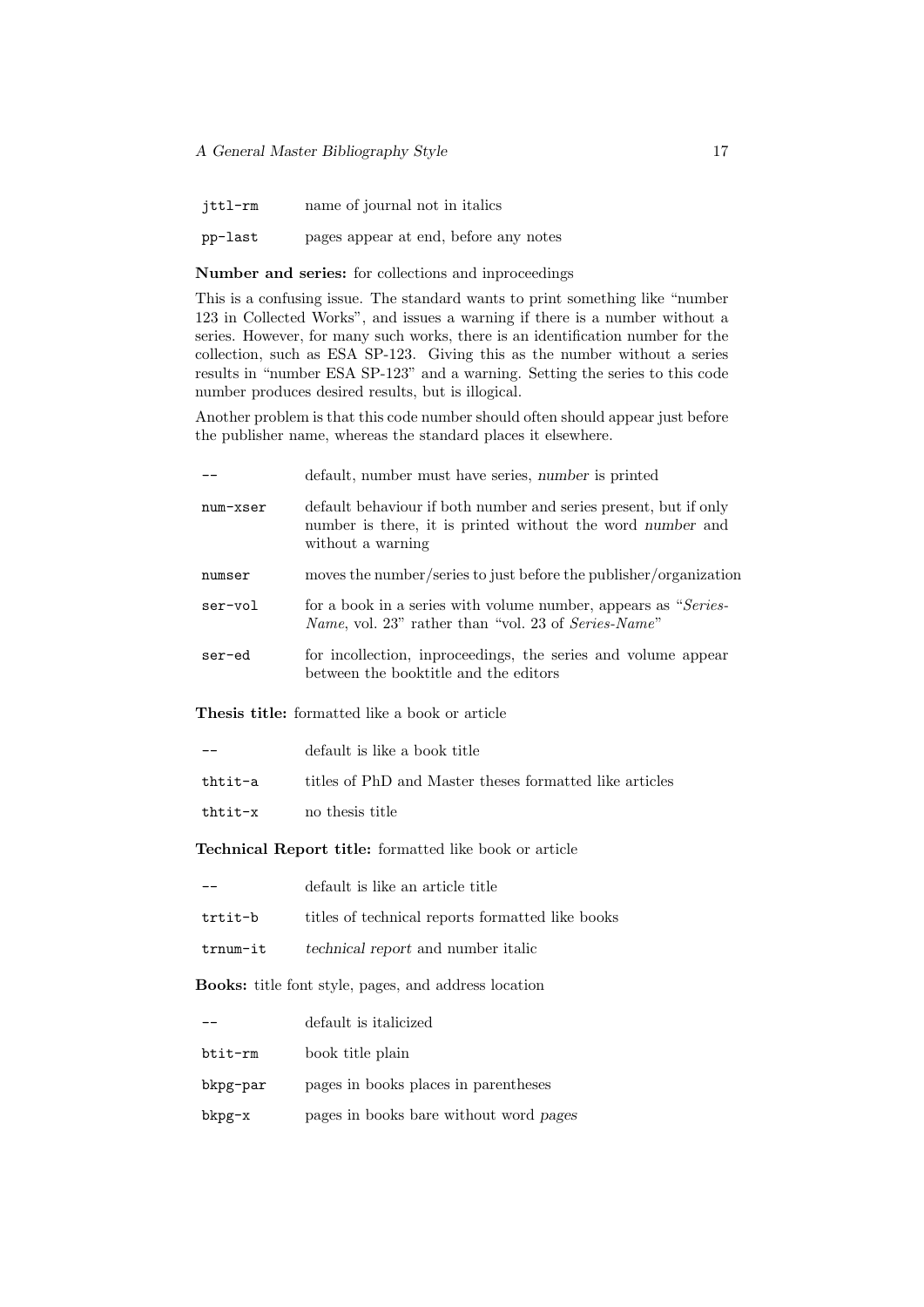| add-pub  | publisher's address before name, colon separated     |
|----------|------------------------------------------------------|
| pub-par  | publisher and address in parentheses                 |
| pub-date | publisher with address and date in parentheses       |
| $pub-xc$ | with pub-date, suppresses comma before date          |
| pub-xpar | with pub-date to suppress parentheses                |
| pre-pub  | publisher placed before chapter and page information |
| pre-edn  | edition before publisher                             |
| pg-bk    | add number of pages for books and booklets           |
| pg-pre   | with pg-bk, total pages comes before publisher       |
|          |                                                      |

Abbreviations: of various words, default is no abbreviations

| pp       | abbreviate $page(s)$ as p. and pp.                                                                             |
|----------|----------------------------------------------------------------------------------------------------------------|
| ppx      | no word $page(s)$ or abbreviation                                                                              |
| ed       | abbreviate editor(s) as ed. and eds.                                                                           |
| ednx     | abbreviates edition as ed. instead of edn.                                                                     |
| abr      | abbreviate volume, edition, technical report, etc.                                                             |
| mth-bare | months abbreviated without dots                                                                                |
| jabr     | abbreviate names of prestored journals                                                                         |
| ord      | write edition numbers as 1st, 2nd, instead as words.                                                           |
| xedn     | suppress conversion of editions (for English) to avoid overflow-<br>ing some BIBT <sub>F</sub> X installations |

Editor: alternative for in edited book, inbook, or proceedings.

|         | "in names, editors, title"                 |
|---------|--------------------------------------------|
| edpar   | "in <i>names</i> (editors), <i>title</i> " |
| edparc  | "in names, (editors) title"                |
| edparxc | "in names (editors) title"                 |
| bkedcap | capitalizes "Editor"                       |

Editor: alternative for in edited incollection or inproceedings. If none of these are selected, they are treated the same as an edited book.

-- "in names, editors, title"

edby  $\qquad \qquad \text{``in title, edited by names''}$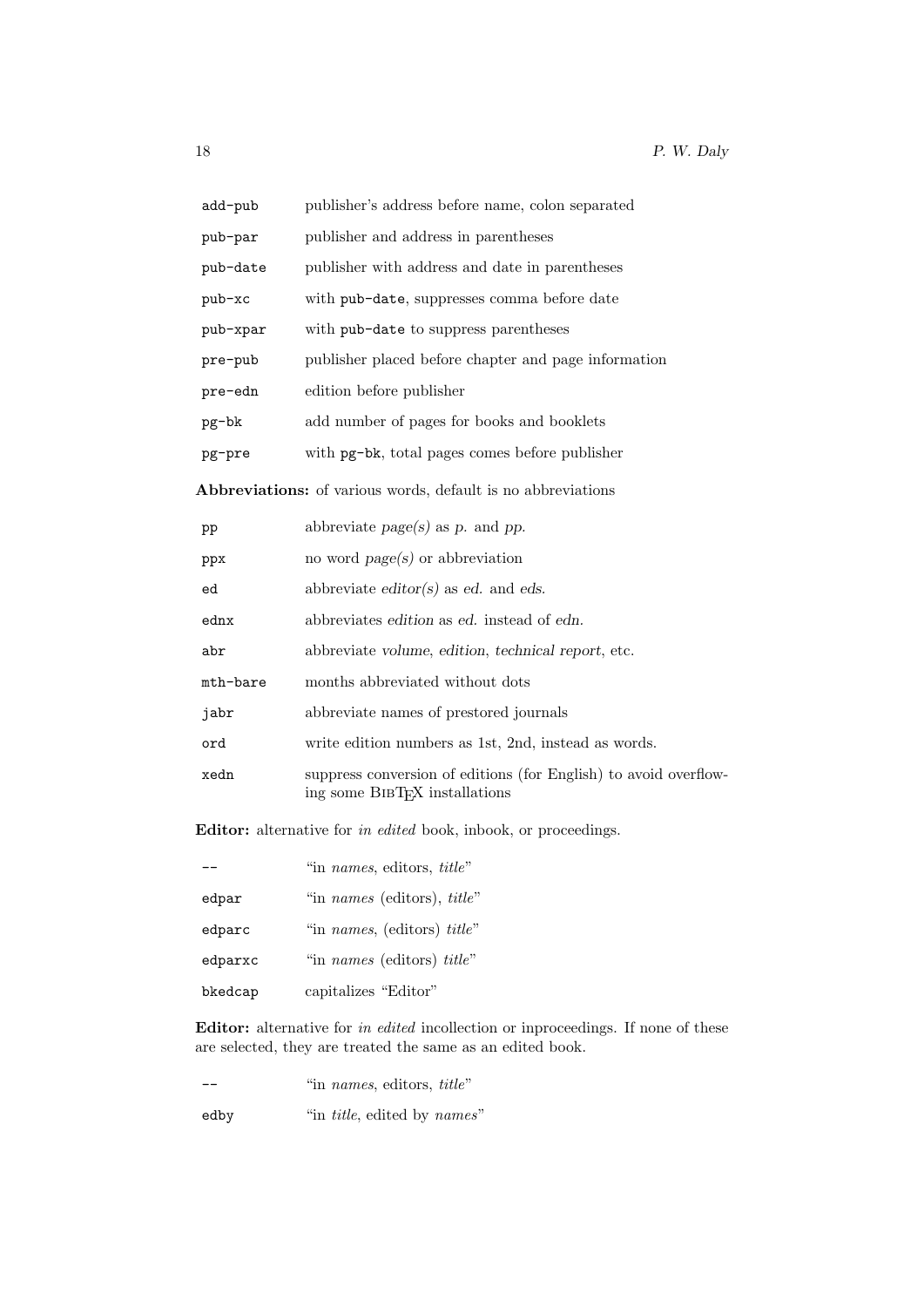#### A General Master Bibliography Style 19

| edby-par                             | "in <i>title</i> (edited by <i>names</i> )"                                                                             |  |
|--------------------------------------|-------------------------------------------------------------------------------------------------------------------------|--|
| edby-parc                            | "in <i>title</i> , (edited by <i>names</i> )"                                                                           |  |
| edcap                                | (with edby-par) capitalizes "Edited by" or "Editor"                                                                     |  |
| edbyx                                | (with edby or edby-par) replaces text edited by by editor(s)<br>before the names,                                       |  |
| edbyw                                | same as edbyx but with word editor only in parentheses                                                                  |  |
| edbyy                                | (with edby or edby-par) replaces text edited by by editor(s)<br>after the names, as "in <i>title, names</i> , editors". |  |
| ISBN, ISSN numbers: include or not   |                                                                                                                         |  |
|                                      | default is no ISBN number, ignore this field,                                                                           |  |
| isbn                                 | include an ISBN number as optional entry for books, booklets,<br>incollections, inproceedings                           |  |
| issn                                 | include an ISSN number for periodicals                                                                                  |  |
| URL address: include or not, and how |                                                                                                                         |  |
|                                      | ignore URL field,                                                                                                       |  |
| url                                  | process URL field (needs one of next options too),                                                                      |  |
| url-blk                              | (with url) URL text as regular blocked item,                                                                            |  |
| $url-nt$                             | URL text treated as a note                                                                                              |  |
| $url-nl$                             | URL text added as new line below reference (Harvard style)                                                              |  |

DOI number: include or not

|         | default is not to include the Digital Object Identifier                 |
|---------|-------------------------------------------------------------------------|
| doi     | include the DOI number                                                  |
| agu-doi | (with doi) place DOI number AGU style, as part of page des-<br>ignation |
| url-doi | (with url options) write DOI as a URL                                   |

With the url-doi option, the DOI is formatted to be a URL, i.e. as //dx.doi.org/doi; if there is a URL entry as well, it is ignored. If this option is given without the url options, it behaves like doi.

The agu-doi option is for the special usage of the American Geophysical Society.

REVT<sub>F</sub>X data fields: for use with revtex.bst.

-- Do not include extra fields for REVTEX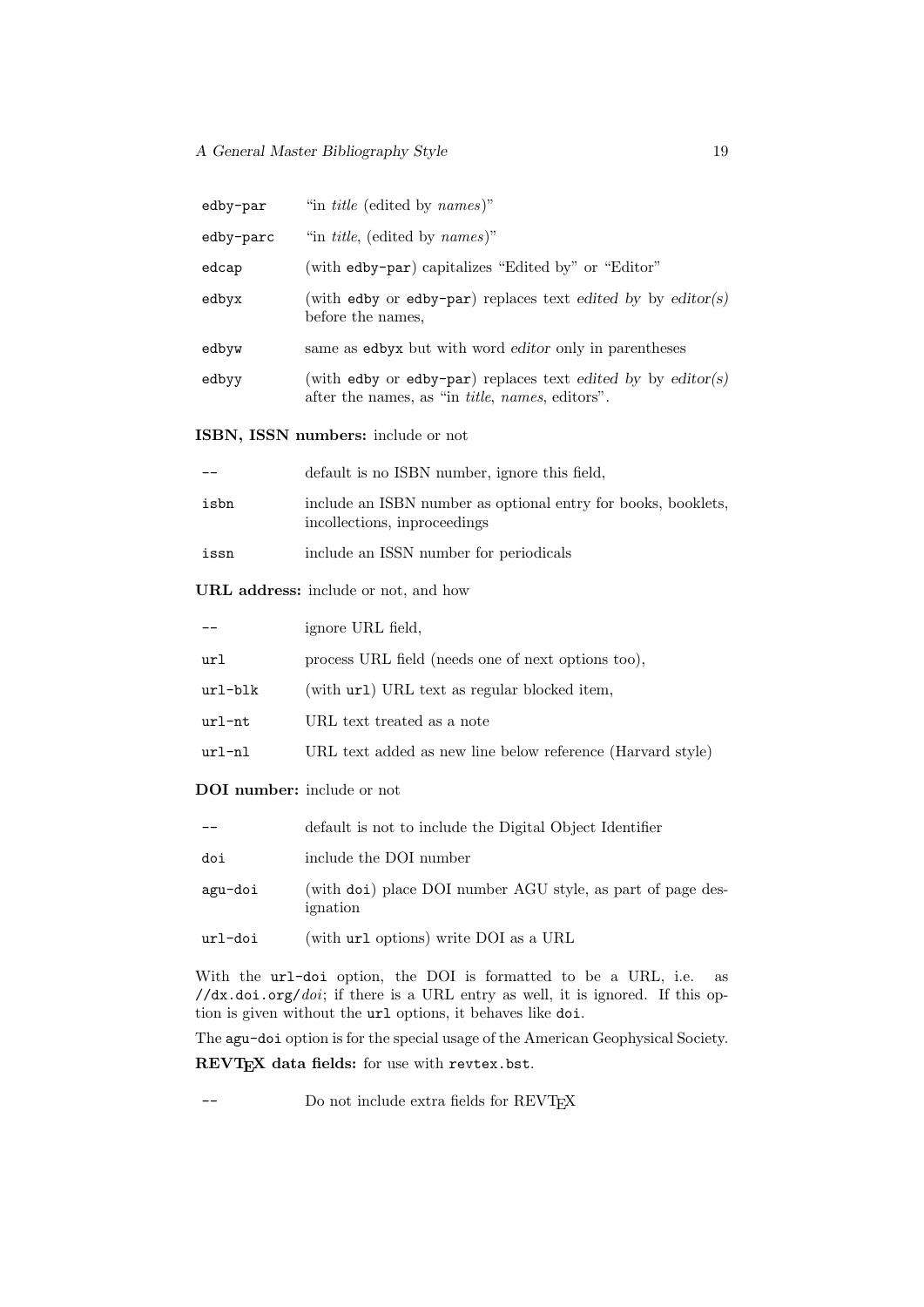revdata Include fields collaboration, eid, numpages for REVTEX.

Eprint field: used by REVTEX but can be used on its own.

| $- -$ |  |  |  |  | Do not include eprint and archive fields |  |
|-------|--|--|--|--|------------------------------------------|--|
|-------|--|--|--|--|------------------------------------------|--|

eprint Include eprint and archive fields.

Reference component tagging: apply structure to the \bibitem contents.

|         | no tagging.                                                                                                                 |
|---------|-----------------------------------------------------------------------------------------------------------------------------|
| bibinfo | apply tags like $\binom{1}{\text{opt}}$ and $\text{opt}$ to the fields of data in<br>the content of the \bibitem statement. |
|         |                                                                                                                             |

Emphasis: defines what 'italicized' really means

|       | default is $\text{cm}$ (can switch between $\text{cm}$ and $\text{cm}$ |
|-------|------------------------------------------------------------------------|
| em-it | use $\iota$ it instead (always italic)                                 |
| em-x  | no emphasis                                                            |
| em-ul | underline for emphasis (with or without ulem)                          |

#### Special punctuation:

| amper      | use $\&$ in place of and                                                   |
|------------|----------------------------------------------------------------------------|
| varand     | use command \BIBand in place of and                                        |
| $and-xcom$ | no comma before last and of an author list (citations and ref-<br>erences) |
| $and$ -com | add comma before and even for two authors (in list of refer-<br>ences)     |
| and-com-ed | the same as and-com but for editors in collections                         |
|            |                                                                            |
| xand       | no and in an author list (references)                                      |
| etal-it    | <i>et al.</i> in italics                                                   |
| etal-rm    | et al. in roman even if authors in different font                          |
| etal-xc    | no comma before et al.                                                     |

#### Font commands:

| $- -$ | use Plain T <sub>F</sub> X (also $I$ <sup><math>\sharp</math></sup> T <sub>F</sub> X 2.09) font commands                    |
|-------|-----------------------------------------------------------------------------------------------------------------------------|
| nfss  | use (textbf, (textit, (emph in place of $\bf{t}$ , $\bf{t}$ , and (emg)<br>only works then with $\text{LTr} X 2_{\epsilon}$ |

### Plain TEX compatibility:

| use IATEX $2\varepsilon$ commands for testing, redefining commands<br>--- |
|---------------------------------------------------------------------------|
|---------------------------------------------------------------------------|

plntx use TEX for maximum compatibility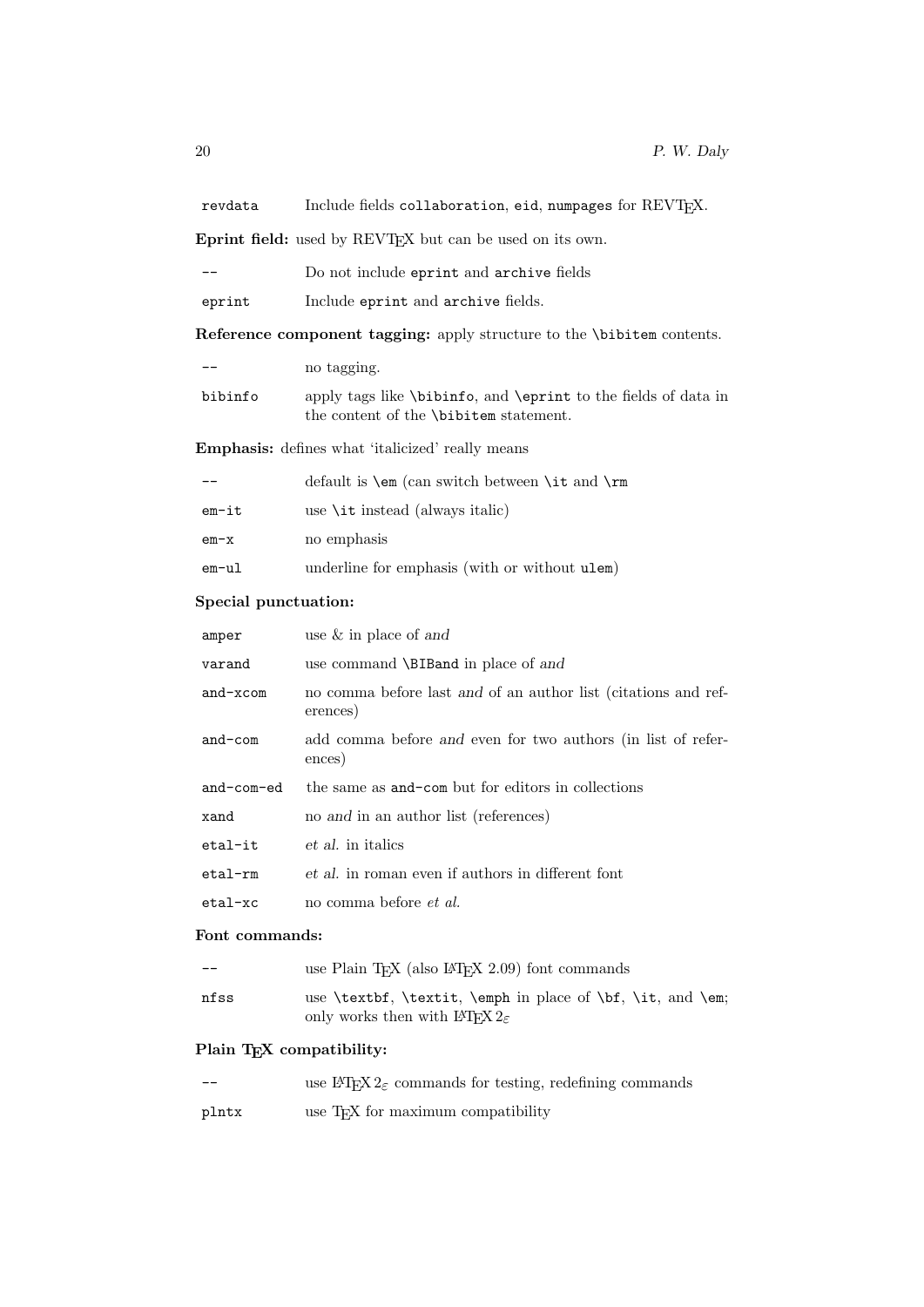# 10 The Menu Information

Here I describe the options and menu information for this particular master file merlin.mbs. To construct a docstrip driver file to generate a desired .bst file, simply process makebst.tex with  $T_FX$  or  $L^2T_FX$ , and give

merlin.mbs

when prompted for the name of the master file. Then answer the questions in the menus that follow. The menu information is extracted from here.

All the menu information is nested between docstrip guard options  $\frac{2}{5}$  <  $\frac{2}{5}$ ... %</options>, and the last command is \endoptions. The rest of the file is nested between

```
%<*!options&!driver&!bblbst> . . . </!options&!driver&!bblbst>
```
in order to exclude it if docstrip is used to extract the menu information, the documentation driver, or the babelbst.tex file.

The main coding is divided into two sections, the head and tail; in between come any external language or journal name support files. The head part is marked with the docstrip guard option <! tail> and the tail with <! head>. This roundabout means of doing things makes it possible to process merlin.mbs with .dbj files that were generated for the older genbst.mbs file by simply changing the name of the source file as shown in Section 7. If both head and tail (and exlang) options are omitted, as they are in the older .dbj files, merlin.mbs is processed completely in one pass. To include external files, two passes are needed, one for each part, with the external file(s) coming in between.

Note too that if the internal language commands are taken (i.e., if exlang option is not given) then the default language is English, which is tested for as <!babel>. This too permits the simple update of older .dbj, at least for English.

#### Selecting Language

Explicit words in the bibliography style, such as and, editor, etc., are represented by functions bbl.and, bbl.editor, and so on. By default these functions translate to the normal English text, but other languages are also possible.

The definitions of these functions for other languages are contained in external files. At this point, we can make use of features in makebst (version 3.0 or later) to ask for the name of such a definition file, and store it in  $\c{file}$ . If no external file is specified, then the internal definitions are taken, for which there are two possibilities: English or IAT<sub>EX</sub> commands (Babel).

The commands \MBswitch, \mes, \MBaskfile, \wr, \pc, \spsp are defined in makebst.tex.

If \MBswitch does not exist, then the version of makebst cannot support external files.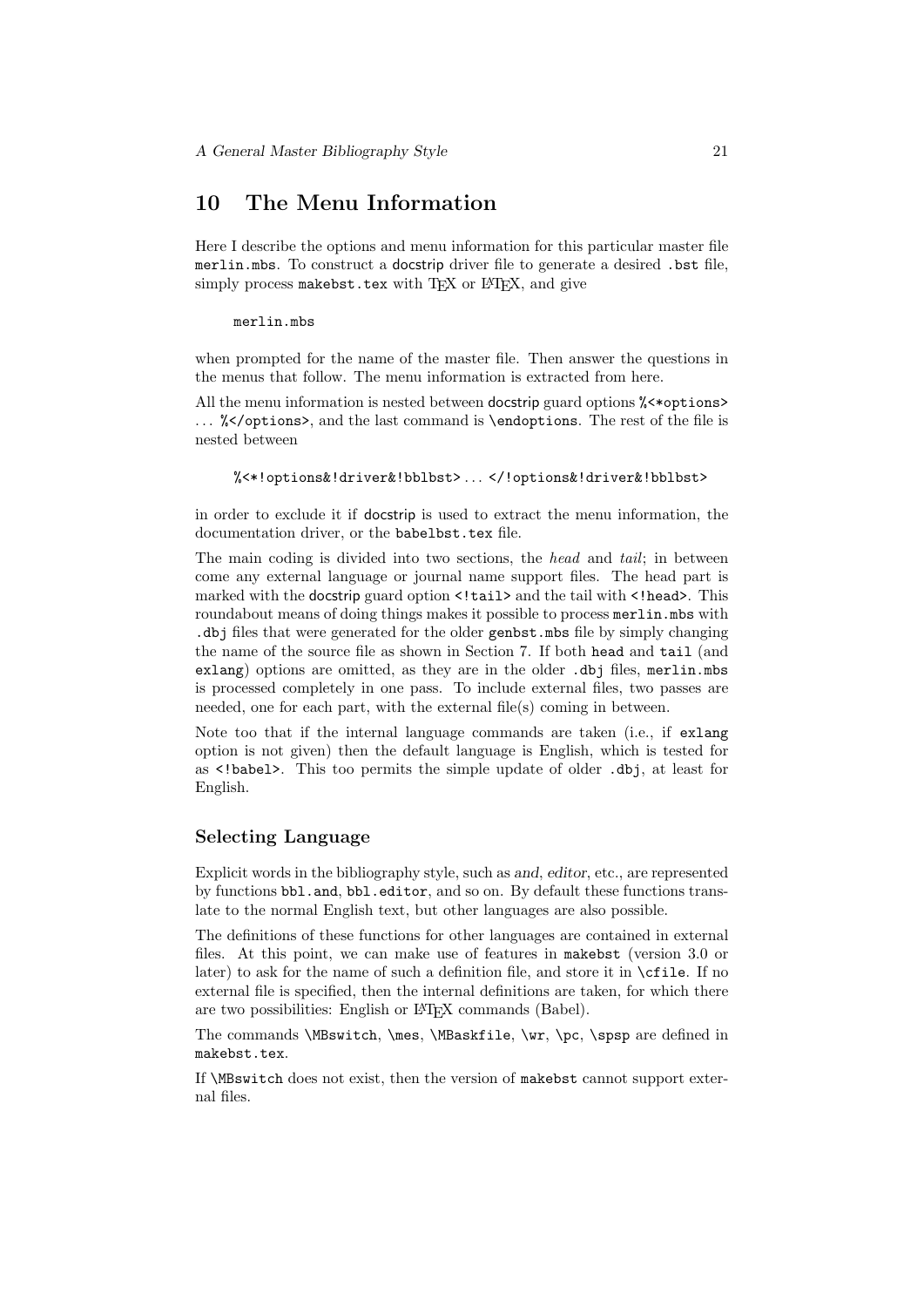```
1 (*options)
2 \expandafter\ifx\csname beginoptiongroup\endcsname\relax
3 \mes{^^J*******************^^J%
4 !!!!!!! VERSION CLASH !!!!!!!!!!^^J%
5 This mbs file requires makebst version 4.0 or more<sup>\simJ%</sup>
6 You must update makebst to run it with this mbs file^^J%
7 No docstrip batch file can be produced on this run^^J%
8 ******************}
9 \let\temp\endinput\else\let\temp\relax\fi\temp
10
11 \newif\ifnumerical
12 \newif\ifmytemp
13 \mes{<<< For more information about the meanings of^^J%
14 <<<< the various options, see the section on ^^J%
15 <<< Menu Information in the .mbs file documentation.}
16
17 \umes{EXTERNAL FILES:}
18 \expandafter\ifx\csname MBswitch\endcsname\relax
19 \mes{^^J***************<sup>^^</sup>J%
20 Makebst version is less than 3.0^^J%
21 Cannot add external file for language definition<sup>^^J</sup>%
22 **************}
23 \umes{No included files.}%
24 \def\cfile{}\def\jfile{}%
25 \else
26 \MBaskfile{^^JName of language definition file}(\mroot.\mext)i\cfile
27 \edef\ctemp{\mroot.\mext}
28 \ifx\ctemp\cfile\def\cfile{}\fi
29 \umes{Name of language file: \string\cfile=\cfile.}%
```
A second type of external file that can be added is one containing names of journals that are to be prestored into the .bst file. Several file names are allowed here, with the root names separated by commas, and with the common extension added at the end. To assist later parsing of the names, an additional comma is added before the extension.

Note that in this case \MBaskfile treats the file(s) as output, i.e., it does not check if the file(s) actually exist.

The macro \Mgetnext allows the root names to be extracted from the list of file names.

```
30 \def\jfile{}
31 \ask{\yn}{^^JInclude file(s) for extra journal names? (NO)}
32 \mytempfalse
33 \if!\yn!\else\if\yn n\else\if\yn N\else\mytemptrue\fi\fi\fi
34 \ifmytemp
35 \MBaskfile{^^JFile to include}(physjour,geojour,photjour.mbs)o\jfile
36 \edef\jfile{\froot,.\fext}
37 \umes{Name of included files: \string\jfile=\jfile.}%
38 \else
39 \umes{No included files.}%
40 \fi
41 \fi%MBswitch
```

```
42 \def\Mgetnext#1,#2.#3??{\def\froot{#1}\def\Mrest{#2}\def\fext{#3}}
```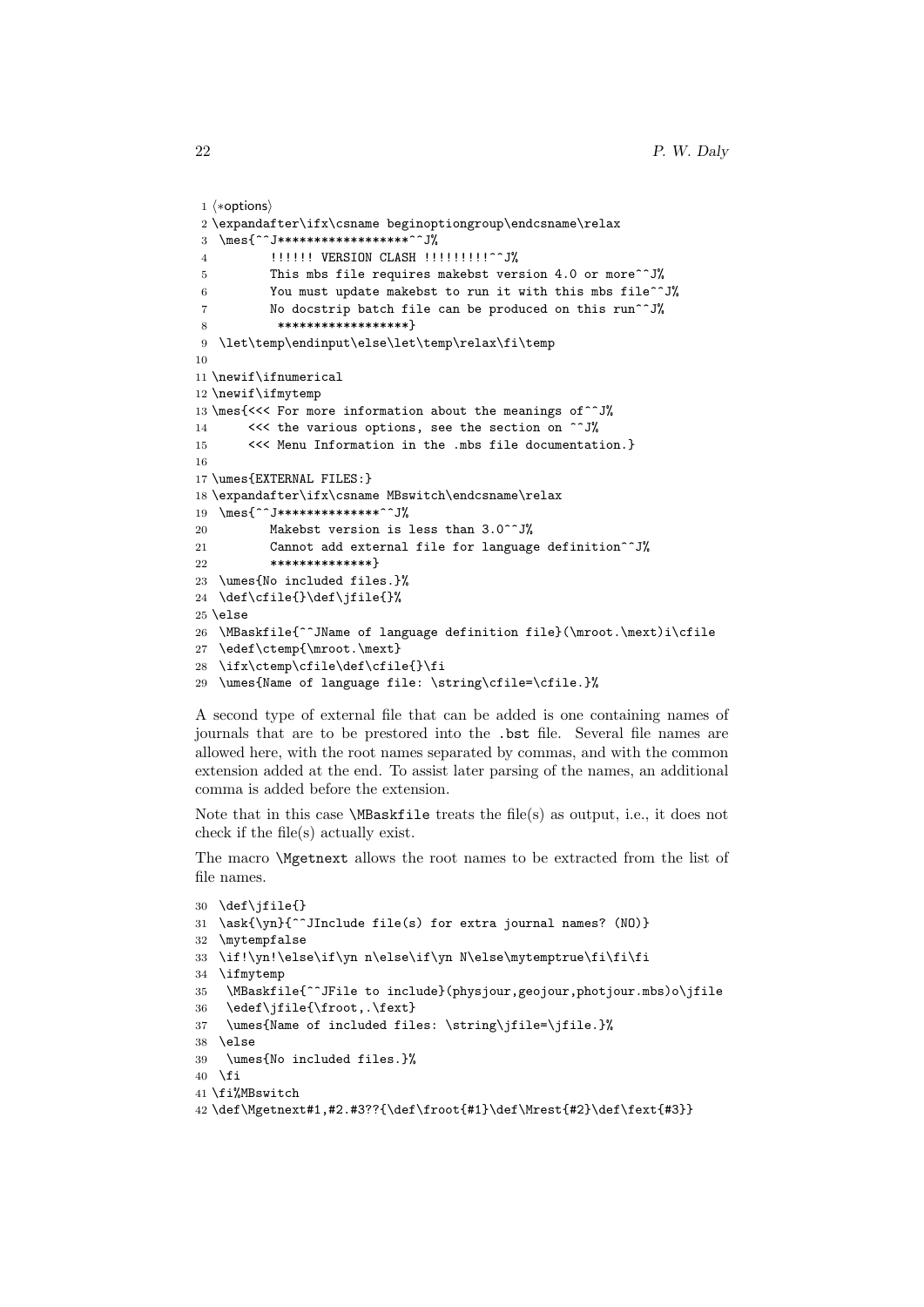If no external files are specified, then both \cfile and \jfile are empty. In this case, do not set the options head and tail, which control the docstrip passes through filename. Now only one pass is made.

If there is an external definition file, or if an external list of journal names, then some extra text must be written to fit in with that already written by makebst. This is explained in that documentation. The \MBswitch command turns the curly braces {..} into normal characters, and the parentheses (..) take on their grouping functionality. This permits unbalances braces to be written to the output file.

```
43 \if!\cfile\jfile!\else
44 \begingroup\MBswitch
45 \wr(\spsp head,\string\MBopta})
46 \if!\cfile!\else
47 \quad \texttt{\label{cfile}{{\string}}\texttt{Dopta}}48 \fi
49 \if!\jfile!\else
50 \let\jxfile\jfile
51 \loop
```
Parse the list of journal name files, adding a new **\from** for each one.

```
52 \expandafter\Mgetnext\jxfile??
53 \wr(\string\from{\froot.\fext}{\string\MBopta})
54 \edef\jxfile(\Mrest.\fext)
55 \if!\Mrest!\def\Mtst(1)\else\def\Mtst()\fi
56 \if!\Mtst!
57 \repeat
58 \fi
59 \wr(\string\from{\mroot.\mext}{tail,\string\MBopta}})
60 \wr(\string\def\string\MBopta{\pc)
61 \endgroup
62 \fi
```
Ask whether explicit English words wanted or L<sup>AT</sup>EX commands whose definitions are to be found in the file babelbst.tex.

```
63 \beginoptiongroup{INTERNAL LANGUAGE SUPPORT
64 (if no external language file)}%
65 {\if!\cfile!\relax*\fi}%
66 \optdef{*}{}{English}{words used explicitly}
67 \optdef{b}{babel}{Babel}
68 {(words replaced by commands defined in babelbst.tex)}
69 \getans
70 \endoptiongroup
71 \if!\cfile!\relax\else
72 \wr{\spsp\spsp exlang,\pc: External language file}
73 \fi
```
### Author–year or numerical

The first question is whether a numerical or author–year citation style is to be used. If the latter, the supporting system is my natbib.sty, which expects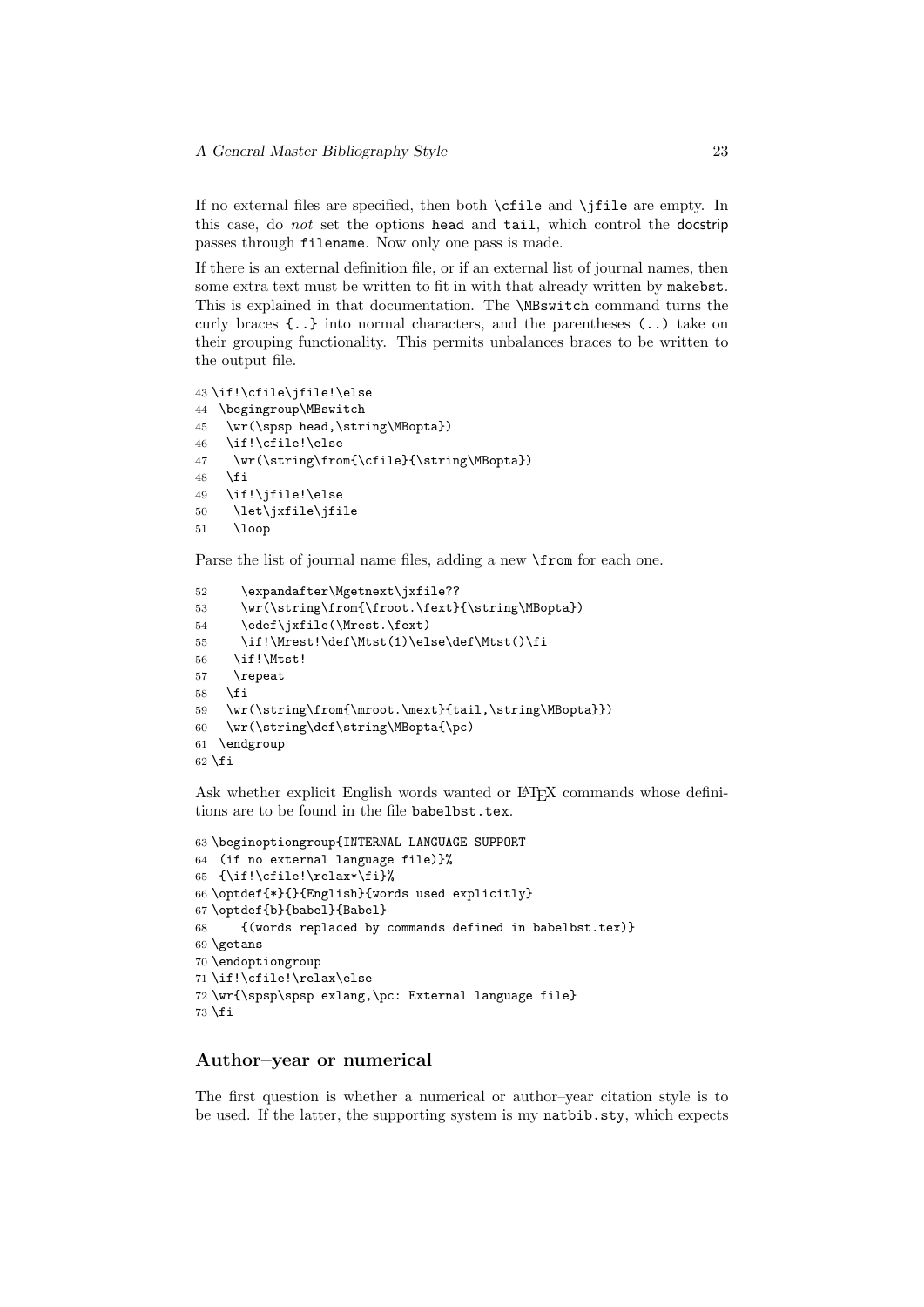\bibitem to have an optional argument containing the short form of the authors, plus year in parentheses. E.g.,

\bibitem[Daly et al.(1990)]{key}...

There is now a newer version of  $\texttt{natbib.sty}$  (v5.3) that supports an optional full author list too, as

\bibitem[Daly et al.(1990)Daly, Keppler, and Williams]{key}...

Other systems are also supported, such as the Harvard family of bibliography styles (with harvard.sty), which have entries in the form

\harvarditem[Daly et al.]{Daly, Keppler, and Williams}{1990}{key}...

or the astronomy family (with astron.sty) with entries like

\bibitem[\protect\astroncite{Daly et al.}{1990}]{key}...

or the Chicago family (with chicago.sty) with entries like

\bibitem[\protect\citeautheryear{Daly, Keppler, and Williams}{Daly et al.}{1990}]{key}...

or the 'named' variant of Chicago (with named.sty) with entries like

\bibitem[\protect\citeauthoryear{Daly et al.}{1990}]{key}...

or the so-called "author–date" group (with authordate1-4.sty) with entries of the form

\bibitem[\protect\citename{Daly et al.}1990]{key}...

Finally, there is the apalike format of Oren Patashnik, for use with apalike.sty that has entries of the form

\bibitem[Daly et al., 1990]{key}...

In addition to numerical or author–year citation styles, there is also a cite style available in which the label is the same as the cite key. This is for listing entire contents of databases with the cite key visible.

A flag \ifnumerical is established because some of the following menu features depend on which system is to be used.

The alph option produces labels as in alpha.bst; options alf-1 and alf-f modify these. Standard is: first three letters of the single author (Dal90 for Daly, 1990) and first letters of first three authors (DK90 for Daly and Kopka, 1990). Alternatives are first three letters of the first author, no matter how many authors there are, and full name of first author.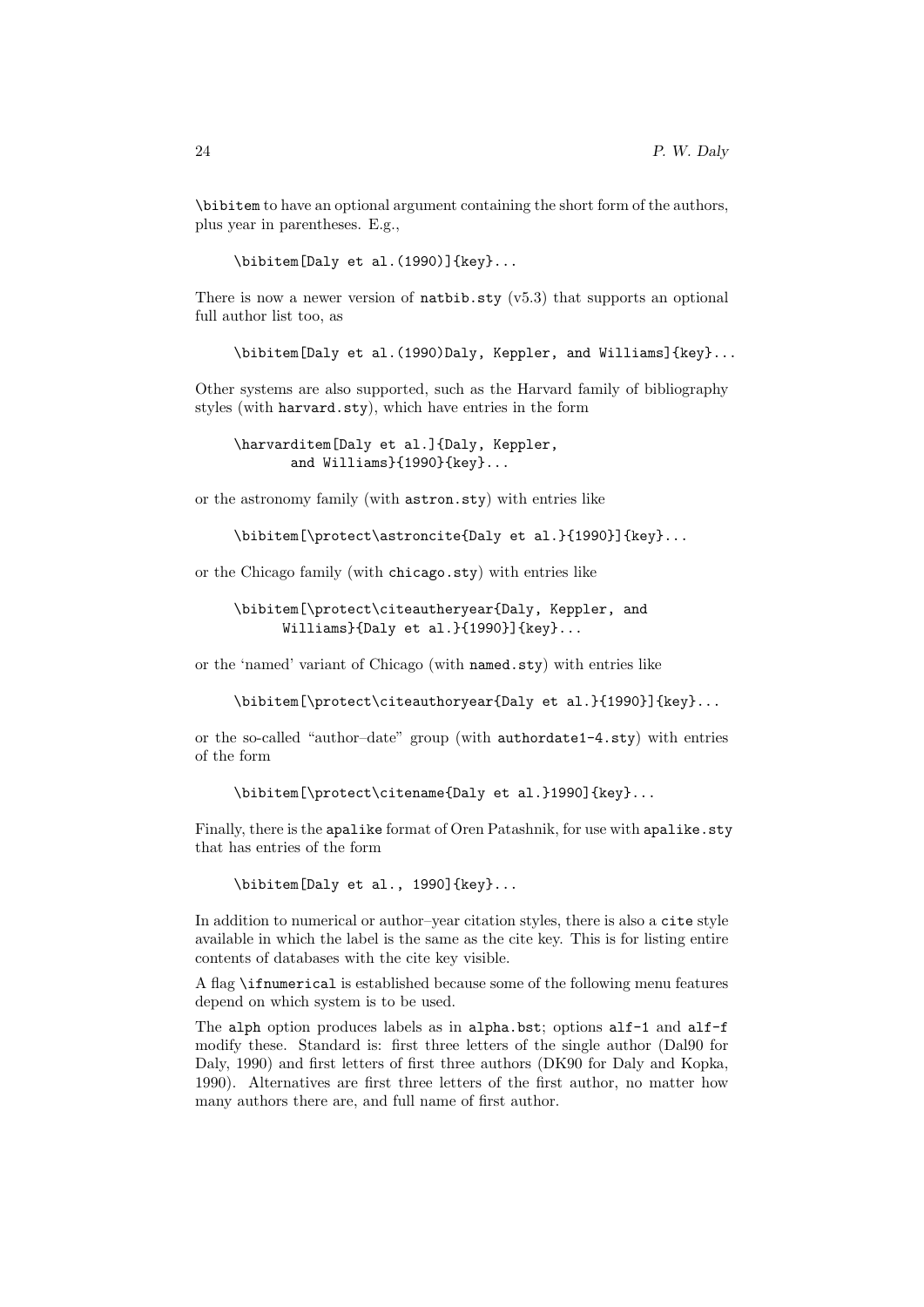```
74 \beginoptiongroup{STYLE OF CITATIONS:}{}
75 \optdef{*}{}{Numerical}{as in standard LaTeX}
76 \optdef{a}{ay}{Author-year}{with some non-standard interface}
77 \optdef{b}{alph}{Alpha style, Jon90 or JWB90}{for single or multiple authors}
78 \optdef{o}{alph,alf-1}{Alpha style, Jon90}{even for multiple authors}
79 \optdef{f}{alph,alf-f}{Alpha style, Jones90}{(full name of first author)}
80 \optdef{c}{cite}{Cite key}{(special for listing contents of bib file)}
81 \getans
82 \endoptiongroup
83 \if\ans a\numericalfalse\else\numericaltrue\fi
84 \if\ans b\mytempfalse \else\mytemptrue \fi
85 \beginoptiongroup{HTML OUTPUT
86 (if non author-year citations)}
87 {\ifnumerical*\fi}
88 \optdef{*}{}{Normal LaTeX}{output}
89 \optdef{h}{html}{Hypertext}{output, in HTML code, in paragraphs}
90 \optdef{n}{html,htlist}{Hypertext list}{with sequence numbers}
91 \optdef{k}{html,htdes}{Hypertext with keys}{for viewing databases}
92 \getans
93 \endoptiongroup
94 \beginoptiongroup{AUTHOR--YEAR SUPPORT SYSTEM
95 (if author-year citations)}
96 {\ifnumerical\else*\fi}
97 \optdef{*}{nat}{Natbib}{for use with natbib v5.3 or later}
98 \optdef{o}{}{Older Natbib}{without full authors citations}
99 \optdef{l}{alk}{Apalike}{for use with apalike.sty}
100 \optdef{h}{har}{Harvard}{system with harvard.sty}
101 \optdef{a}{ast}{Astronomy}{system with astron.sty}
102 \optdef{c}{cay}{Chicago}{system with chicago.sty}
103 \optdef{n}{nmd}{Named}{system with named.sty}
104 \optdef{d}{cn}{Author-date}{system with authordate1-4.sty}
105 \getans
```
The harvard family has been extended for  $\mathbb{F} \mathbb{F} \mathbb{F} \mathbb{F} \mathbb{F} \mathbb{F} \mathbb{F} \mathbb{F}$  and the new . but files allow the word and and the brackets around years to be variable with commands. These features may be added too. The URL field used to be exclusively part of Harvard, but now exists independently of it too.

```
106 \beginoptiongroup{HARVARD EXTENSIONS INCLUDED
107 (if Harvard support selected)}
108 \{\iota\109 \optdef{*}{harnm}{With Harvard extensions}{for LaTeX2e version of harvard.sty}
110 \optdef{n}{}{Older Harvard}{style, for LaTeX 2.09}
111 \text{eetans}112 \endoptiongroup
113 \endoptiongroup
```
### Language switching

A language field can be present to specify the original language of the reference; with **\setlanguge**, the hyphenation patterns are set for setting the title in that language.

```
114 \beginoptiongroup{LANGUAGE FIELD}{}
```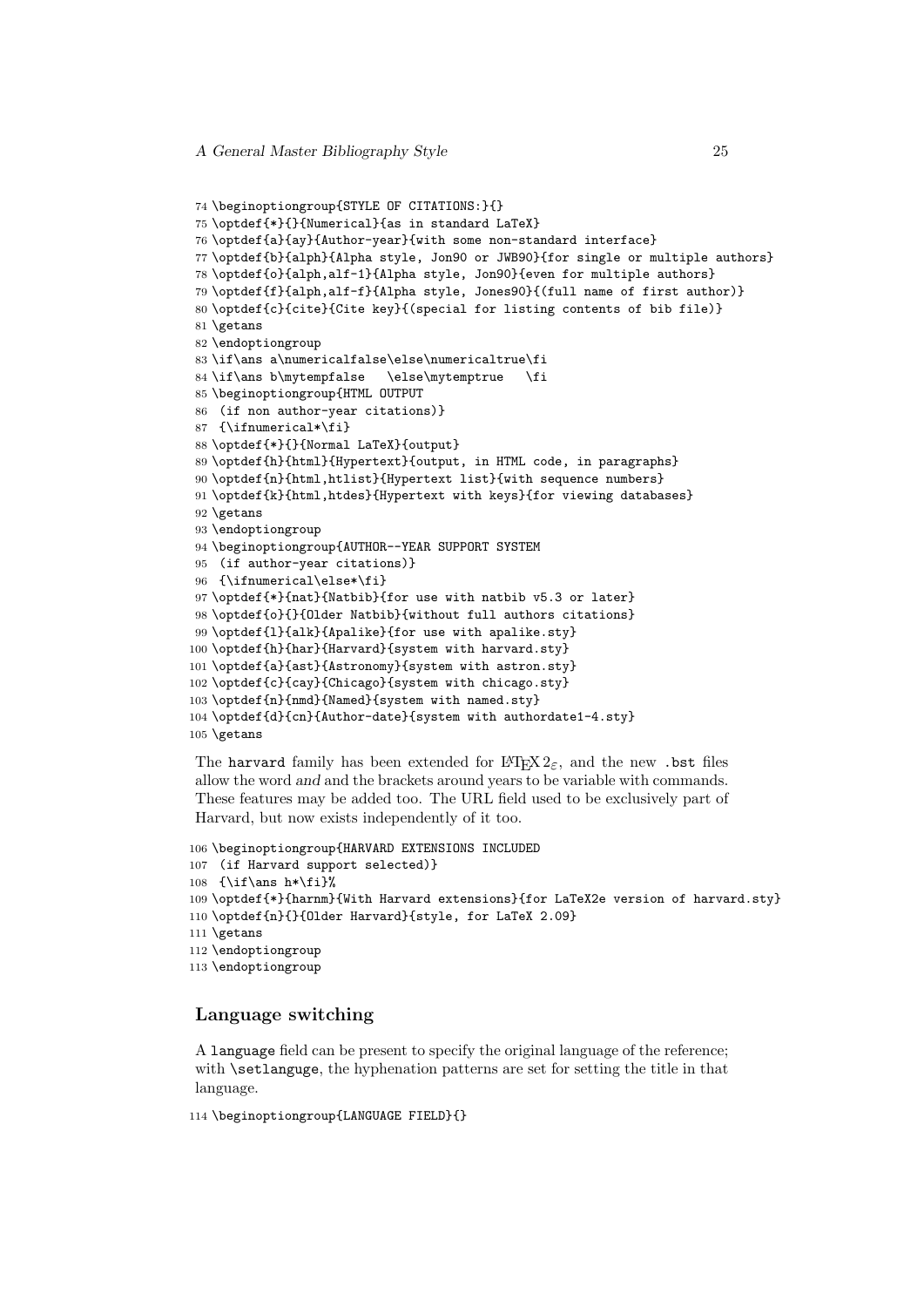```
115 \optdef{*}{}{No language field}{}
116 \optdef{l}{lang}{Add language field}{to switch hyphenation patterns temporarily}
117 \text{ectans}118 \endoptiongroup
```
### Annotations

Annotations to a reference are additional information not normally printed out in the list of references. They are used for listing databases. The coding here was offered by Soren Dayton.

```
119 \beginoptiongroup{ANNOTATIONS:}{}
120 \optdef{*}{}{No annotations}{will be recognized}
121 \optdef{a}{annote}{Annotations}{in annote field or in .tex file of citekey name}
122 \getans
123 \endoptiongroup
```
### Presentations

Presentations are talks at meetings, oral or poster, that are not otherwise published. The author making the presentation is indicated with the key entry, which is the speaker's number within the author list. The font used to highlight the speaker is either bold or italics, depending on the secondary option, otherwise not highlighted.

```
124 \beginoptiongroup{PRESENTATIONS:}{}
125 \optdef{*}{}{Do not add presentation type}{for conference talks}
126 \optdef{p}{pres}{Add presentation, speaker not highlighted}{}
127 \optdef{b}{pres,pres-bf}{Presentation, speaker bold face}{}
128 \optdef{i}{pres,pres-it}{Presentaion, speaker italic}{}
129 \optdef{c}{pres,pres-sc}{Presentaion, speaker in small caps}{}
130 \getans
131 \endoptiongroup
```
### Ordering of the listed references

Choices here depend on citation style. The default in both cases is alphabetical order of all authors. For numerical style, one may also choose an unsorted order, which means the order is the same as the original citations. This corresponds to unsrt.bst. Order of citation is also offered for author–year for natbib-type styles that can also be used for numerical listings.

Another possibility is to order first by year, then authors. This too only makes sense for numerical citations. However, it is offered for author–year in the event that a natbib-type style is used for numerical listings.

For the alpha style, the ordering is by label only, so no option is offered here (\ifnumerical is  $\langle true \rangle$  and \ifmytemp is  $\langle false \rangle$ ).

For author–year, the second choice is by label. (The label is the optional \bibitem argument, and is what is printed in place of the \cite command.) With this option, all the papers with the same first author are ordered so that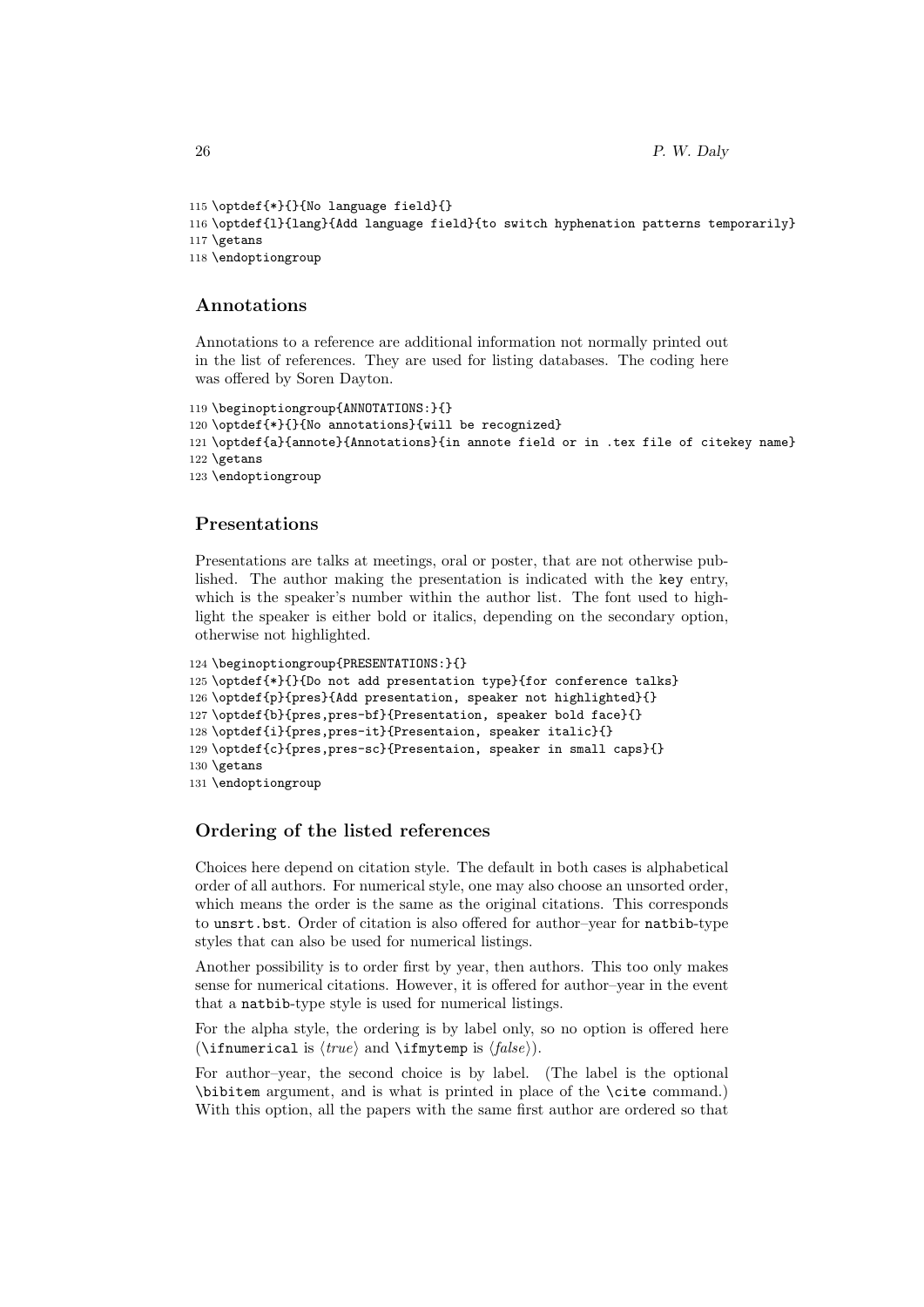the one-author papers come first, followed by the two-author papers, followed by the multiple-author papers. This is a more sensible system for author–year citations, and is demanded by some journals (like JGR).

One problem that can arise here is when two or more references have the same set of authors and year; normally they are then ordered by the title, ignoring initial words like the and  $a$ , with the letters  $a, b, c, \ldots$ , added to the year. This can mean that a set of references with a natural sequence will be put into a different order. An alternative is to order them by the citation keyword instead of by title. This of course assumes that the keywords in this case reflect that natural sequence.

```
132 \let\ans\relax
133 \beginoptiongroup{ORDERING OF REFERENCES
134 (if non-author/year and non-alph)}
135 {\ifnumerical\ifmytemp*\fi\fi}%
136 \optdef{*}{}{Alphabetical}{by all authors}
137 \optdef{c}{seq-no}{Citation order}{(unsorted, like unsrt.bst)}
138 \optdef{d}{seq-yr}{Year ordered}{and then by authors}
139 \optdef{r}{seq-yrr}{Reverse year ordered}{and then by authors}
140 \getans
141 \endoptiongroup
142 %
143 \beginoptiongroup{ORDERING OF REFERENCES
144 (if author-year citations)}
145 {\ifnumerical\else*\fi}%
146 \optdef{*}{}{Alphabetical}{by all authors}
147 \optdef{l}{seq-lab}{By label}%
148 {(Jones before Jones and James before Jones et al)}
149 \optdef{m}{seq-labc}{By label and cite order}%
150 {(like above but all Jones et al ordered as cited)}
151 \optdef{k}{seq-key}{By label and cite key}{instead of label and title, as above}
152 \optdef{d}{seq-yr}{Year ordered}{and then by authors (for publication lists)}
153 \optdef{r}{seq-yrr}{Reverse year ordered}{and then by authors (most recent first)}
154 \optdef{c}{seq-no}{Citation order}{(unsorted, only meaningful for numericals)}
155 \getans
156 \endoptiongroup
```
The standard BIBT<sub>EX</sub> styles consider the *von* part of the name to be a fixed part of the surname. European usage tends to alphabetize ignoring these honorifics.

```
157 \beginoptiongroup{ORDER ON VON PART
158 (if not citation order)}
159 {\if\ans c\else*\fi}%
160 \optdef{*}{}{Sort on von part}{(de la Maire before Defoe)}
161 \optdef{x}{vonx}{Sort without von part}{(de la Maire after Mahone)}
162 \getans
163 \endoptiongroup
```
Sorting normally treats authors with the same surname but different initials or first name separately; but a strict ordering by cite label would lump all Smiths together.

```
164 \beginoptiongroup{IGNORE FIRST NAMES (if author-year citations)}
165 {\ifnumerical\else*\fi}%
```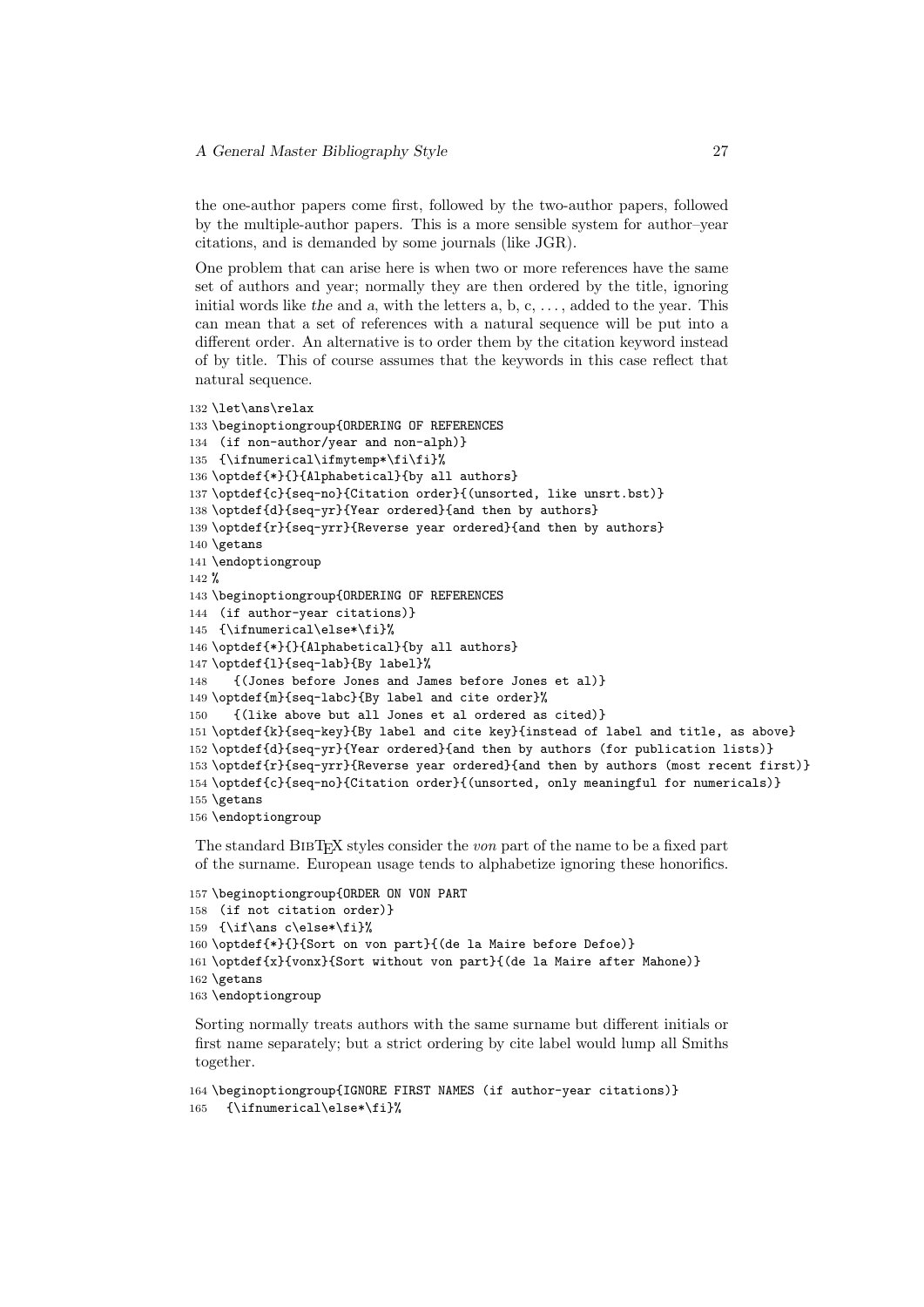```
166 \optdef{*}{}{Respect first names}{or initials, treat as different authors}
167 \optdef{x}{xintls}{Sort on surname only}{and treat all Smiths as one}
168 \getans
169 \endoptiongroup
```
#### Formatting author names

The default is that the full names of the authors are listed, given names first, unabbreviated. Of course, if only the initials have been given in the .bib file, then that is all that can appear in the list. Other possibilities are to use initials (even if full names in the .bib file) either before or after the surnames. A specialty of the journals of the American Geophysical Union is to have only the first name with reversed initials.

If the reference is part of a larger work with editors, then the editor names appear later in the reference text, usually as "edited by  $\dots$ " or as "names" (editors)". In these cases, the editor names are not usually reversed (surname first) even if the authors' names are. An option is provided to format such editor names exactly as the authors'.

```
170 \beginoptiongroup{AUTHOR NAMES:}{}
171 \optdef{*}{ed-au}{Full, surname last}{(John Frederick Smith)}
172 \optdef{f}{nm-revf}{Full, surname first}{(Smith, John Frederick)}
173 \optdef{i}{nm-init,ed-au}{Initials + surname}{(J. F. Smith)}
174 \optdef{r}{nm-rev}{Surname + initials}{(Smith, J. F.)}
175 \optdef{s}{nm-rv}{Surname + dotless initials}{(Smith J F)}
176 \optdef{w}{nm-rvvc}{Surname + comma + spaceless initials}{(Smith, J.F.)}
177 \optdef{x}{nm-rvx}{Surname + pure initials}{(Smith JF)}
178 \optdef{y}{nm-rvcx}{Surname + comma + pure initials}{(Smith, JF)}
179 \optdef{z}{nm-rvv}{Surname + spaceless initials}{(Smith J.F.)}
180 \optdef{a}{nm-rev1}{Only first name reversed, initials}%
181 {(AGU style: Smith, J. F., H. K. Jones)}
182 \optdef{b}{nm-revv1}{First name reversed, with full names}%
183 {(Smith, John Fred, Harry Kab Jones)}
184 \getans
185 \endoptiongroup
186 \mytempfalse
187 \if\ans f\mytemptrue\fi
188 \if\ans r\mytemptrue\fi
189 \if\ans s\mytemptrue\fi
190 \if\ans x\mytemptrue\fi
191 \if\ans y\mytemptrue\fi
192 \if\ans a\mytemptrue\fi
193 \if\ans b\mytemptrue\fi
194 \beginoptiongroup{EDITOR NAMES IN COLLECTIONS
195 (if author names reversed)}
196 {\ifmytemp*\fi}
197\if\ans r
198 \optdef{*}{}{Editor names NOT reversed}{as edited by J. J. Smith}
199 \fi
200 \if\ans s
201 \optdef{*}{}{Editor names NOT reversed}{as edited by J J Smith}
202 \fi
```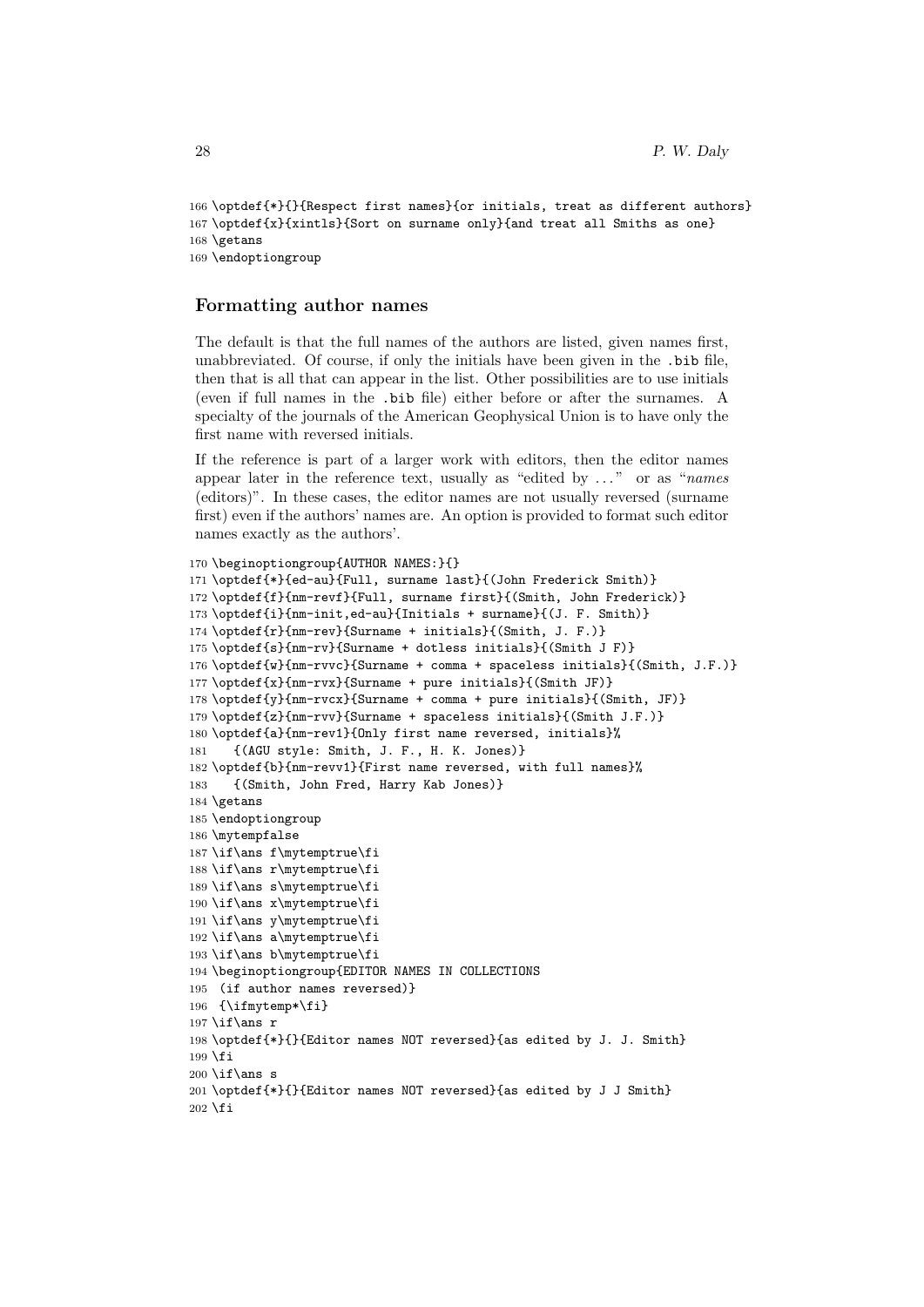```
203 \if\ans a
204 \optdef{*}{}{Editor names NOT reversed}{as edited by J. J. Smith}
205 \fi
206 \if\ans x
207 \optdef{*}{}{Editor names NOT reversed}{as edited by JJ Smith}
208 \fi
209 \if\ans f
210 \optdef{*}{}{Editor names NOT reversed}{as edited by John James Smith}
211 \fi
212 \if\ans y213 \optdef{*}{}{Editor names NOT reversed}{as edited by J.J. Smith}
214 \fi
215 \iff \mathsf{ans b}216 \optdef{*}{}{Editor names NOT reversed}{as edited by John James Smith}
217 \fi
218 \optdef{r}{ed-rev}{Editor names reversed}{just like authors'}
219 \getans
220 \beginoptiongroup{POSITION OF JUNIOR
221 (if author names reversed)}
222 {}
223 \optdef{*}{jnrlst}{Junior comes last}{as Smith, John, Jr.}
224 \optdef{m}{}{Junior between}{as Smith, Jr., John}
225 \getans
226 \endoptiongroup
227 \endoptiongroup
228
229 \beginoptiongroup{JUNIOR PART IN THE CITATION
230 (if author-year citations)}
231 {\ifnumerical\else*\fi}%
232 \optdef{*}{}{No 'junior' part in the citations}{but in the ref listing}
233 \optdef{j}{jnrlab}{'Junior' in citations}{as well as in ref listing}
234 \getans
235 \endoptiongroup
236
237 \beginoptiongroup{PUNCTUATION BETWEEN AUTHOR NAMES:}{}
238 \optdef{*}{}{Author names separated by commas}{}
239 \optdef{s}{aunm-semi}{Names separated by semi-colon}{}
240 \optdef{h}{aunm-sl}{Names separated by slash}{/}
241 \getans
242 \endoptiongroup
243
244 \beginoptiongroup{ADJACENT REFERENCES WITH REPEATED NAMES:}{}
245 \optdef{*}{}{Author/editor names always present}{}
246 \optdef{d}{nmdash}{Repeated author/editor names replaced by dash}{}
247 \optdef{2}{nmdash,nmd-2}{Repeated author/editor names replaced by 2 dashes}{}
248 \optdef{3}{nmdash,nmd-3}{Repeated author/editor names replaced by 3 dashes}{}
249 \getans
250 \endoptiongroup
```
### Number of authors

Normally the complete list of authors as given in the .bib file is presented in the reference list. However, some journals prefer to limit them to a maximum.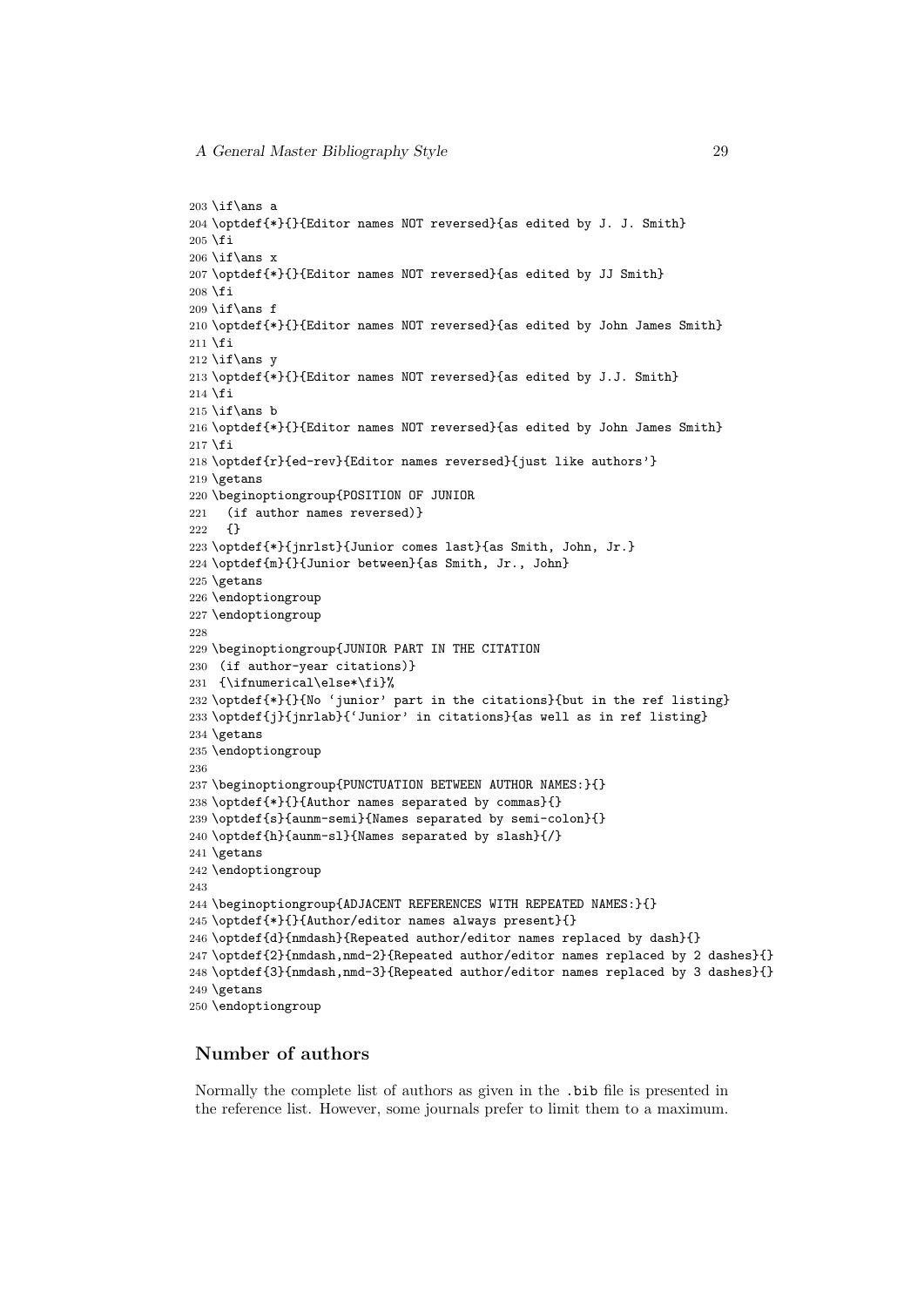If there are more than this maximum number of author names, then a minimum number plus et al. are listed.

Because no test for consistency of the numbers is carried out in the .bst file itself (it might be possible, but I found it too complex), this is done here.

```
251 \beginoptiongroup{NUMBER OF AUTHORS IN BIBLIOGRAPHY:}{}
252 \optdef{*}{}{All authors}{included in listing}
253 \optdef{l}{nmlm}{Limited authors}{(et al replaces missing names)}
254 \getans
255 \endoptiongroup
256 \if\ans l
257 \loop
258 \ask{\num}{Maximum number of authors (1-99)}
259 \ifnum\num>99\relax
260 \mes{*** Must be between 1 and 99}
261 \repeat
262 \def\parsenum#1#2{\if#2\relax\wr{\spsp\spsp x#1,\pc: Maximum of #1\space authors}
263 \else\wr{\spsp\spsp x#10,x#2,\pc: Maximum of #1#2\space authors}\fi}
264 \expandafter\parsenum\num\relax
265 \mes{\spsp You have selected maximum \num\space authors}
266 \edef\numx{\num}
267 \loop
268 \ask{\num}{Minimum number (before et al given) (1-\numx)}
269 \ifnum\num>\numx
270 \mes{*** Must be between 1 and \numx}
271 \repeat
272 \def\parsenum#1#2{\if#2\relax\wr{\spsp\spsp m#1,\pc: Minimum of #1\space authors}
273 \else\wr{\spsp\spsp m#10,m#2,\pc: Minimum of #1#2\space authors}\fi}
274 \expandafter\parsenum\num\relax
275 \mes{\spsp You have selected minimum \num\space authors}
276 \fi
277
```
Something that I finally add after being asked many times, is to allow for more than one name in the citation before inserting et al. to allow more than 2 authors before truncating

```
278 \beginoptiongroup{AUTHORS IN CITATIONS:}{}
279 \optdef{*}{}{One author et al}{for three or more authors}
280 \optdef{m}{mcite}{Some other truncation scheme}{}
281 \getans
282 \endoptiongroup
283 \mytempfalse
284 \if\ans m\mytemptrue\fi
285 \beginoptiongroup{MAX AUTHORS BEFORE ET AL:
286 (if regular cite not selected)}
287 {\ifmytemp*\fi}%
288 \optdef{*}{mct-1}{One et al}{}
289 \optdef{2}{mct-2}{One, Two et al}{}
290 \optdef{3}{mct-3}{One, Two, Three et al}{}
291 \optdef{4}{mct-4}{One, Two, Three, Four et al}{}
292 \optdef{5}{mct-5}{One, Two, Three, Four, Five et al}{}
293 \optdef{6}{mct-6}{One, Two, Three, Four, Five, Six et al}{}
294 \getans
```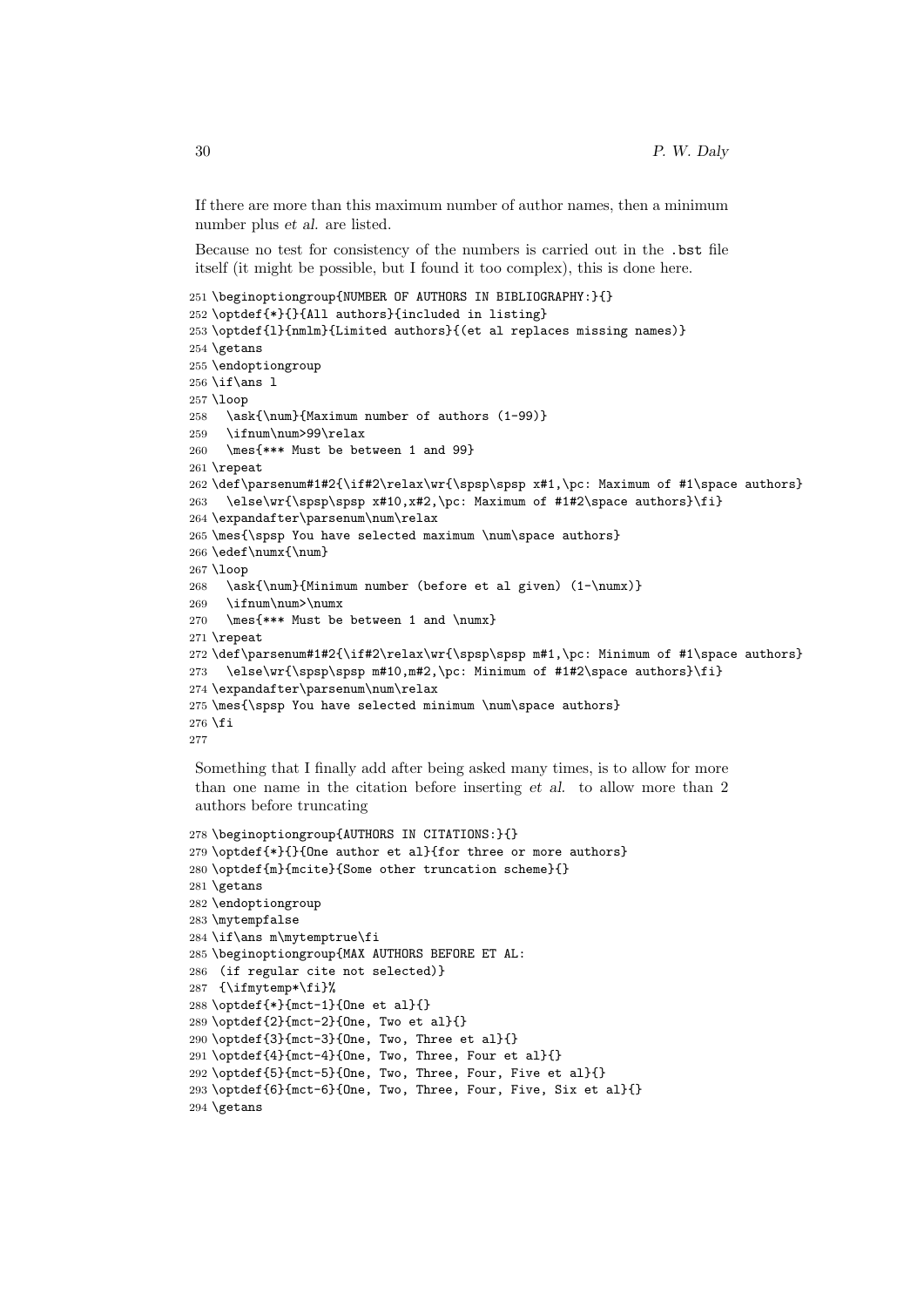```
295 \endoptiongroup
296 \beginoptiongroup{MAX AUTHORS WITHOUT ET AL:
297 (if regular cite not selected)}
298 {\ifmytemp*\fi}%
299 \optdef{*}{mct-x2}{Two authors without truncating}{}
300 \optdef{3}{mct-x3}{Three authors}{without truncating}
301 \optdef{4}{mct-x4}{Four authors}{without truncating}
302 \optdef{5}{mct-x5}{Five authors}{without truncating}
303 \optdef{6}{mct-x6}{Six authors}{without truncating}
304 \getans
305 \endoptiongroup
```
### Typeface of names

The author names in the list of references normally appear in the current typeface. This may be changed to small caps, bold, or italics.

Alternatively, the surnames only can be formatted, with the first names in the regular font. One can also specify that the words 'and' and 'et al.' should be in the regular font, or that 'et al.' be italic.

Another possibility is that the names be put into a command  $\binom{\alpha}{\alpha}$ , which must be defined in the LAT<sub>EX</sub> document. By default, this command does not format its argument. There is also a \bibfnamefont command for the first names, to be user-defined.

Editor names in a collection or in a book will not normally have these fonts applied to them; this may be additionally selected.

```
306 \beginoptiongroup{TYPEFACE FOR AUTHORS IN LIST OF REFERENCES:}{}
307 \optdef{*}{}{Normal font for author names}{}
308 \optdef{s}{nmft,nmft-sc}{Small caps authors}{(\string\sc)}
309 \optdef{i}{nmft,nmft-it}{Italic authors}{(\string\it\space or \string\em)}
310 \optdef{b}{nmft,nmft-bf}{Bold authors}{(\string\bf)}
311 \optdef{u}{nmft,nmft-def}{User defined author font}{(\string\bibnamefont)}
312 \getans
313 \endoptiongroup
314 \mytempfalse
315 \if\ans i\mytemptrue\fi
316 \if\ans s\mytemptrue\fi
317 \if\ans b\mytemptrue\fi
318 \if\ans u\mytemptrue\fi
319 \beginoptiongroup{FONT FOR FIRST NAMES
320 (if non-default font for authors)}
321 {\ifmytemp*\fi}%
322 \optdef{*}{}{First names same font as surnames}{}
323 \optdef{r}{fnm-rm}{First names in normal font}{}
324 \optdef{u}{fnm-def}{First names in user defined font}{(\string\bibfnamefont)}
325 \getans
326 \beginoptiongroup{EDITOR NAMES IN INCOLLECTION ETC:}{}
327 \optdef{*}{}{Editors incollection normal font}{}
328 \optdef{a}{nmfted}{Editors incollection like authors}{font}
329 \getans
330 \endoptiongroup
```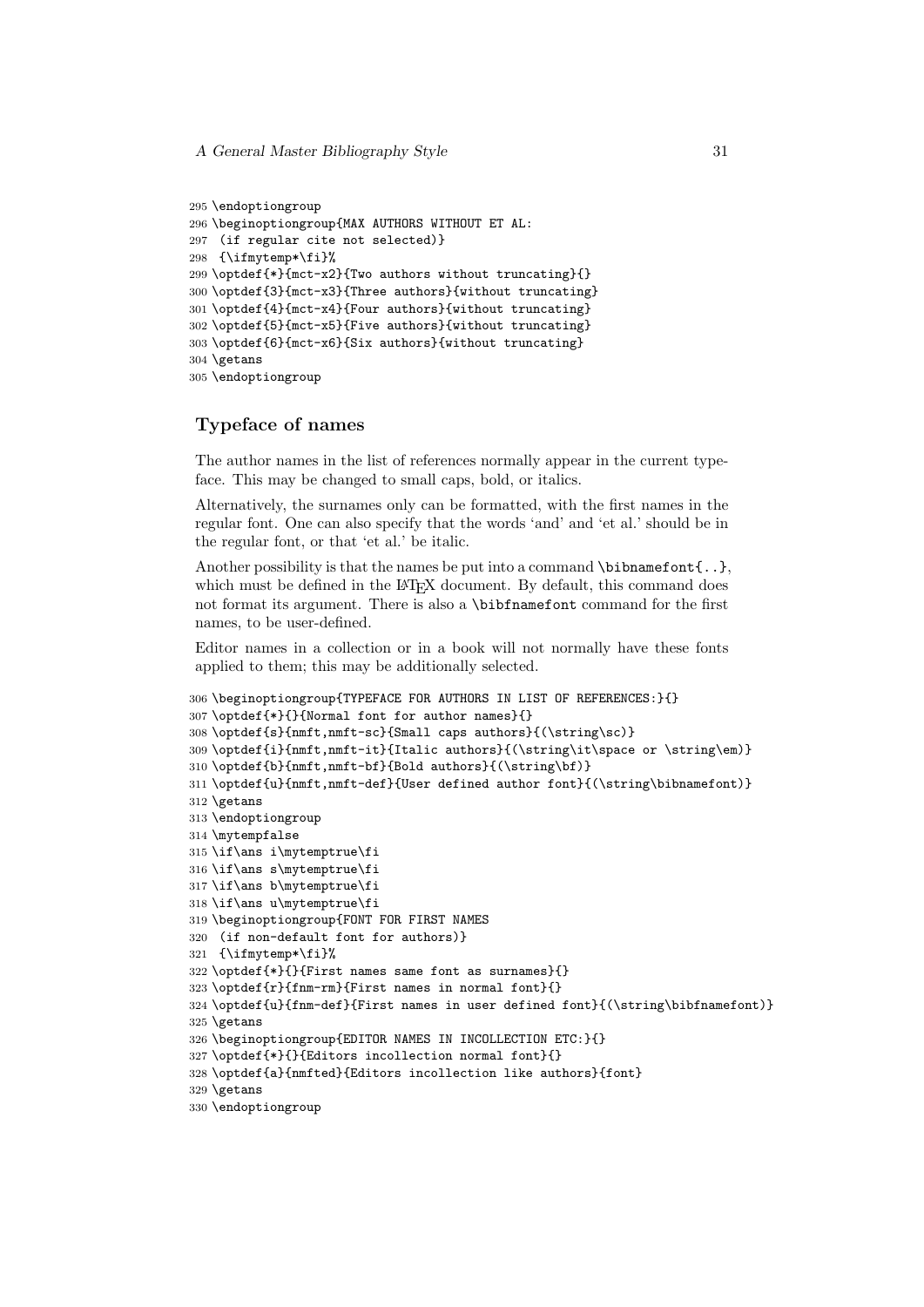```
331
332 \beginoptiongroup{FONT FOR 'AND' IN LIST:}{}
333 \optdef{*}{}{'And' in author font}{(JONES AND JAMES)}
334 \optdef{r}{nmand-rm}{'And' in normal font}{(JONES and JAMES)}
335 \getans
336 \endoptiongroup
337 \endoptiongroup
```
### Names in Citation label

This applies to author–year style only. The label is the text written by the \cite command, and for author–year style, this is something like 'Daly et al. (1990b)'. One may select italics for the authors and for the extra label attached to the year. The year always remains plain.

This parallels the font selection for the names in the list of references except that there no choice for the first names, since only surnames are used in the labels. A user-defined \citefontname may also be selected, but this must be defined by the user since there will be no default definition for it.

If a font is selected for the cited authors, then the word 'and' may be optionally put in the normal font.

It is not possible to select the type of brackets for the year, since this is determined by the LATEX style option that manages the author–year citations. This is not standard LAT<sub>E</sub>X, so that there are a number of private style files for achieving this.

```
338 \beginoptiongroup{FONT OF CITATION LABELS IN TEXT
339 (if author-year citations)}
340 {\ifnumerical\else*\fi}%
341 \optdef{*}{}{Cited authors plain}{as result of \string\cite\space command}
342 \optdef{i}{lab,lab-it}{Cited authors italic}{}
343 \optdef{s}{lab,lab-sc}{Cited authors small caps}{}
344 \optdef{b}{lab,lab-bf}{Cited authors bold}{}
345 \optdef{u}{lab,lab-def}{User defined citation font}{(\string\citenamefont)}
346 \getans
347
348 \mytempfalse
349 \if\ans i\mytemptrue\fi
350 \if\ans s\mytemptrue\fi
351 \if\ans b\mytemptrue\fi
352 \if\ans u\mytemptrue\fi
353 \beginoptiongroup{FONT FOR 'AND' IN CITATIONS
354 (if non-default font for citation lables)}
355 {\ifmytemp*\fi}%
356 \optdef{*}{}{Cited 'and' in author font}{}
357 \optdef{r}{and-rm}{Cited 'and' in normal font}{}
358 \getans
359 \endoptiongroup
360 \beginoptiongroup{FONT OF EXTRA LABEL
361 (The extra letter on the year)}{}
362 \optdef{*}{}{Extra label plain}{}
363 \optdef{i}{xlab-it}{Extra label italic}{}
```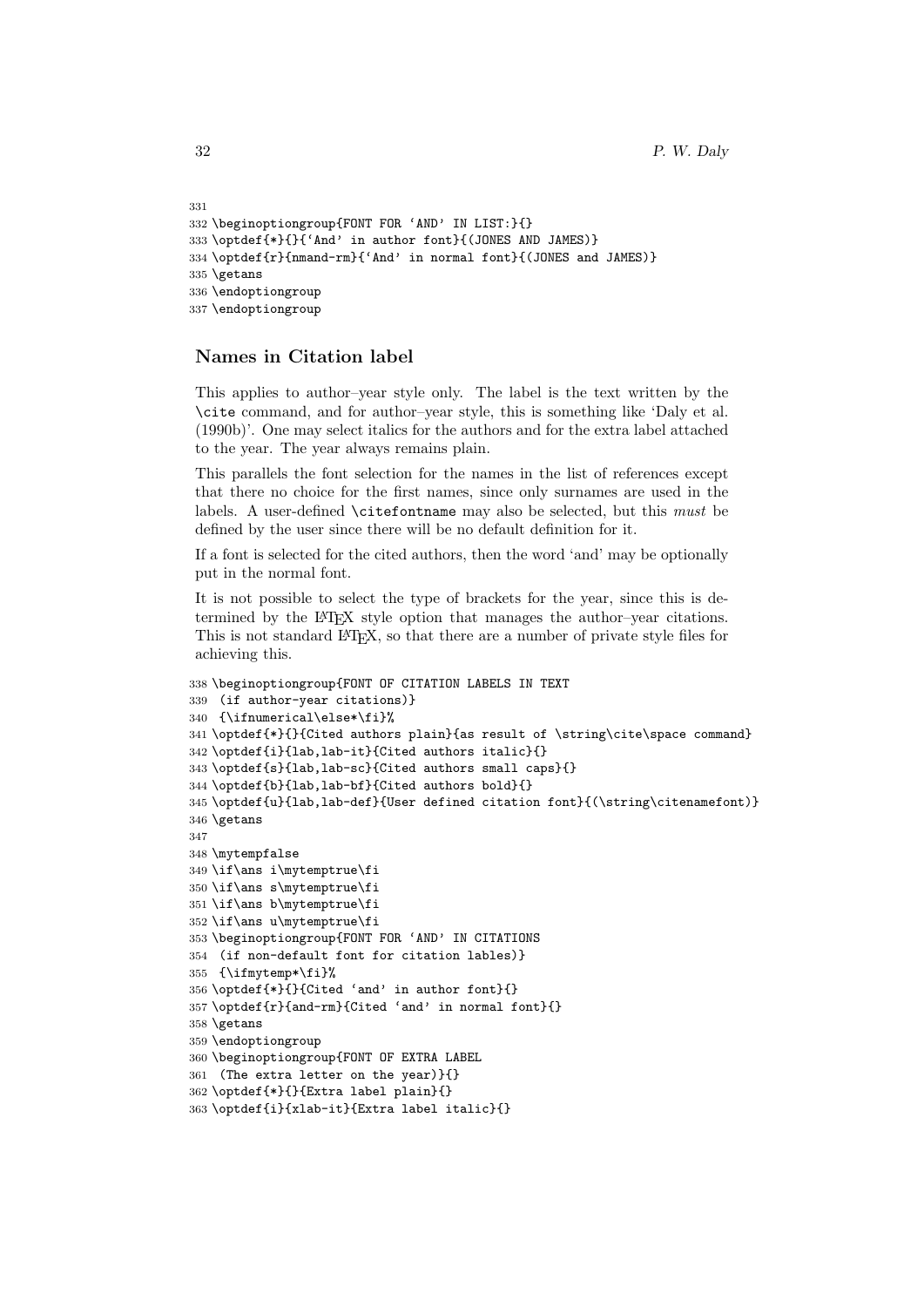364 \getans 365 \endoptiongroup 366 \endoptiongroup

#### Label for missing author names

If the author and/or editor is missing, the standard .bst files use the key field in place of the names for purposes of ordering the entries.

For author–year styles, the key field is even inserted in the reference list and in the label in place of the authors. Optionally, one can suppress the year in this case, which causes natbib (version 7) to print only that key text as a code designation for the work. Thus if KEY = "CS1-345" and there are no authors, then \citep produces (CS1-345) and \citet simply CS1-345. That is, they behave like \citeauthor. If natbib did not recognize the blank year, one would get (CS1-345, ) and CS1-345 (). (Earlier versions of natbib crash on a blank year.)

```
367 \beginoptiongroup{LABEL WHEN AUTHORS MISSING
368 (if author-year citations)}
369 {\ifnumerical\else*\fi}%
370 \optdef{*}{keyxyr}{Year blank when KEY replaces missing author}{(for natbib 7.0)}
371 \optdef{y}{}{Year included when KEY replaces missing author}{}
372 \getans
373 \endoptiongroup
```
#### Missing date

A missing date can be set to ???? or simply left blank. In the latter case, natbib version 7 will print only the authors without any year punctuation or brackets.

```
374 \beginoptiongroup{MISSING DATE
375 (if author-year citations)}
376 {\ifnumerical\else*\fi}%
377 \optdef{*}{}{Missing date set to ????}{in label and text}
378 \optdef{b}{blkyear}{Missing date left blank}{}
379 \getans
380 \endoptiongroup
```
### Position of date

This applies to author–year style only. It makes sense to put the date immediately after the author list, since the two items (author and year) are the identifiers of the reference. Default position is at the end of the references, before any notes. It is also possible to place it even after the notes.

Medical journals have a system where the date is part of the journal specification, as Lancet 1994;45(2):34–40. Otherwise the date appears at the end.

```
381 \beginoptiongroup{DATE POSITION:}{}
382 \optdef{*}{}{Date at end}{}
```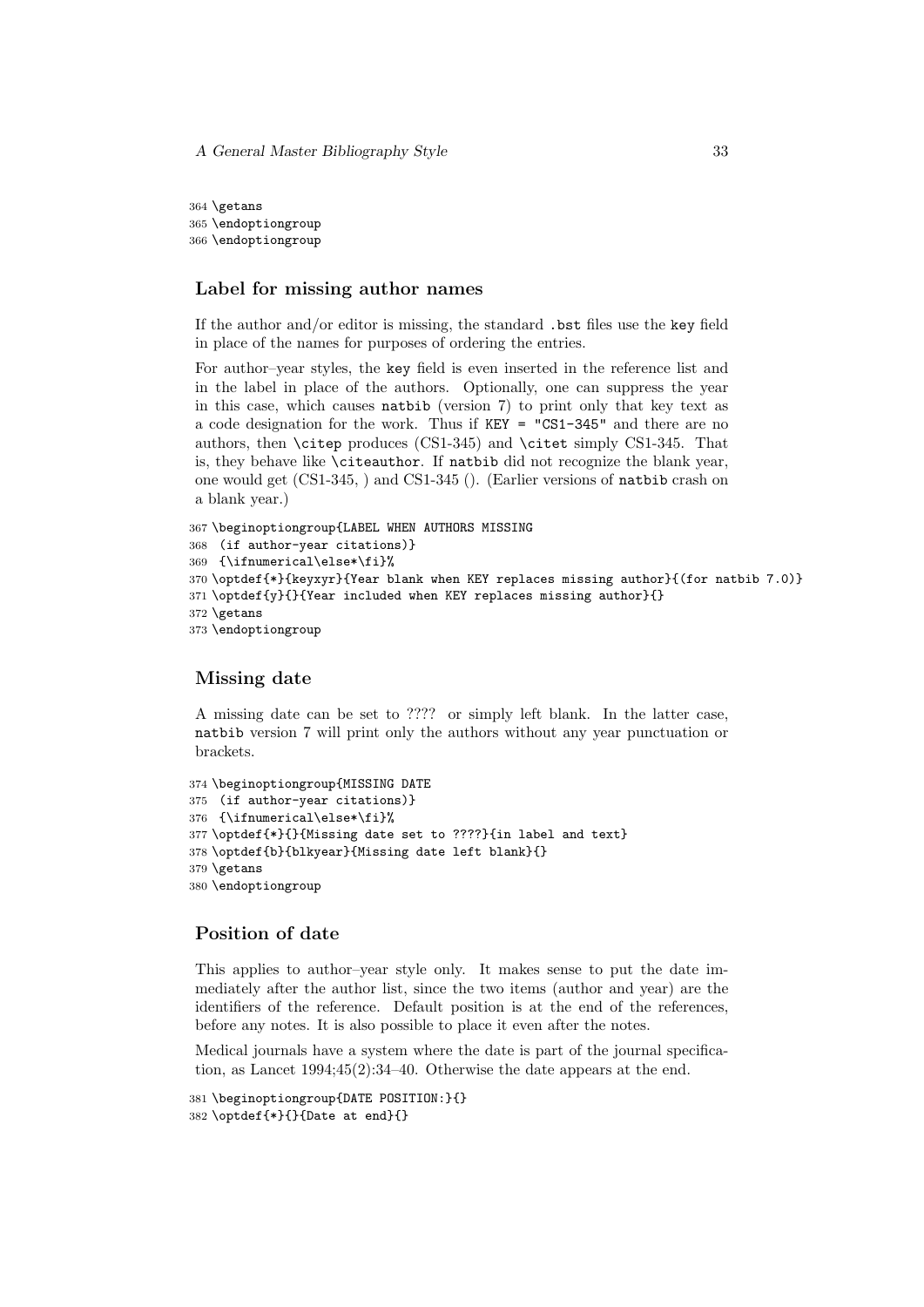```
383 \optdef{b}{dt-beg}{Date after authors}{}
384 \optdef{j}{dt-jnl}{Date part of journal spec.}{(as 1994;45:34-40) else at end}
385 \optdef{e}{dt-end}{Date at very end}{after any notes}
386 \getans
387 \endoptiongroup
388 \if\ans b\mytemptrue\else\if\ans j\mytemptrue\else\mytempfalse\fi\fi
```
### Format of date

The year may be enclosed in parentheses, brackets, or preceded by a colon. If none of these are selected, the date (month plus year) appears. For author– year, the date normally consists only of the year, no month, but this may be overridden.

If the date comes just after the authors, then one might want special punctuation following it, like a colon, or space only. The latter is probably desirable if the date is brackets or parentheses.

The date can even be put into bold face.

```
389 \beginoptiongroup{DATE FORMAT
390 (if non author-year citations)}
391 {\ifnumerical*\fi}%
392 \optdef{*}{}{Plain month and year}{without any brackets}
393 \optdef{p}{yr-par}{Date in parentheses}{as (May 1993)}
394 \optdef{b}{yr-brk}{Date in brackets}{as [May 1993]}
395 \optdef{c}{yr-col}{Date preceded by colon}{as ': May 1993'}
396 \optdef{d}{yr-per}{Date preceded by period}{as '. May 1993'}
397 \optdef{m}{yr-com}{Date preceded by comma}{as ', May 1993'}
398 \optdef{s}{yr-blk}{Date preceded by space}{only, as ' May 1993'}
399 \getans
400 \beginoptiongroup{SUPPRESS MONTH:}{}
401 \optdef{*}{}{Date is month and year}{}
402 \optdef{x}{xmth}{Date is year only}{}
403 \getans
404 \endoptiongroup
405 \beginoptiongroup{REVERSED DATE
406 (if including month)}
407 {\if\ans x\else*\fi}%
408 \optdef{*}{}{Date as month year}{}
409 \optdef{r}{dtrev}{Date as year month}{}
410 \getans
411 \endoptiongroup
412 \endoptiongroup
413
414 \beginoptiongroup{DATE FORMAT
415 (if author-year citations)}
416 {\ifnumerical\else*\fi}%
417 \optdef{*}{}{Year plain}{without any brackets}
418 \optdef{p}{yr-par}{Year in parentheses}{as (1993)}
419 \optdef{b}{yr-brk}{Year in brackets}{as [1993]}
420 \optdef{c}{yr-col}{Year preceded by colon}{as ': 1993'}
421 \optdef{d}{yr-per}{Year preceded by period}{as '. 1993'}
422 \optdef{m}{yr-com}{Date preceded by comma}{as ', 1993'}
```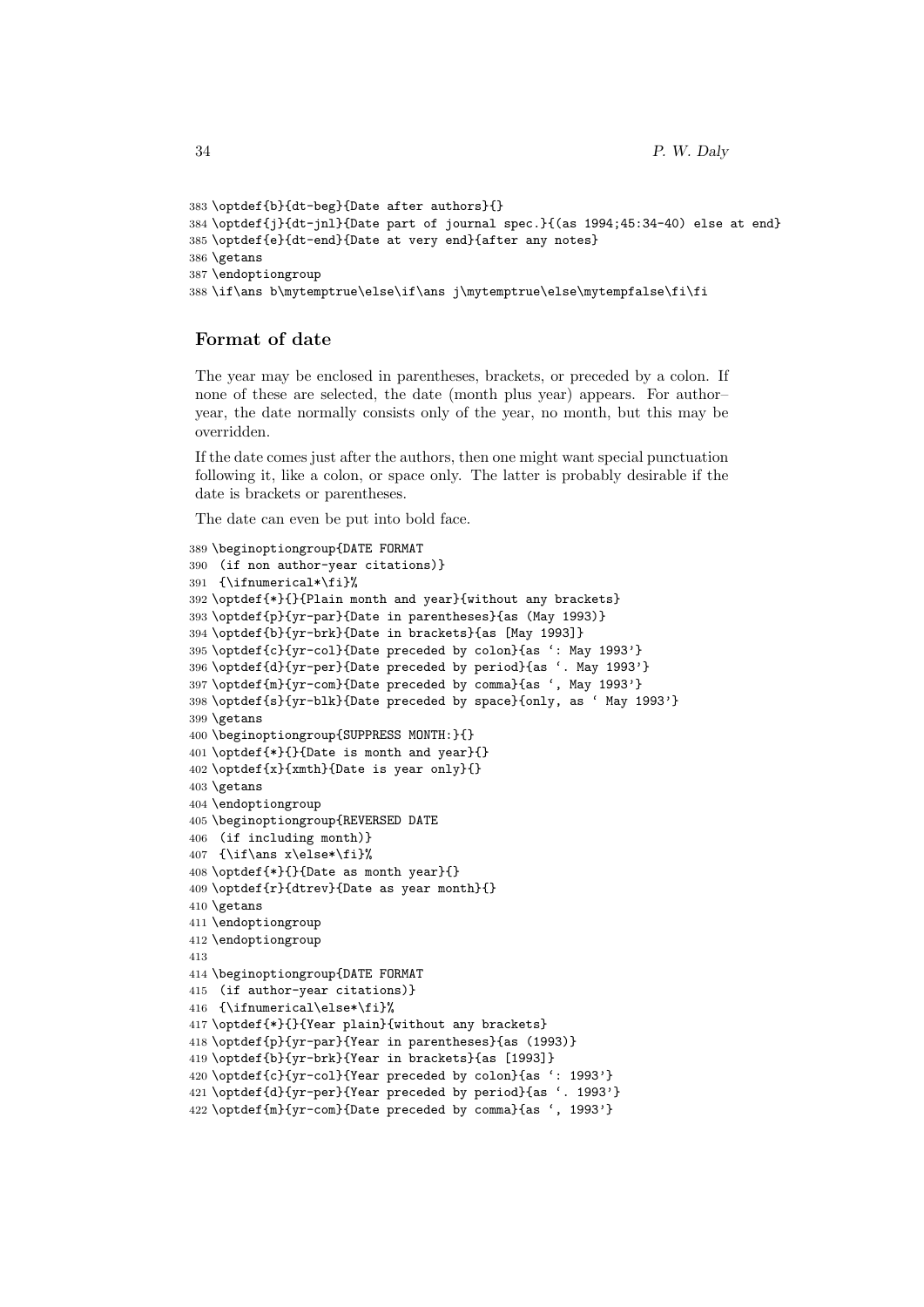```
423 \optdef{s}{yr-blk}{Year preceded by space}{only, as ' 1993'}
424 \getans
425 \beginoptiongroup{INCLUDE MONTHS:}{}
426 \optdef{*}{}{Date is year only}{without the month}
427 \optdef{m}{aymth}{Include month in date}{}
428 \getans
429 \endoptiongroup
430 \beginoptiongroup{REVERSED DATE
431 (if including month)}
432 \{\if\ans\nm*\f\n\}433 \optdef{*}{}{Date as month year}{}
434 \optdef{r}{dtrev}{Date as year month}{}
435 \getans
436 \endoptiongroup
437 \endoptiongroup
438
439 \beginoptiongroup{DATE PUNCTUATION
440 (if date not at end)}
441 {\ifmytemp*\fi}%
442 \optdef{*}{}{Date with standard block punctuation}{(comma or period)}
443 \optdef{c}{yrp-col}{Colon after date}{as 1994:}
444 \optdef{s}{yrp-semi}{Semi-colon after date}{as 1994;}
445 \optdef{p}{yrp-per}{Period after date}{even when blocks use commas}
446 \optdef{x}{yrp-x}{No punct. after date}{}
447 \getans
448 \beginoptiongroup{BLANK AFTER DATE:}{}
449 \optdef{*}{}{Space after date}{and punctuation}
450 \optdef{x}{yrpp-xsp}{No space after date}{as 1994:45}
451 \getans
452 \endoptiongroup
453 \endoptiongroup
454 \beginoptiongroup{DATE FONT:}{}
455 \optdef{*}{}{Date in normal font}{}
456 \optdef{b}{dtbf}{Date in bold face}{}
457 \getans
458 \endoptiongroup
```
Normally in author–year citations, the year entry is truncated to the last 4 characters, which should be the 4 digits of the year. Some users have requested the possibility of suppressing this truncation so that they may put text in the year field, such as "in press." Another use for it is when years are given as "1968–72". Actually, I have no idea why the year should be truncated at all.

```
459 \beginoptiongroup{TRUNCATE YEAR
460 (if author-year citations)}
461 {\ifnumerical\else*\fi}%
462 \optdef{*}{note-yr}{Year text full}{as 1990--1993 or 'in press'}
463 \optdef{t}{}{Year truncated}{to last 4 digits}
464 \getans
465 \endoptiongroup
```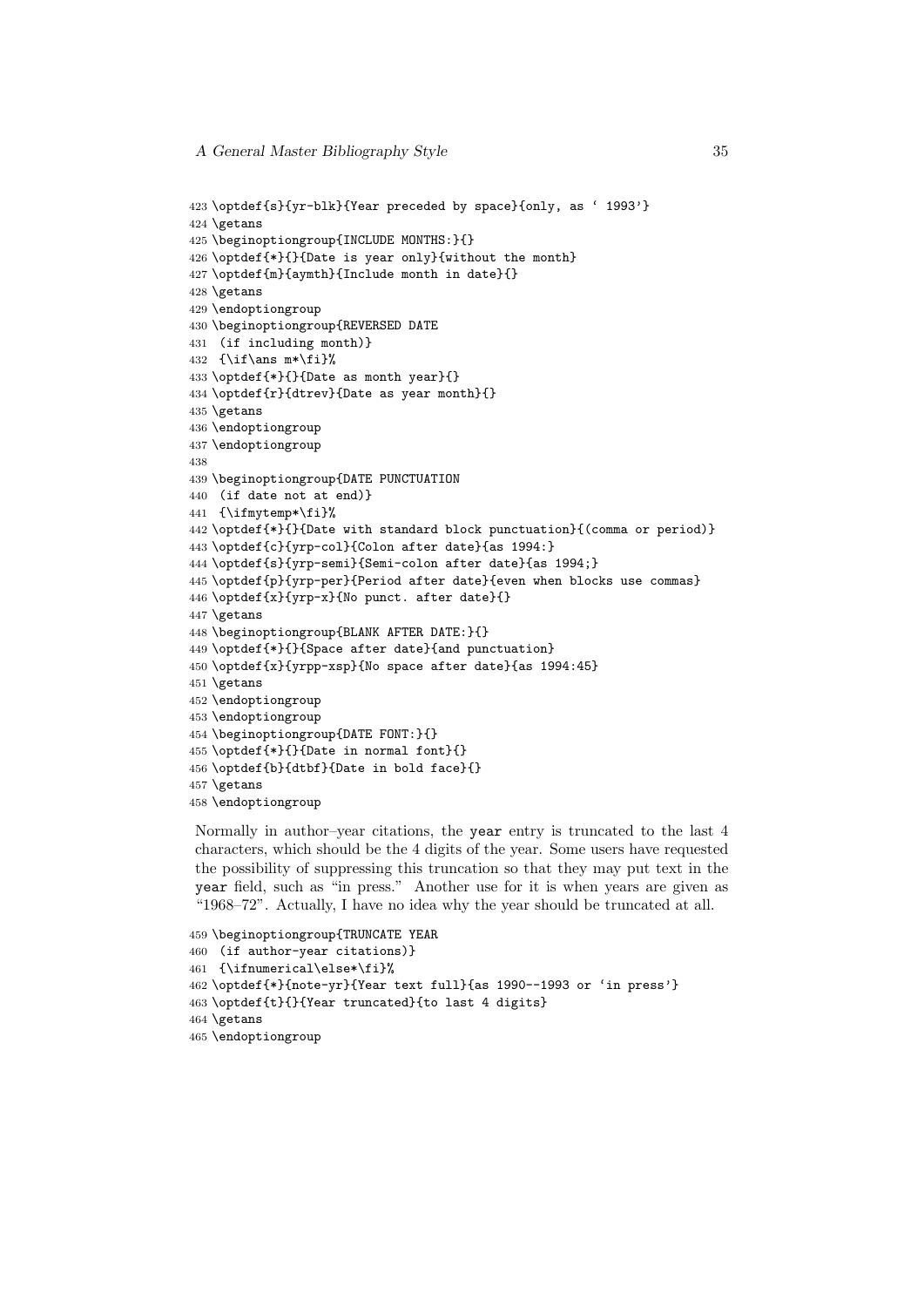### Article title in journal

The title of an article in a journal or in a collection (a book, or conference proceedings) may appear plain, in italics, within single or double quotes or even in guillemets. The last is best with T1 coding; a poor man's version for OT1 is provided;  $\text{LATEX } 2_{\varepsilon}$  is required in both cases.

Furthermore, it may have sentence capitalization (first word and word following colon) or be capitalized as in the .bib file entry. That is why it is recommended to capitalize the entry text as it should appear when fully capitalized, putting words that are always capitalized in braces. Example:

TITLE="The Results of the {Giotto} Mission"

which produces either "The results of the Giotto mission" or "The Results of the Giotto Mission", depending on option.

Additionally, the article titles may be fully suppressed.

```
466 \beginoptiongroup{TITLE OF ARTICLE:}{}
467 \optdef{*}{}{Title plain}{with no special font}
468 \optdef{i}{tit-it}{Title italic}{(\string\em)}
469 \optdef{q}{tit-qq,qt-s}{Title and punctuation in single quotes}{('Title,' ..)}
470 \optdef{d}{tit-qq}{Title and punctuation in double quotes}{(''Title,'' ..)}
471 \optdef{g}{tit-qq,qt-g}{Title and punctuation in guillemets}{(<<Title,>> ..)}
472 \optdef{x}{tit-qq,qt-s,qx}{Title in single quotes}{('Title', ..)}
473 \optdef{y}{tit-qq,qx}{Title in double quotes}{(''Title'', ..)}
474 \optdef{z}{tit-qq,qt-g,qx}{Title in guillemets}{(<<Title>>, ..)}
475 \getans
476 \endoptiongroup
477 \mytempfalse
478 \if\ans q\mytemptrue\fi
479 \if\ans d\mytemptrue\fi
480 \if\ans g\mytemptrue\fi
481 \if\ans x\mytemptrue\fi
482 \if\ans y\mytemptrue\fi
483 \if\ans z\mytemptrue\fi
484 \beginoptiongroup{COLLECTION/PROCEEDINGS TITLES
485 (if quoted title)}
486 {\ifmytemp*\fi}%
487 \optdef{*}{bt-qq}{Quote collection and proceedings titles}{too}
488 \optdef{x}{}{Collection and proceedings titles not in quotes}{}
489 \getans
490 \endoptiongroup
491 \beginoptiongroup{CAPITALIZATION OF ARTICLE TITLE:}{}
492 \optdef{*}{}{Sentence style}{(capitalize first word and those in braces)}
493 \optdef{t}{atit-u}{Title style}{(just as in bib entry)}
494 \getans
495 \endoptiongroup
496
497 \beginoptiongroup{ARTICLE TITLE PRESENT:}{}
498 \optdef{*}{}{Article title present}{in journals and proceedings}
499 \optdef{x}{jtit-x}{No article title}{}
500 \getans
501 \endoptiongroup
```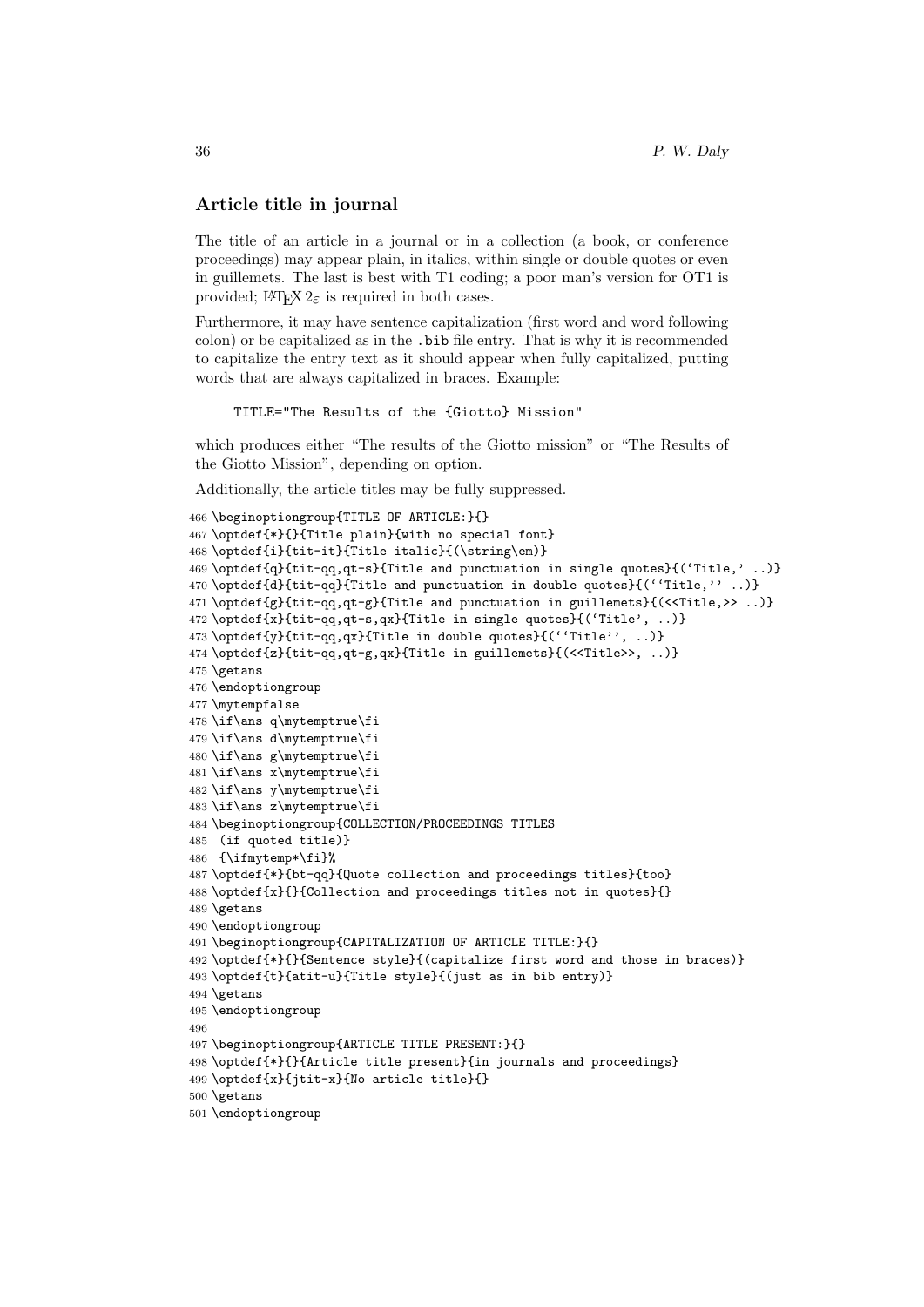#### Journal names

Abbreviated journal names normally contain periods; the periods may be removed with this option. In fact, only letters, numbers, and spacing are retained.

```
502 \beginoptiongroup{JOURNAL NAMES:}{}
503 \optdef{*}{}{Periods in journal names}{are retained, as 'Phys. Rev.'}
504 \optdef{x}{jxper}{Dotless journal names}{as 'Phys Rev'}
505 \getans
506 \endoptiongroup
```
Journal name is normally printed in italics; can be left in normal font.

```
507 \beginoptiongroup{JOURNAL NAME FONT:}{}
508 \optdef{*}{}{Journal name italics}{}
509 \optdef{r}{jttl-rm}{Journal name normal}{font}
510 \getans
511 \endoptiongroup
```
#### Title of Theses and Technical Reports

The title of a these (PhD or Master's) is normally treated the same as that of a book. Optionally, it may be formatted like that of an article.

The title of a technical report is normally treated the same as that of an article. Optionally, it may be formatted like that of a book.

```
512 \beginoptiongroup{THESIS TITLE:}{}
513 \optdef{*}{}{Thesis titles like books}{}
514 \optdef{a}{thtit-a}{Thesis title like article}{}
515 \optdef{x}{thtit-x}{No thesis title}{}
516 \getans
517 \endoptiongroup
518
519 \beginoptiongroup{TECHNICAL REPORT TITLE:}{}
520 \optdef{*}{}{Tech. report title like articles}{}
521 \optdef{b}{trtit-b}{Tech. report title like books}{}
522 \getans
523 \endoptiongroup
524
525 \beginoptiongroup{TECHNICAL REPORT NUMBER:}{}
526 \optdef{*}{}{Tech. report and number plain}{as 'Tech. Rep. 123'}
527 \optdef{i}{trnum-it}{Tech. report and number italic}%
528 {as '{\string\it\space Tech. Rep. 123'}}
529 \getans
530 \endoptiongroup
```
### Journal reference

Great diversity of opinion exists as to how a journal reference is to be formatted. It consists of a volume, possibly a number, and page limits. The number is really only necessary if the page numbers within one volume start at 1 for each physical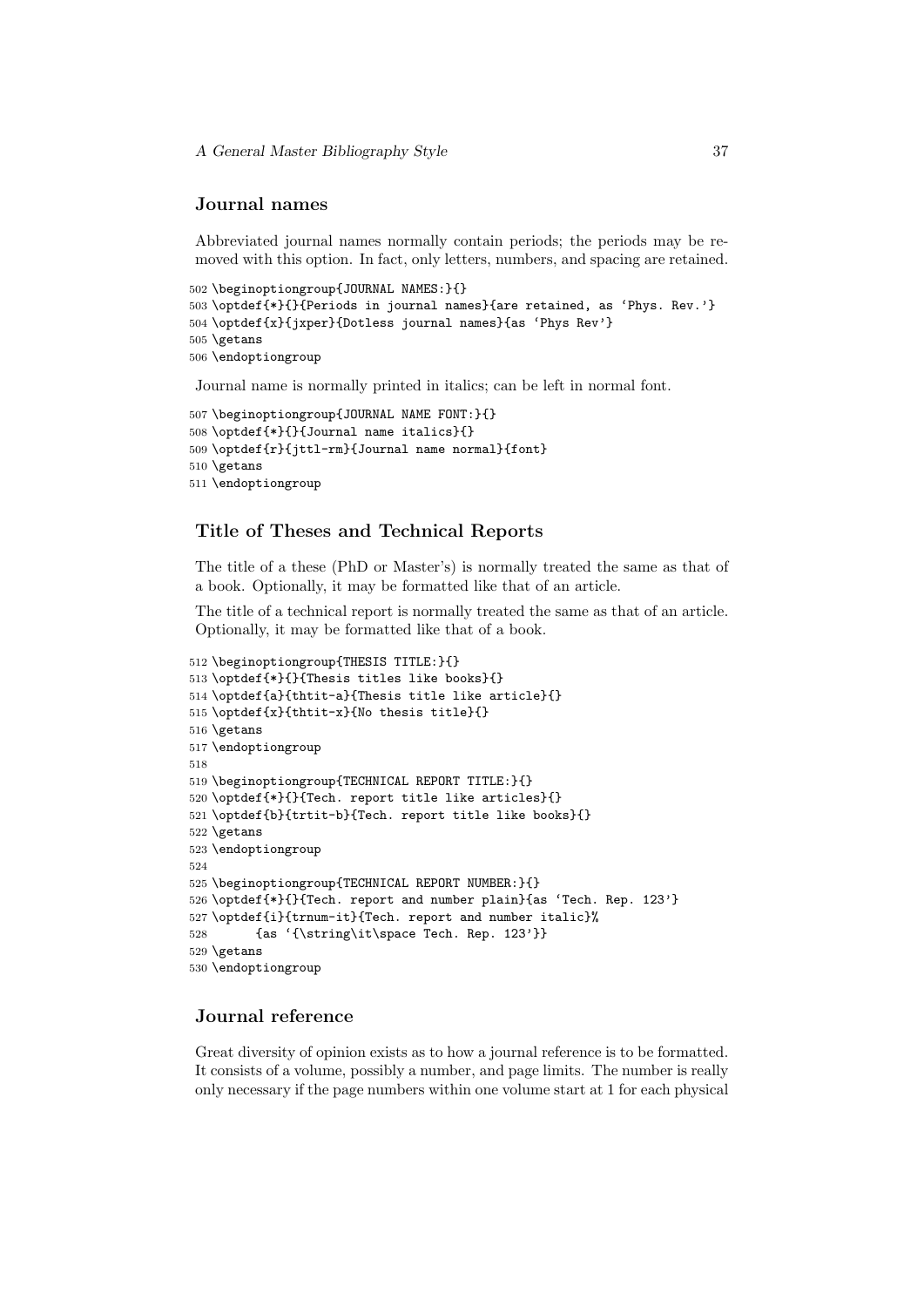'number'. Since journals are often bound together in one volume later, it makes more sense to number the pages continuously through the whole volume.

I am only aware of one journal that used to reset the pagination for each 'number', in which case the number was part of the page designation. I had erroneously provided an option vnum-pg to achieve this, but I now realize that instead, for this one journal, the database entries must contain pages="(2)33--2(55)". This option has been removed at version 3.84.

A number of styles for journal specifications are

| $21(2):33-55$        | $21, \text{no. } 2: 33 - 55$ |
|----------------------|------------------------------|
| $21(2):33-55$        | $21, \#2, 33-55$             |
| $21(2), 33-55$       | $21(2); 33-55$               |
| $21(2)$ (1995) 33-55 | $21(1995), 33-55$            |
| $21(2)$ 33-55        | vol. 21 $(2)$ , pp. 33–55    |

Here both start and stop page numbers have been given; often only the start page is wanted.

It is also possible to include the year as part of the journal specification, in which case the year is always in parentheses, attached snugly or with space to the volume, or preceding the pages.

```
531 \beginoptiongroup{JOURNAL VOLUME:}{}
532 \optdef{*}{}{Volume plain}{as vol(num)}
533 \optdef{i}{vol-it}{Volume italic}{as {\string\em\space vol}(num)}
534 \optdef{b}{vol-bf}{Volume bold}{as {\string\bf\space vol}(num)}
535 \optdef{d}{vol-2bf}{Volume and number bold}{as {\string\bf\space vol(num)}}
536 \getans
537 \endoptiongroup
```
The form of the 'number' is also given: in parentheses, with 'no.', with  $\#$ , or omitted. The vnum-b option is meant to be used with jdt-v and jdt-vs but could be used alone.

```
538 \beginoptiongroup{JOURNAL VOL AND NUMBER:}{}
539 \optdef\{\ast\}{}{Journal vol(num)}{as 34(2)}
540 \optdef{s}{vnum-sp}{Journal vol (num)}{as 34 (2)}
541 \optdef{c}{vnum-cm}{Journal vol, num}{as 34, 2}
542 \optdef{n}{vnum-nr}{Journal vol, no. num}{as 34, no. 2}
543\optdef{h}{vnum-h}{Journal vol, \string\# number}{as 34, \string\#2}
544 \optdef{b}{vnum-b}{Journal vol number}{as 34 2}
545 \optdef{x}{vnum-x}{Journal vol, without number}{as 34}
546 \getans
547 \endoptiongroup
548
549 \beginoptiongroup{VOLUME PUNCTUATION:}{}
550 \optdef{*}{}{Volume with colon}{as vol(num):ppp}
551 \optdef{s}{volp-sp}{Volume with colon and space}{as vol(num): ppp}
552 \optdef{h}{volp-semi}{Volume with semi-colon}{as vol(num); ppp}
553 \optdef{c}{volp-com}{Volume with comma}{as vol(num), ppp}
554 \optdef{b}{volp-blk}{Volume with blank}{as vol(num) ppp}
555 \getans
556 \endoptiongroup
```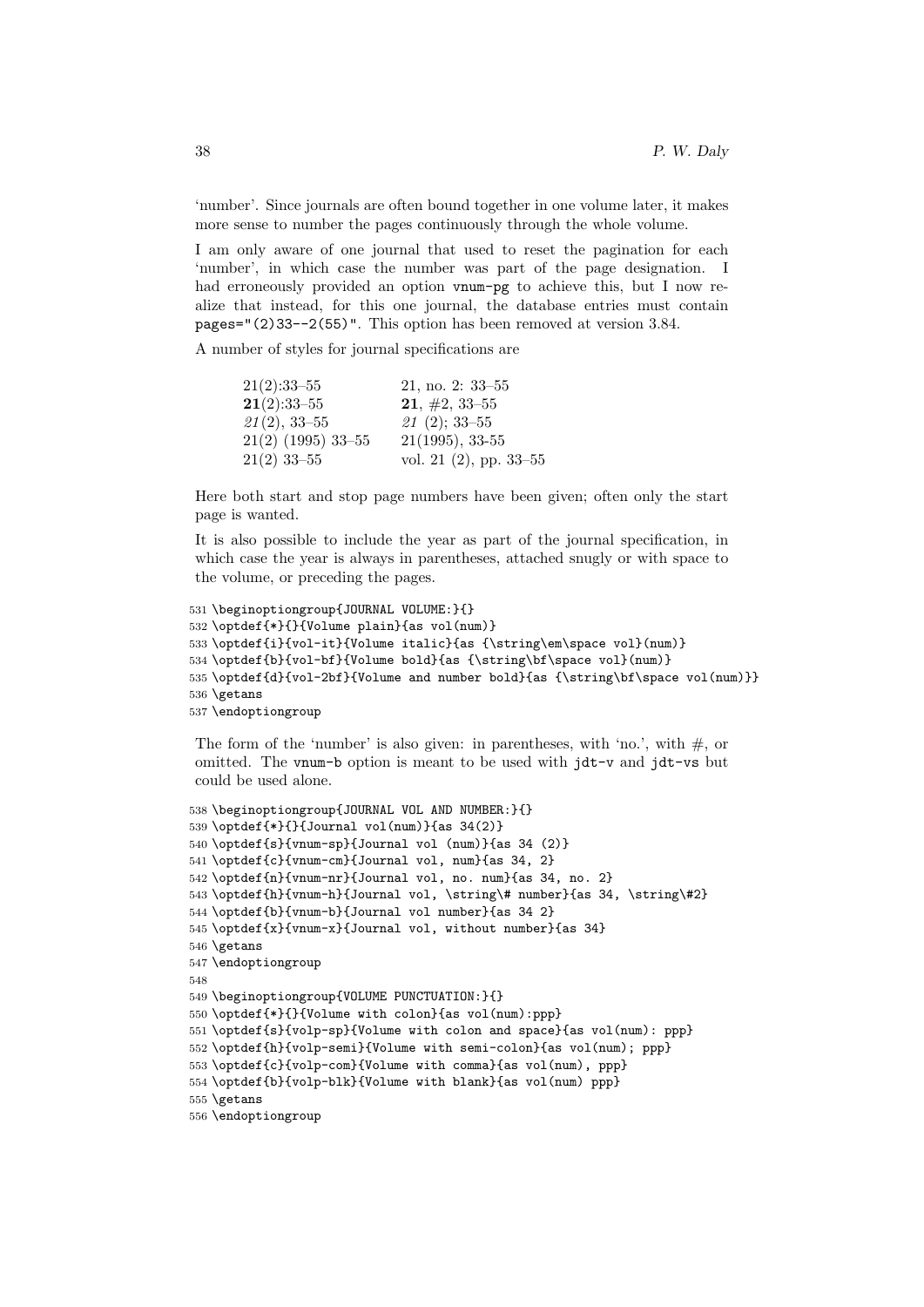```
557
558 \beginoptiongroup{YEAR IN JOURNAL SPECIFICATION:}{}
559 \optdef{*}{}{Journal year like others}{as given by date position}
560 \optdef{v}{jdt-v}{Journal vol(year)}{as 34(1995)}
561 \optdef{s}{jdt-vs}{Journal vol (year)}{as 34 (1995)}
562 \optdef{p}{jdt-p}{Year with pages}{as 34(2), (1995) 1345--1387}
563 \optdef{c}{jdt-pc}{Year, comma, pages}{as 34(2), (1995), 1345--1387}
564 \getans
565 \endoptiongroup
566
567 \beginoptiongroup{PAGE NUMBERS:}{}
568 \optdef{*}{}{Start and stop page numbers}{given}
569 \optdef{f}{jpg-1}{Only start page number}{}
570 \getans
571 \endoptiongroup
572
573 \beginoptiongroup{LARGE PAGE NUMBERS:}{}
574 \optdef{*}{}{No separators for large page numbers}{}
575 \optdef{c}{pgsep-c}{Comma inserted over 9999}{as 11,234}
576 \optdef{s}{pgsep-s}{Thin space inserted over 9999}{as 11 234}
577 \optdef{p}{pgsep-p}{Period inserted over 9999}{as 11.234}
578 \getans
579 \endoptiongroup
580
581 \beginoptiongroup{WORD 'PAGE' IN ARTICLES:}{}
582 \optdef{*}{}{Article pages numbers only}{as 234-256}
583 \optdef{p}{jwdpg}{Include 'page' in articles}{as pp. 234--256}
584 \getans
585 \endoptiongroup
```
Some journals want page numbers at the end, even for books, proceedings, as well as for journals.

```
586 \beginoptiongroup{POSITION OF PAGES:}{}
587 \optdef{*}{}{Pages given mid text}{as is normal}
588 \optdef{e}{pp-last}{Pages at end}{but before any notes}
589 \getans
590 \endoptiongroup
591
592 \beginoptiongroup{WORD 'VOLUME' IN ARTICLES:}{}
593 \optdef{*}{}{Article volume as number only}{as 21}
594 \optdef{p}{jwdvol}{Include 'volume' in articles}{as vol. 21}
595 \getans
596 \endoptiongroup
```
Fiddle with the format and location of the number/series for collections and inproceedings.

```
597 \beginoptiongroup{NUMBER AND SERIES FOR COLLECTIONS:}{}
598 \optdef{*}{num-xser}{Allows number without series}{and suppresses word "number"}
599 \optdef{s}{}{Standard BibTeX}{as: "number 123 in Total Works"; error if number and no series}
600 \getans
601 \endoptiongroup
602
603 \beginoptiongroup{POSITION OF NUMBER AND SERIES:}{}
```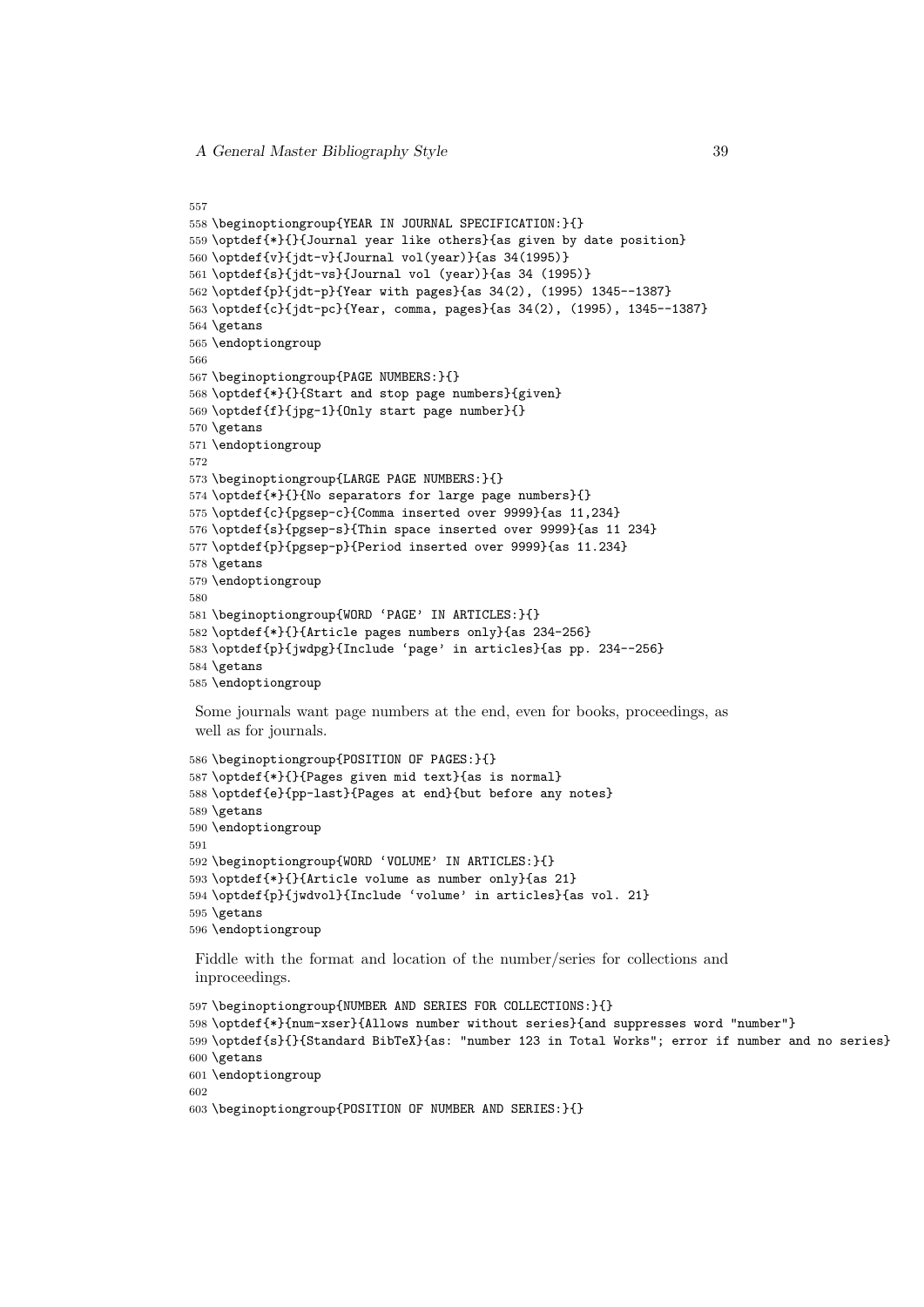```
604 \optdef{*}{}{After chapter and pages}{as in standard BibTeX}
605 \optdef{t}{numser}{Just before publisher}{or organization}
606 \getans
607 \endoptiongroup
```
Fiddle with the format and location of series and volume with books and collections.

```
608 \beginoptiongroup{VOLUME AND SERIES FOR BOOKS/COLLECTIONS:}{}
609 \optdef{*}{}{Vol. 23 of Series}{as in standard BibTeX}
610 \optdef{s}{ser-vol}{Series, vol. 23}{}
611 \getans
612 \endoptiongroup
613
614 \beginoptiongroup{POSITION OF VOLUME AND SERIES FOR INCOLLECTIONS:}{}
615 \optdef{*}{}{Series and volume after the editors}{}
616 \optdef{e}{ser-ed}{Series and volume after booktitle}{and before editors}
617 \getans
618 \endoptiongroup
```
It is possible to decide whether the journal name should be separated from the following specifications with a blank or comma.

```
619 \beginoptiongroup{JOURNAL NAME PUNCTUATION:}{}
620 \optdef{*}{}{Comma after journal}{name}
621 \optdef{x}{jnm-x}{Space after journal}{name}
622 \getans
623 \endoptiongroup
```
### Books

The title of a book (as opposed to an article in a book or journal) is normally italicized. This may be set to the regular font.

The page numbers in books may be set in parentheses, as (pp. 345–350).

```
624 \beginoptiongroup{BOOK TITLE:}{}
625 \optdef{*}{}{Book title italic}{(\string\em)}
626 \optdef{p}{btit-rm,bt-rm}{Book title plain}{(no font command)}
627 \getans
628 \endoptiongroup
629
630 \beginoptiongroup{PAGES IN BOOKS:}{}
631 \optdef{*}{}{Pages in book plain}{as pp. 50-55}
632 \optdef{p}{bkpg-par}{Pages in book in parentheses}{as (pp. 50-55)}
633 \optdef{x}{bkpg-x}{Pages in book bare}{as 50-55}
634 \getans
635 \endoptiongroup
636 \beginoptiongroup{TOTAL PAGES OF A BOOK:}{}
637 \optdef{*}{}{Total book pages not printed}{}
638 \optdef{p}{pg-bk}{For book: 345 pages}{or pp.}
639 \optdef{a}{pg-bk,pg-pre}{Total book pages before publisher}{}
640 \getans
641 \endoptiongroup
```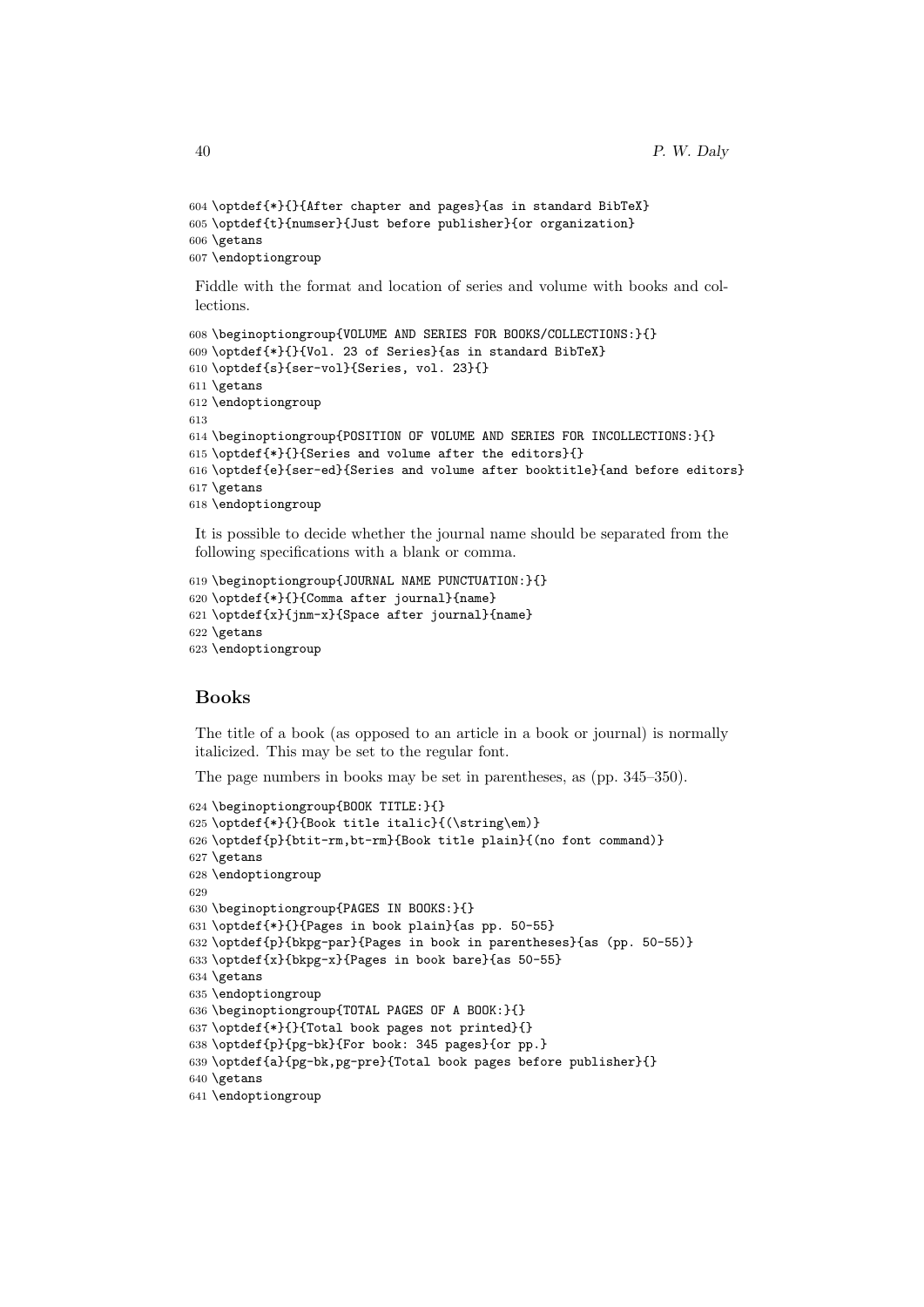Some psychology journals wish to have the publisher's address preceding the name, separated by colon, as

New York: Wiley and Sons

Some journals (e.g. Nature) put publisher in parentheses with date, as (Wiley and Sons, New York, 1983). These normally put the date in parentheses at the end anyway, so this is a merging of the two sets of parentheses.

```
642 \beginoptiongroup{PUBLISHER ADDRESS:}{}
643 \optdef{*}{}{Publisher, address}{as Harcourt, New York}
644 \optdef{a}{add-pub}{Address: Publisher}{as New York: Harcourt}
645 \getans
646 \endoptiongroup
647
648 \beginoptiongroup{PUBLISHER IN PARENTHESES:}{}
649 \optdef{*}{}{Publisher as normal block}{without parentheses}
650 \optdef{p}{pub-par}{Publisher in parentheses}{}
651 \optdef{d}{pub-date}{Publisher and date in parentheses}{(Oxford, 1994)}
652 \optdef{c}{pub-date,pub-xc}{Publisher and date in parentheses, no comma}{(Oxford 1994)}
653 \optdef{f}{pub-date,pub-xpar}{Publisher and date without parentheses}{Oxford, 1994}
654 \optdef{k}{pub-date,pub-xpar,pub-xc}{Publisher and date, no parentheses, no comma}{Oxford 1994}
655 \getans
656 \endoptiongroup
657
658 \beginoptiongroup{PUBLISHER POSITION:}{}
659 \optdef{*}{}{Publisher after chapter, pages}{}
660 \optdef{p}{pre-pub}{Publisher before chapter, pages}{}
661 \optdef{e}{pre-edn}{Publisher after edition}{}
662 \getans
663 \endoptiongroup
```
### ISBN, ISSN, DOI numbers

Books normally possess an ISBN number. This may be included as an optional entry for book, inbook, booklet, incollection, proceedings, inproceedings. However, it should be suppressed for inbook etc. when there is a crossref to another book with the ISBN number.

Periodicals contain an ISSN number. Add this to article, or course, but also to inproceedings and proceedings, since they are sometimes printed in a periodical.

Journal articles that appear online are given a DOI number, something more robust than a URL that can change as machines are upgraded. The American Geophysical Union (AGU) uses the DOI as part of the page number substitution for electronic journals, placing the number where the pages would normally appear.

```
664 \beginoptiongroup{ISBN NUMBER:}{}
665 \optdef{*}{isbn}{Include ISBN}{for books, booklets, etc.}
666 \optdef{x}{}{No ISBN}{}
667 \getans
668 \endoptiongroup
```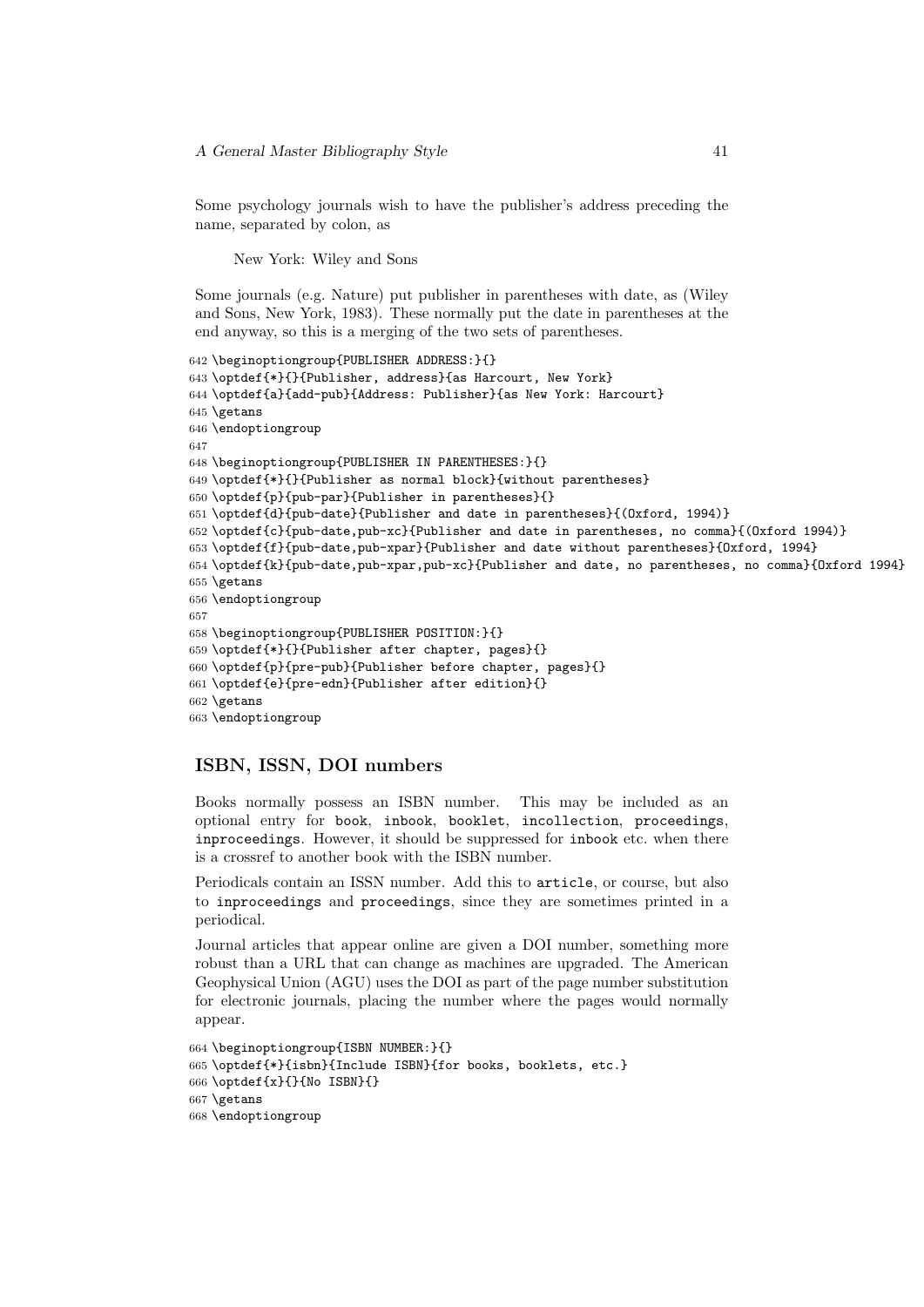```
669
670 \beginoptiongroup{ISSN NUMBER:}{}
671 \optdef{*}{issn}{Include ISSN}{for periodicals}
672 \optdef{x}{}{No ISSN}{}
673 \getans
674 \endoptiongroup
675
676 \beginoptiongroup{DOI NUMBER:}{}
677 \optdef{*}{doi}{Include DOI}{as "doi: number"}
678 \optdef{u}{url-doi}{Format DOI as URL //dx.doi.org/doi}{(must give url options!)}
679 \optdef{a}{agu-doi,doi}{Insert DOI AGU style}{as part of page number}
680 \optdef{x}{}{No DOI}{}
681 \getans
682 \endoptiongroup
```
### Editor of book without author

This is normally

J. K. James, editor

but may also be

J. K. James, (editor) J. K. James (editor),

Alternatively, the word editor may be capitalized and/or abbreviated.

```
683 \beginoptiongroup{'EDITOR' AFTER NAMES (EDITED BOOKS WITHOUT AUTHORS):}{}
684 \optdef{*}{}{Word 'editor' after name}{}
685 \optdef{a}{edpar}{'Name (editor),'}{in parentheses, after name, comma after}
686 \optdef{b}{edpar,bkedcap}{'Name (Editor),'}{as above, editor upper case}
687 \optdef{c}{edparc}{'Name, (editor)'}{in parentheses, after name, comma between}
688 \optdef{d}{edparc,bkedcap}{'Name, (Editor)'}{as above, editor upper case}
689 \optdef{e}{edparxc}{'Name (editor)'}{in parentheses, after name, no commas}
690 \optdef{f}{edparxc,bkedcap}{'Name (Editor)'}{as above, editor upper case}
691 \getans
692 \endoptiongroup
```
### Edited by

For an article within an edited collection, the normal form is

In J. K. James, editor, Title of Collection ...

Alternative forms are

In J. K. James (editor),  $Title \dots$ In Title, edited by J. K. James  $\dots$ In Title (Edited by J. K. James)  $\dots$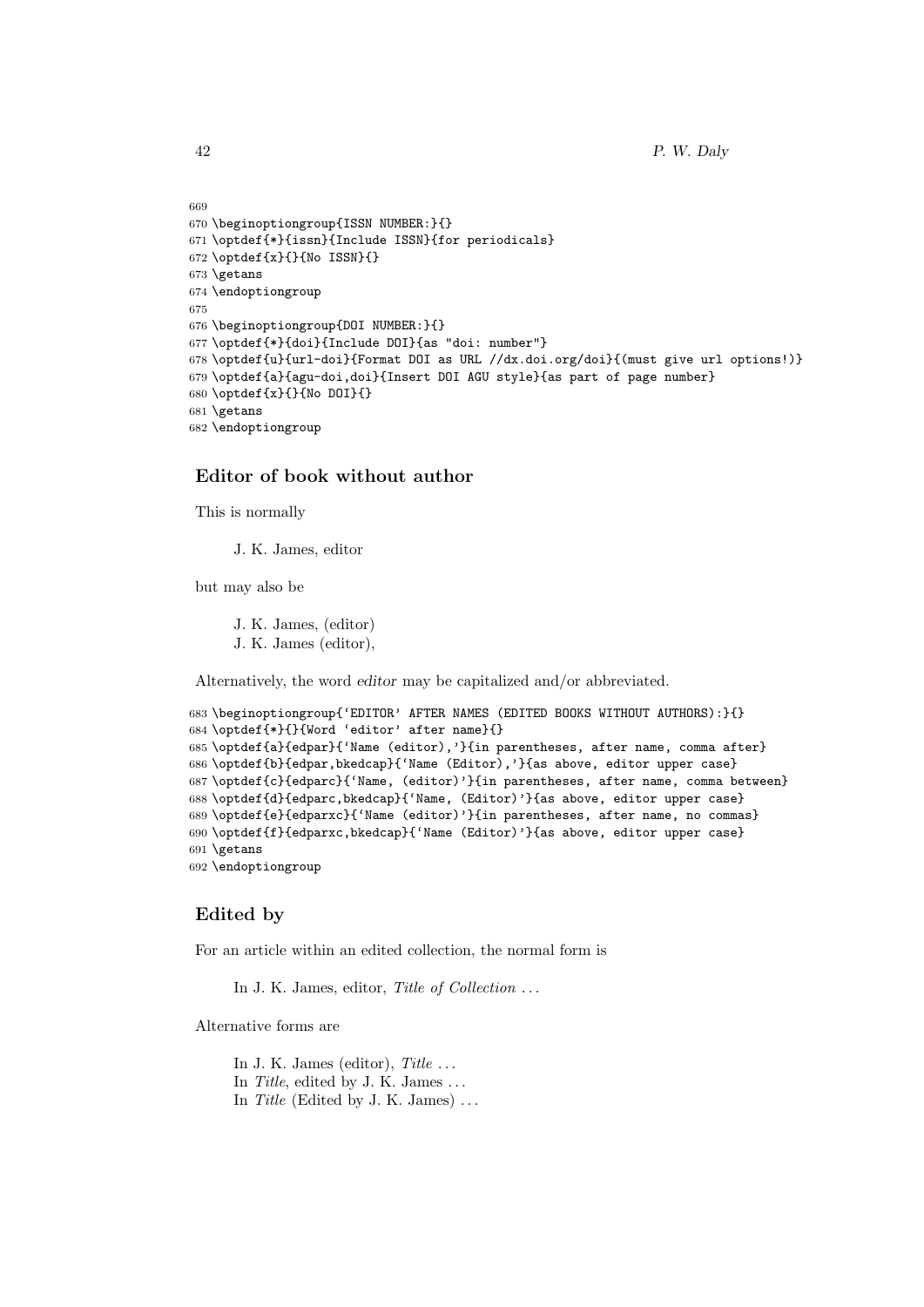If none of the edby variations is used, then the same system is used as for edited books, i.e. edpar applies.

```
693 \beginoptiongroup{EDITOR IN COLLECTIONS:}{}
694 \optdef{*}{}{Same as for edited book}{(names before booktitle)}
695 \optdef{b}{edby}{In booktitle, edited by .. }{(where .. is names)}
696 \optdef{p}{edby-par}{In booktitle (edited by ..)}{}
697 \optdef{c}{edby-parc}{In booktitle, (edited by ..)}{}
698 \optdef{e}{edby,edbyx}{In booktitle, editor ..}{}
699 \optdef{f}{edby,edbyw}{In booktitle, (editor) ..}{}
700 \optdef{k}{edby-par,edbyx}{In booktitle (editor..)}{}
701 \optdef{g}{edby-parc,edbyx}{In booktitle, (editor..)}{}
702 \optdef{j}{edby,edbyy}{In booktitle, .., editor}{}
703 \optdef{m}{edby-par,edbyy}{In booktitle (.., editor)}{}
704 \getans
705 \endoptiongroup
706 \mytempfalse
707 \if\ans p\mytemptrue\fi
708 \if\ans k\mytemptrue\fi
709 \if\ans c\mytemptrue\fi
710 \if\ans f\mytemptrue\fi
711 \beginoptiongroup{CAPITALIZE 'EDITOR' OR 'EDITED BY'
712 (if editor capitalizable)}
713 {\ifmytemp*\fi}%
714 \optdef{*}{}{'(editor,..)' or '(edited by..)'}{in lower case}
715 \optdef{c}{edcap}{'(Editor,..)' or '(Edited by..)'}{in upper case}
716 \getans
717 \endoptiongroup
```
#### Block punctuation

Blocks are logical sections of the reference specification, such as the author block, the journal block, editor block, etc. These are normally separated by periods, but alternatively a comma may be used. Another choice is to use commas except after titles where a period is given.

LATEX offers an openbib option, which means that the blocks are not only new sentences, but new lines as well. This can only function when the default option here is taken, for then the command \newblock is placed between the blocks. This command is normally defined to do nothing, but LATEX redefines it to issue a new line when open bibliographies are wanted.

```
718 \beginoptiongroup{PUNCTUATION BETWEEN SECTIONS (BLOCKS):}{}
719 \optdef{*}{}{\string\newblock\space after blocks}
720 {(periods or new lines with openbib option)}
721 \optdef{c}{blk-com}{Comma between blocks}{}
722 \optdef{s}{blk-com,com-semi}{Semi-colon between blocks}{}
723 \optdef{b}{blk-com,com-blank}{Blanks between blocks}{}
724 \optdef{t}{blk-tit}{Period after titles of articles, books, etc}{else commas}
725 \optdef{u}{blk-tit,tit-col}{Colon after titles of articles, books, etc}{else commas}
726 \optdef{a}{blk-tita}{Period after titles of articles}{else commas}
727 \optdef{d}{blk-tita,tit-col}{Colon after titles of articles}{else commas}
728 \getans
729 \endoptiongroup
```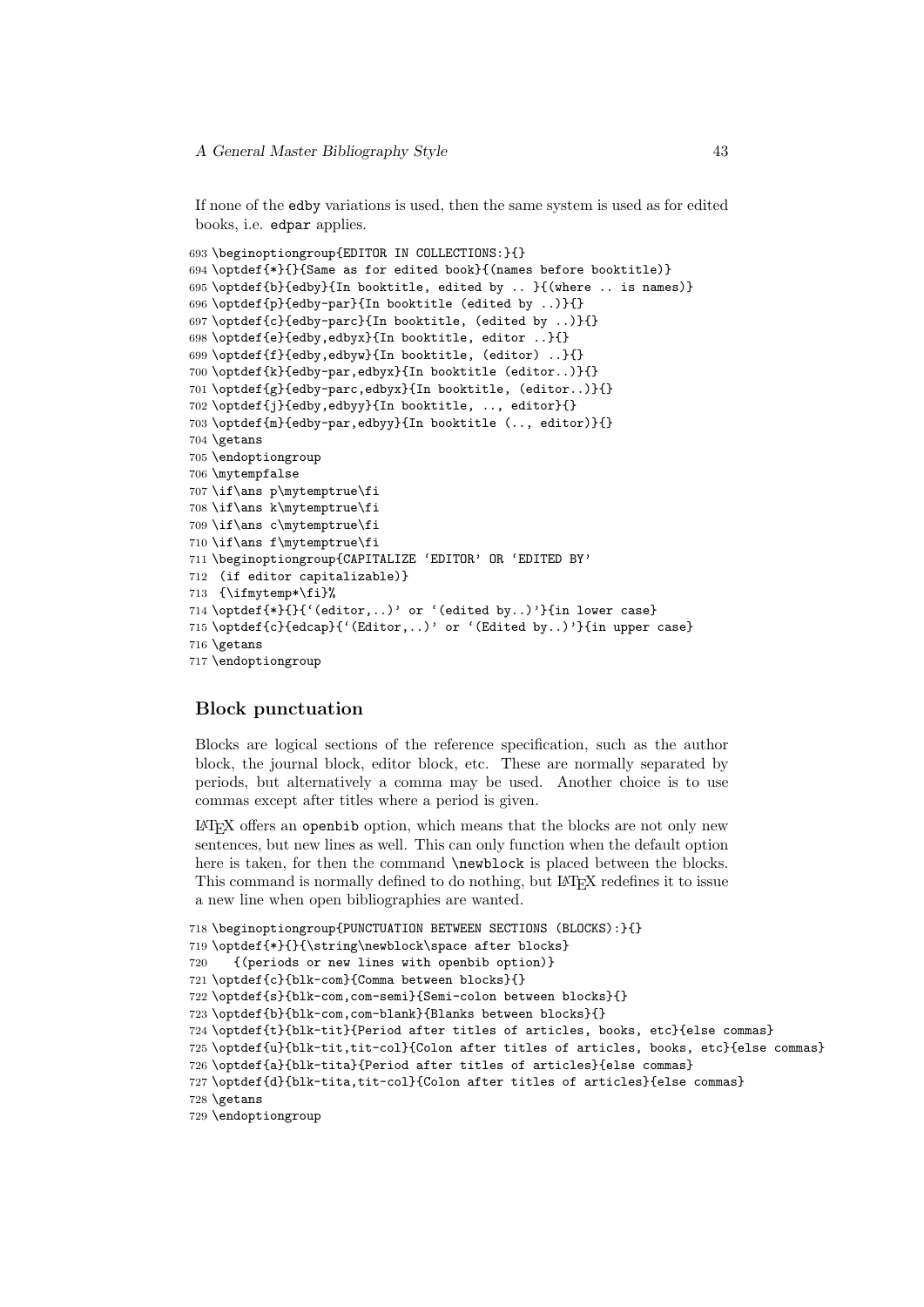```
730 \mytempfalse
731 \if\ans c\mytemptrue\fi
732 \if\ans s\mytemptrue\fi
733 \if\ans b\mytemptrue\fi
734 \if\ans t\mytemptrue\fi
735 \if\ans a\mytemptrue\fi
736 \beginoptiongroup{PUNCTUATION BEFORE NOTES
737 (if not using \string\newblock)}
738 {\ifmytemp*\fi}%
739 \optdef{*}{}{Notes have regular punctuation}{like all other blocks}
740 \optdef{p}{blknt}{Notes preceded by period}{}
741 \getans
742 \endoptiongroup
743 \beginoptiongroup{PUNCTUATION AFTER AUTHORS:}{}
744 \optdef{*}{}{Author block normal}{with regular block punctuation}
745 \optdef{c}{au-col}{Author block with colon}{}
746 \getans
747 \endoptiongroup
```
### In with colon

When referring to works in a collection, one begins the block describing that collection with In. Optionally, one may add a colon.

```
748 \beginoptiongroup{PUNCTUATION AFTER 'IN':}{}
749 \optdef{*}{}{Space after 'in'}{for incollection or inproceedings}
750 \optdef{c}{in-col}{Colon after 'in'}{(as 'In: ...')}
751 \optdef{i}{in-it}{Italic 'in'}{and space}
752 \optdef{d}{in-col,in-it}{Italic 'in' and colon}{}
753 \optdef{x}{in-x}{No word 'in'}{for edited works}
754 \getans
755 \endoptiongroup
756 \beginoptiongroup{'IN' WITH JOURNAL NAMES
757 (if using 'in' with collections)}
758 {\if\ans x\else*\fi}
759 \optdef{*}{}{No 'in' before journal name}{}
760 \optdef{i}{injnl}{Add 'in' before journal name}{in style for incollection}
761 \getans
762 \endoptiongroup
```
### Final punctuation

The punctuation at the end of the reference is normally a period. This may be suppressed.

```
763 \beginoptiongroup{FINAL PUNCTUATION:}{}
764 \optdef{*}{}{Period at very end}{of the listed reference}
765 \optdef{x}{fin-bare}{No period at end}{}
766 \getans
767 \endoptiongroup
```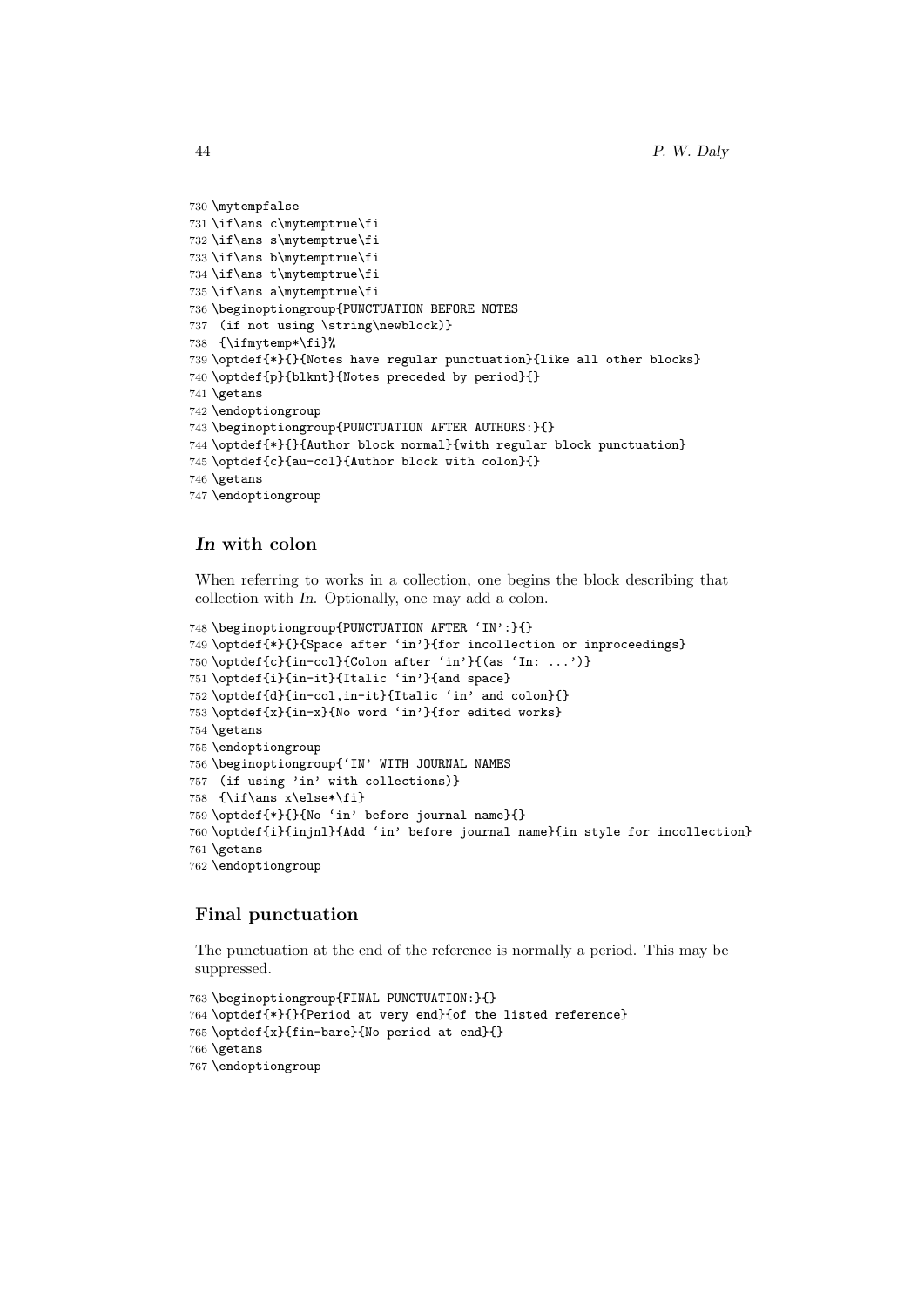### Abbreviations

A number of words may be abbreviated: pages, editors, volume, chapter, and so on. The first two may be independently set to abbreviation, the rest with a single option.

Additionally, the edition numbers may be output as words (first, second, etc.) or as numbers (1st, 2nd, etc.). (Recall that the input in the .bib file is always as English words.)

```
768 \beginoptiongroup{ABBREVIATE WORD 'PAGES'
769 (if not using external language file)}
770 {\if!\cfile!\relax*\fi}%
771 \optdef{*}{}{'Page(s)'}{(no abbreviation)}
772 \optdef{a}{pp}{'Page' abbreviated}{as p. or pp.}
773 \optdef{x}{ppx}{'Page' omitted}{}
774 \getans
775 \beginoptiongroup{ABBREVIATE WORD 'EDITORS':}{}
776 \optdef{*}{}{'Editor(s)'}{(no abbreviation)}
777 \optdef{a}{ed}{'Editor' abbreviated}{as ed. or eds.}
778 \getans
779 \endoptiongroup
780
781 \beginoptiongroup{OTHER ABBREVIATIONS:}{}
782 \optdef{*}{}{No abbreviations}{of volume, edition, chapter, etc}
783 \optdef{a}{abr}{Abbreviations}{of such words}
784 \getans
785 \endoptiongroup
786 \beginoptiongroup{ABBREVIATION FOR 'EDITION'
787 (if abbreviating words)}
788 {\if\ans a*\fi}%
789 \optdef{*}{}{'Edition' abbreviated as 'edn'}{}
790 \optdef{a}{ednx}{'Edition' abbreviated as 'ed'}{}
791 \getans
792 \beginoptiongroup{MONTHS WITH DOTS:}{}
793 \optdef{*}{}{Months with dots}{as Jan.}
794 \optdef{x}{mth-bare}{Months without dots}{as Feb Mar}
795 \getans
796 \endoptiongroup
797 \endoptiongroup
798 \beginoptiongroup{EDITION NUMBERS:}{}
799 \optdef{*}{xedn}{Editions as in database}{saving much processing memory}
800 \optdef{w}{}{Write out editions}{as first, second, third, etc}
801 \optdef{n}{ord}{Numerical editions}{as 1st, 2nd, 3rd, etc}
802 \getans
803 \endoptiongroup
804 \endoptiongroup
```
The above choices about abbreviations are made only if the internal languages are taken (English or babel). For an external language definition file, these choices, along with possible other ones, are made in the external file, which is read in at this point.

```
805 \umes{Reading external language file \string\cfile=\cfile}%
806 \if!\cfile!\relax\else
```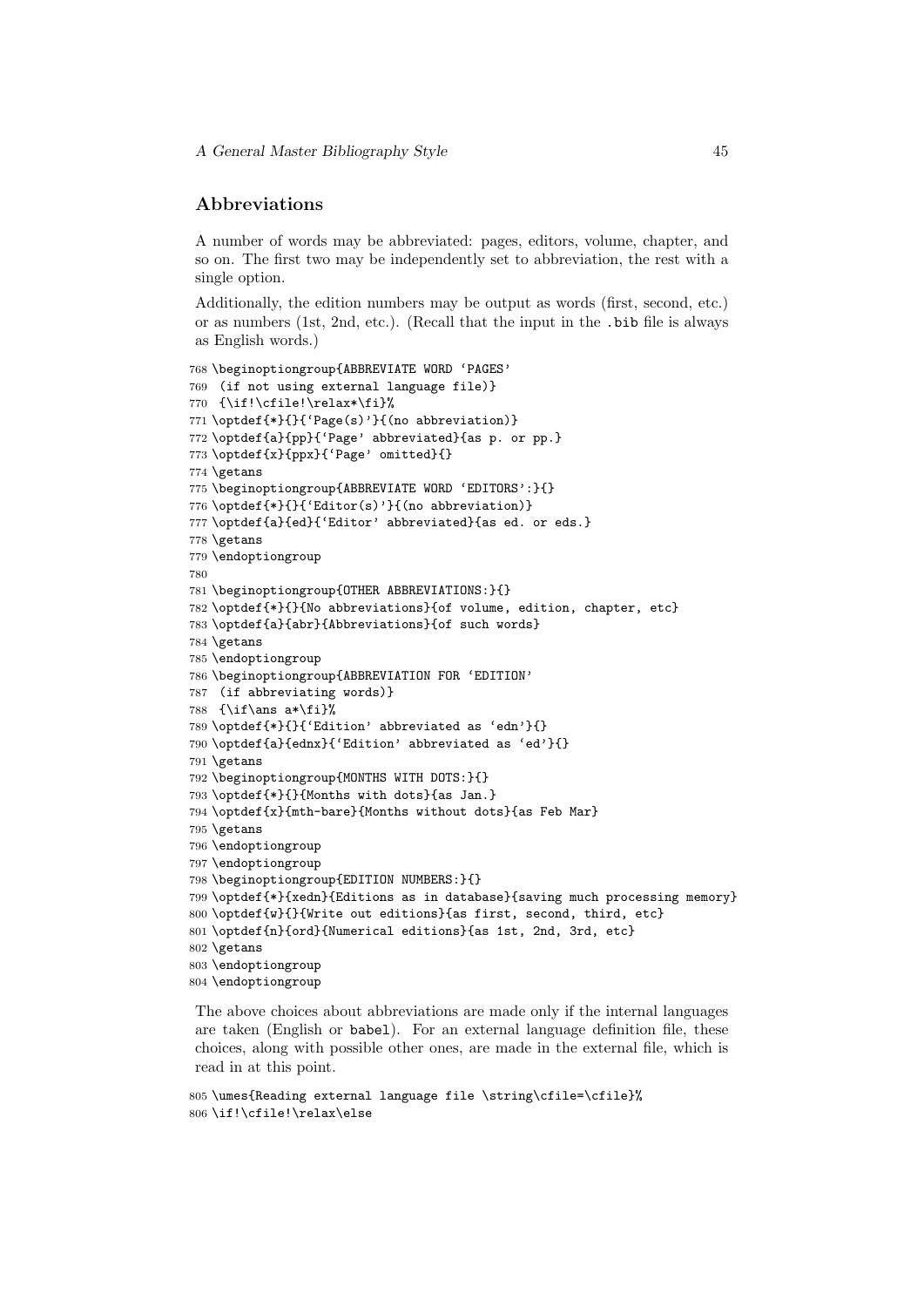```
807 \input\cfile
808 \fi
```
This file contains the standard set of stored journal names present in the basic bibliography style files. If other files containing journal names are to be included, they may only contain the options jabr or jaa since these options are selected here. No option menus from the journal-name files will be read in.

```
809 \beginoptiongroup{STORED JOURNAL NAMES:}{}
810 \optdef{*}{}{Full journal names}{for prestored journals}
811 \optdef{a}{jabr}{Abbreviated journal names}{}
812 \optdef{s}{jabr,jaa}{Abbreviated with astronomy shorthands}{like ApJ and AJ}
813 \getans
814 \endoptiongroup
```
### Variations on and

It is possible to replace the word and with an ampersand  $\&$ , and to specify whether a comma is to precede and in a list of more than two names.

A variable and may be provided for with the command \BIBand in place of the word. In this case, the command must be defined in the document file or some other package called. (This is intended for situations where an ampersand is wanted in parenthetical citations, but the word in textual ones.)

```
815 \beginoptiongroup{AMPERSAND:}{}
816 \optdef{*}{}{Use word 'and'}{in author lists}
817 \optdef{a}{amper}{Use ampersand}{in place of 'and'}
818 \optdef{v}{varand}{Use \string\BIBand}{in place of 'and'}
819 \getans
820 \endoptiongroup
821
822 \beginoptiongroup{COMMA BEFORE 'AND':}{}
823 \optdef{*}{}{Comma before 'and'}{as 'Tom, Dick, and Harry'}
824 \optdef{n}{and-xcom}{No comma before 'and'}{as 'Tom, Dick and Harry'}
825 \optdef{c}{and-com}{Comma even with 2 authors}{as 'Tom, and Harry'}
826 \getans
827 \endoptiongroup
828 \beginoptiongroup{COMMA BEFORE 'AND' EVEN FOR COLLECTION EDITORS
829 (if using comma before 'and' with authors)}
830 \{ \if\ans\ c*\if\}\831 \optdef{*}{and-com-ed}{Comma with 2 editors}{in collections}
832 \optdef{x}{}{Two editors without comma}{as 'Tom and Harry'}
833 \getans
834 \endoptiongroup
835 \beginoptiongroup{NO 'AND' IN REFERENCE LIST:}{}
836 \optdef{*}{}{With 'and'}{before last author in reference list}
837 \optdef{x}{xand}{No 'and'}{as 'Tom, Dick, Harry'}
838 \getans
839 \endoptiongroup
840
841 \beginoptiongroup{COMMA BEFORE 'ET AL':}{}
842 \optdef{*}{}{Comma before 'et al'}{in reference list}
843 \optdef{x}{etal-xc}{No comma before 'et al'}{}
```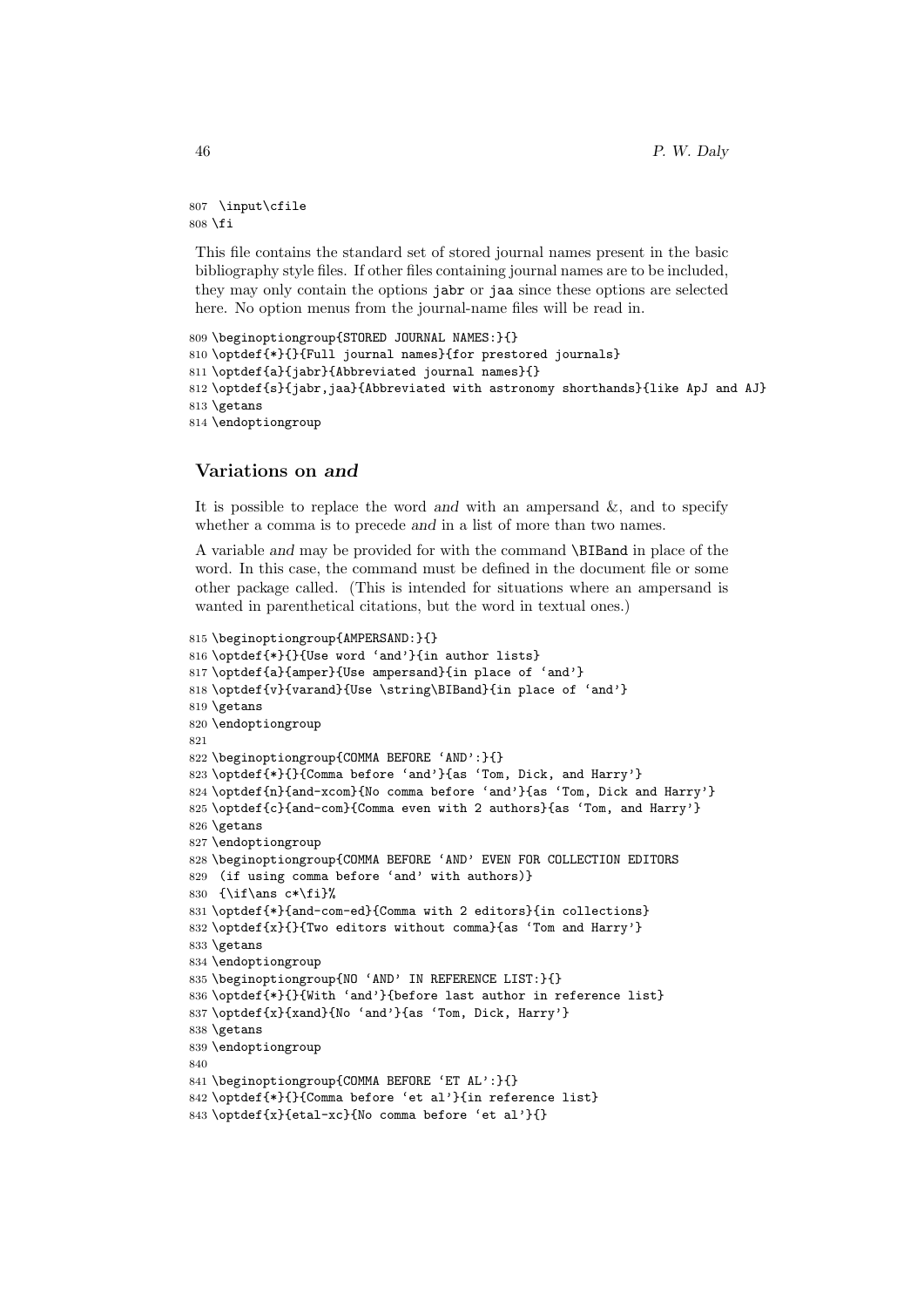A General Master Bibliography Style 47

844 \getans 845 \endoptiongroup

### Font of et al

One can chose that et al. be put into italics. Or, if the authors are in a different font from the regular one, the et al. can still be Roman.

```
846 \beginoptiongroup{FONT OF 'ET AL':}{}
847 \optdef{*}{}{Plain et al}{}
848 \optdef{i}{etal-it}{Italic et al}{}
849 \optdef{r}{etal-rm}{Roman et al}{even when authors something else}
850 \getans
851 \endoptiongroup
```
### Additional Data Fields

The American Physical Society's REVTEX package contains BIBTEX support with a bst file generated from a variant of merlin.mbs. The extra fields are also available here.

- collaboration: A collaboration name associated with a reference.
- eprint: The e-print citation for the reference (Los Alamos or otherwise). E-print numbers can be turned into hyperlinks to the online article. The output is

\eprint{eprint-spec}

• archive: is an optional argument for **\eprint**, as \eprint[archive-des]{eprint-spec}

The archive-des is some code such as arXiv that is translated to a base URL by a class or package file. The default definition of \eprint ignores archive-des and prints eprint-spec as a URL.

• url: A URL associated with the reference. Can be turned into a hyperlink.

A collaboration appears as part of the author list and the other two appear at the end of the citaton. The URL field can be selected independently of this option.

In addition there are new fields for journals like Phys. Rev. D that no longer use page numbers.

- eid: Electronic article identifier.
- numpages: Number of pages in an article. For use in conjunction with the eid field when page counts are desired. Deprecated when submitting to Phys. Rev.

The eprint (with archive) and url fields may be included independently of the other REVT<sub>F</sub>X fields.

The eid field is now always included, although it is optional for the bibliography entries. This electronic identifier is a replacement for the page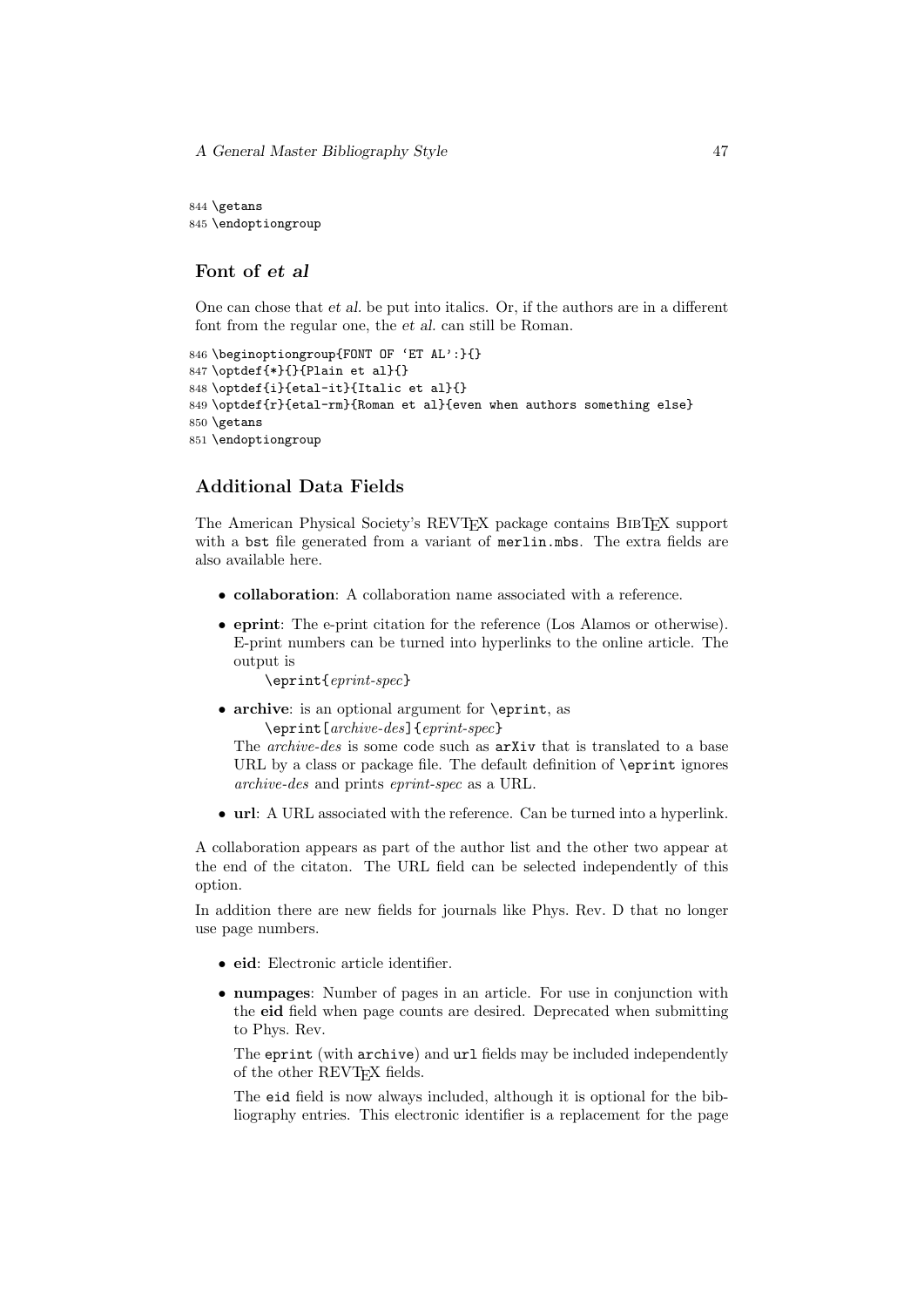number in electronic journals: it is the sequence number in the printed volume. If present, it will be used in place of the page number.

```
852 \beginoptiongroup{ADDITIONAL REVTeX DATA FIELDS:}{}
853 \optdef{*}{}{No additional fields}{for REVTeX}
854 \optdef{r}{revdata,eprint,url,url-blk}{Include REVTeX data fields}
855 {collaboration, eid, eprint, archive, numpages, url}
856 \getans
857 \mytemptrue
858 \if\ans r\mytempfalse\fi
859 \beginoptiongroup{E-PRINT DATA FIELD:
860 (without REVTeX fields)}
861 {\ifmytemp*\fi}
862 \optdef{*}{}{Do not include eprint field}{}
863 \optdef{e}{eprint}{Include eprint and archive fields}{for electronic publications}
864 \getans
865 \endoptiongroup
```
### URL address

For electronic documents with an Internet address, add a URL entry. Harvard already has this, but here it is done for all styles. The URL text will be set with the \url command in the url package by Donald Arseneau. This package must be loaded for the command to work right. It allows line breaks at punctuations. Otherwise, \texttt is used instead, with no line breaks. The URL text is preceded by \urlprefix which defaults to "URL " but may be redefined by the user to be whatever s/he wants. The final space must be included.

Note: selecting the REVT<sub>F</sub>X fields automatically includes this, so the offer only is made if REVT<sub>F</sub>X has been rejected.

```
866 \beginoptiongroup{URL ADDRESS:
867 (without REVTeX fields)}{\ifmytemp*\fi}
868 \optdef{*}{}{No URL}{for electronic (Internet) documents}
869 \optdef{u}{url,url-blk}{Include URL}{as regular item block}
870 \optdef{n}{url,url-nt}{URL as note}{}
871 \optdef{l}{url,url-nl}{URL on new line}{after rest of reference}
872 \getans
873 \endoptiongroup
874 \endoptiongroup
```
### Reference Component Tagging

If reference component tagging is enabled, we apply tags like \bibinfo and \eprint to the fields of data in the content of the \bibitem statement. We also ensure that these commands have a default meaning within the scope of the thebibliography environment. The default definitions simply print the field and ignore the tag. However, other programs or packages might make use of the tag information to separate authors from title, for example.

```
875 \beginoptiongroup{REFERENCE COMPONENT TAGS:}{}
876 \optdef{*}{}{No reference component tags}
```